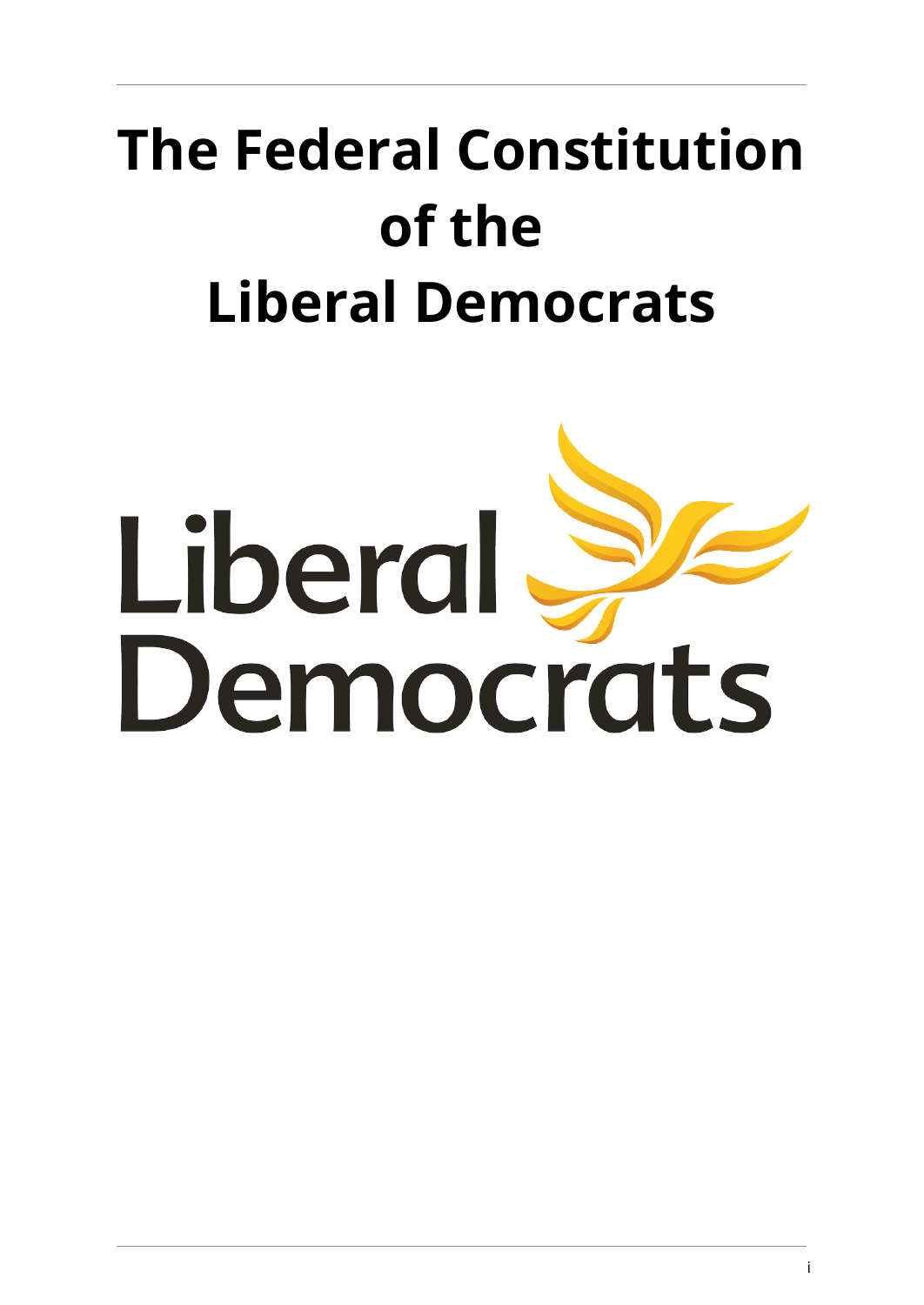#### **Revisions**

The Constitution was last amended following the Autumn 2021 Federal Conference.

© The Liberal Democrats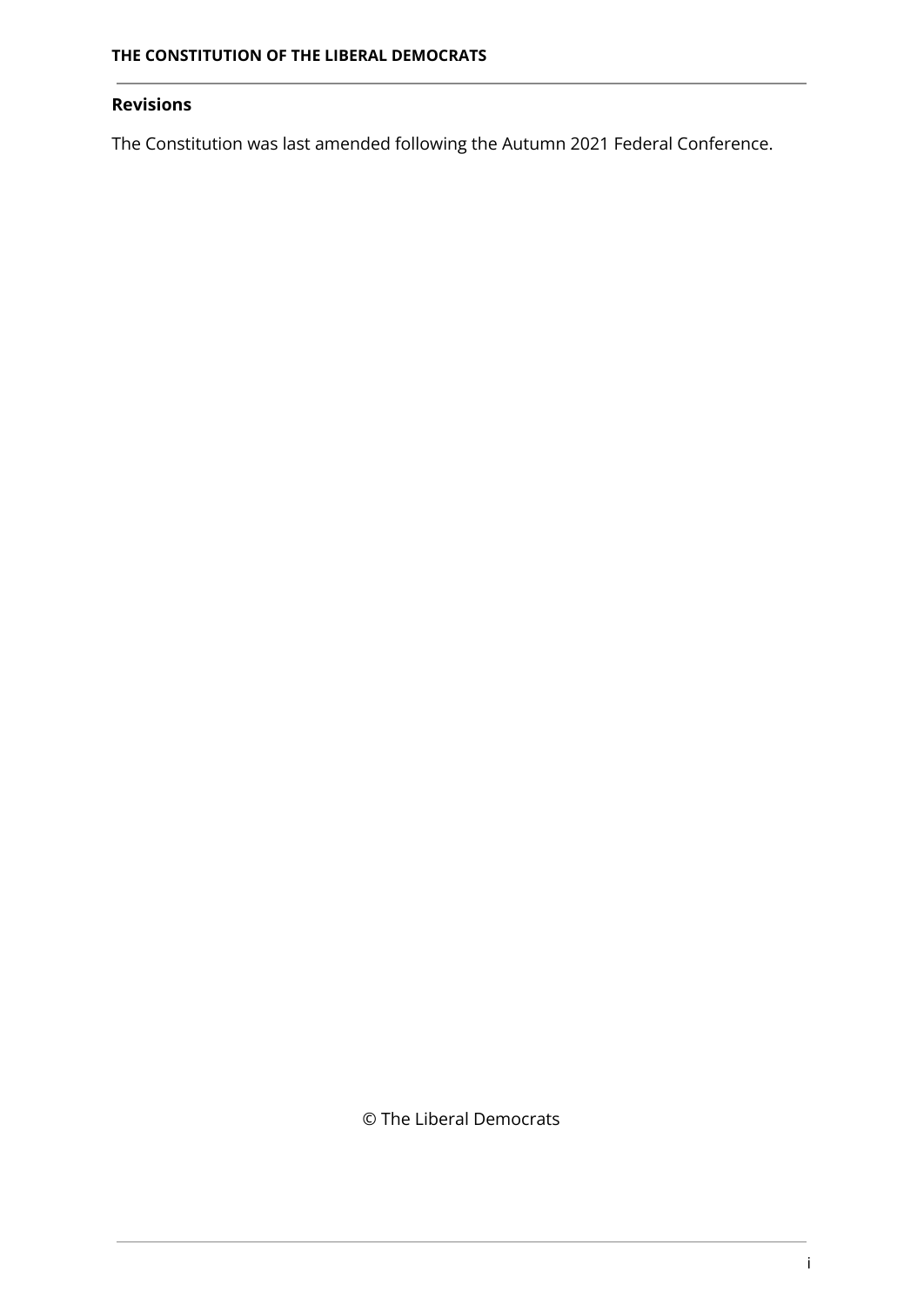# <span id="page-2-0"></span>**The Constitution of The Federal Party**

| The Constitution of The Federal Party                                       | 1  |
|-----------------------------------------------------------------------------|----|
| <b>PREAMBLE</b>                                                             | 1  |
| <b>ARTICLE 1: Name, Objects and Succession</b>                              | 3  |
| <b>ARTICLE 2: Provisions Relating To The Constitution</b>                   | 4  |
| <b>ARTICLE 3: Membership and Registered Supporters</b>                      | 6  |
| <b>ARTICLE 4: Local Parties</b>                                             | 10 |
| <b>ARTICLE 5: Party Strategy</b>                                            | 13 |
| <b>ARTICLE 6: Conference</b>                                                | 14 |
| <b>ARTICLE 7: The Policy-Making Process</b>                                 | 15 |
| <b>ARTICLE 8: Committees of the Federal Party</b>                           | 17 |
| <b>ARTICLE 9: The Federal Board</b>                                         | 20 |
| <b>ARTICLE 10: The Federal Policy Committee</b>                             | 23 |
| <b>ARTICLE 11: The Federal Conference Committee</b>                         | 25 |
| <b>ARTICLE 12: The Federal Finance &amp; Resources Committee</b>            | 26 |
| <b>ARTICLE 13: The Federal Communications and Elections Committee</b>       | 28 |
| <b>ARTICLE 14: The Federal People Development Committee</b>                 | 30 |
| <b>ARTICLE 15: The Federal International Relations Committee</b>            | 32 |
| <b>ARTICLE 16: The Federal Audit &amp; Scrutiny Committee</b>               | 34 |
| <b>ARTICLE 17: The Parliamentary Parties</b>                                | 35 |
| <b>ARTICLE 18: The Leader</b>                                               | 36 |
| <b>ARTICLE 19: Parliamentary Candidates</b>                                 | 37 |
| <b>ARTICLE 20: Officers</b>                                                 | 41 |
| <b>ARTICLE 21: Affiliated Organisations</b>                                 | 42 |
| <b>ARTICLE 22: Resolution of Conflicts</b>                                  | 45 |
| <b>ARTICLE 23: Complaints Procedure</b>                                     | 47 |
| ARTICLE 24: Support for a government which contains other political parties | 48 |
| <b>ANNEXE</b>                                                               | 49 |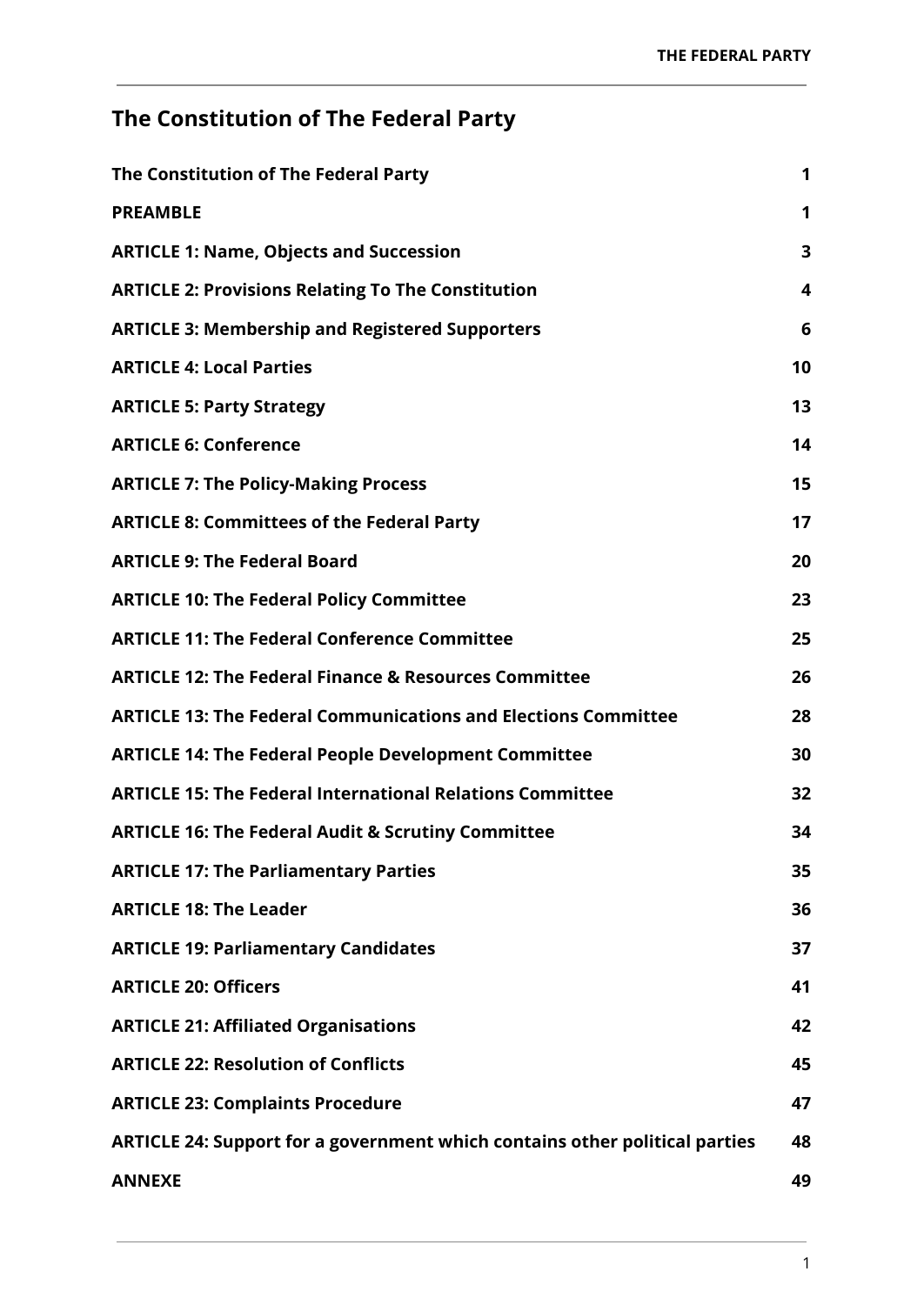| <b>FEDERAL CONFERENCE STANDING ORDERS</b>                                                                              | 50 |
|------------------------------------------------------------------------------------------------------------------------|----|
| <b>COMMITTEE ELECTION REGULATIONS</b>                                                                                  | 67 |
| <b>LEADERSHIP ELECTION REGULATIONS</b>                                                                                 | 71 |
| PRESIDENT AND VICE PRESIDENT (RESPONSIBLE FOR WORKING WITH ETHNIC<br><b>MINORITY COMMUNITIES) ELECTION REGULATIONS</b> | 76 |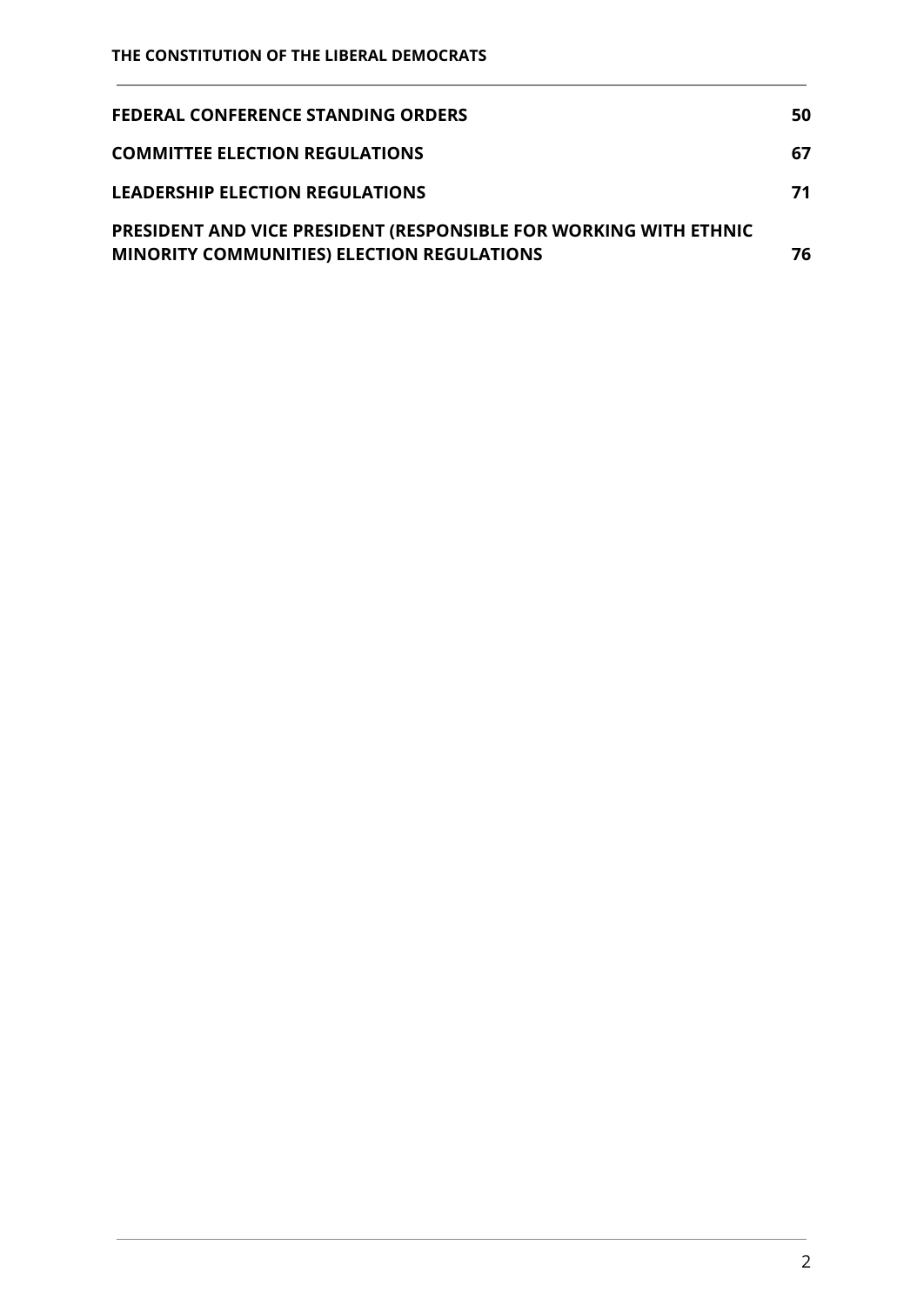#### <span id="page-4-0"></span>**PREAMBLE**

The Liberal Democrats exist to build and safeguard a fair, free and open society, in which we seek to balance the fundamental values of liberty, equality and community, and in which no-one shall be enslaved by poverty, ignorance or conformity. We believe that each generation is responsible for the fate of our planet and, by safeguarding the balance of nature and the environment, for the long term continuity of life in all its forms. We champion the freedom, dignity and well-being of individuals, we acknowledge and respect their right to freedom of conscience and their right to develop their talents to the full. We aim to disperse power, to foster diversity and to nurture creativity. We believe that the role of the state is to enable all citizens to attain these ideals, to contribute fully to their communities and to take part in the decisions which affect their lives.

We look forward to a world in which all people share the same basic rights, in which they live together in peace and in which their different cultures will be able to develop freely. Upholding these values of individual and social justice, we reject all prejudice and discrimination based upon race, ethnicity, caste, heritage, class, religion or belief, age, disability, sex, gender or sexual orientation' and oppose all forms of entrenched privilege and inequality. Recognising that the quest for freedom and justice can never end, we promote human rights and open government, a sustainable economy which serves genuine need, public services of the highest quality, international action based on a recognition of the interdependence of all the world's peoples and responsible stewardship of the earth and its resources. We believe that people should be involved in running their communities. We are determined to strengthen the democratic process and ensure that there is a just and representative system of government with effective Parliamentary institutions, freedom of information, decisions taken at the lowest practicable level and a fair voting system for all elections. We will at all times defend the right to speak, write, worship, associate and vote freely, and we will protect the right of citizens to enjoy privacy in their own lives and homes. We believe that sovereignty rests with the people and that authority in a democracy derives from the people. We therefore acknowledge their right to determine the form of government best suited to their needs and commit ourselves to the promotion of a democratic federal framework within which as much power as feasible is exercised by the nations and regions of the United Kingdom. We similarly commit ourselves to the promotion of a flourishing system of democratic local government in which decisions are taken and services delivered at the most local level which is viable.

We will foster a strong and sustainable economy which enables people to thrive in their communities, assessing progress by measuring people's wellbeing. Such an economy will encourage necessary wealth creating processes, develop and use the skills of the people and work to the benefit of all, with a just distribution of the rewards of success. We want to see democracy, participation and the co-operative principle in industry and commerce within a competitive environment in which the state allows the market to operate freely where possible but intervenes where necessary. We will promote scientific research and innovation and will harness technological change to human advantage.

We will work for a sense of partnership and community in all areas of life. We recognise that the independence of individuals is safeguarded by their personal ownership of

1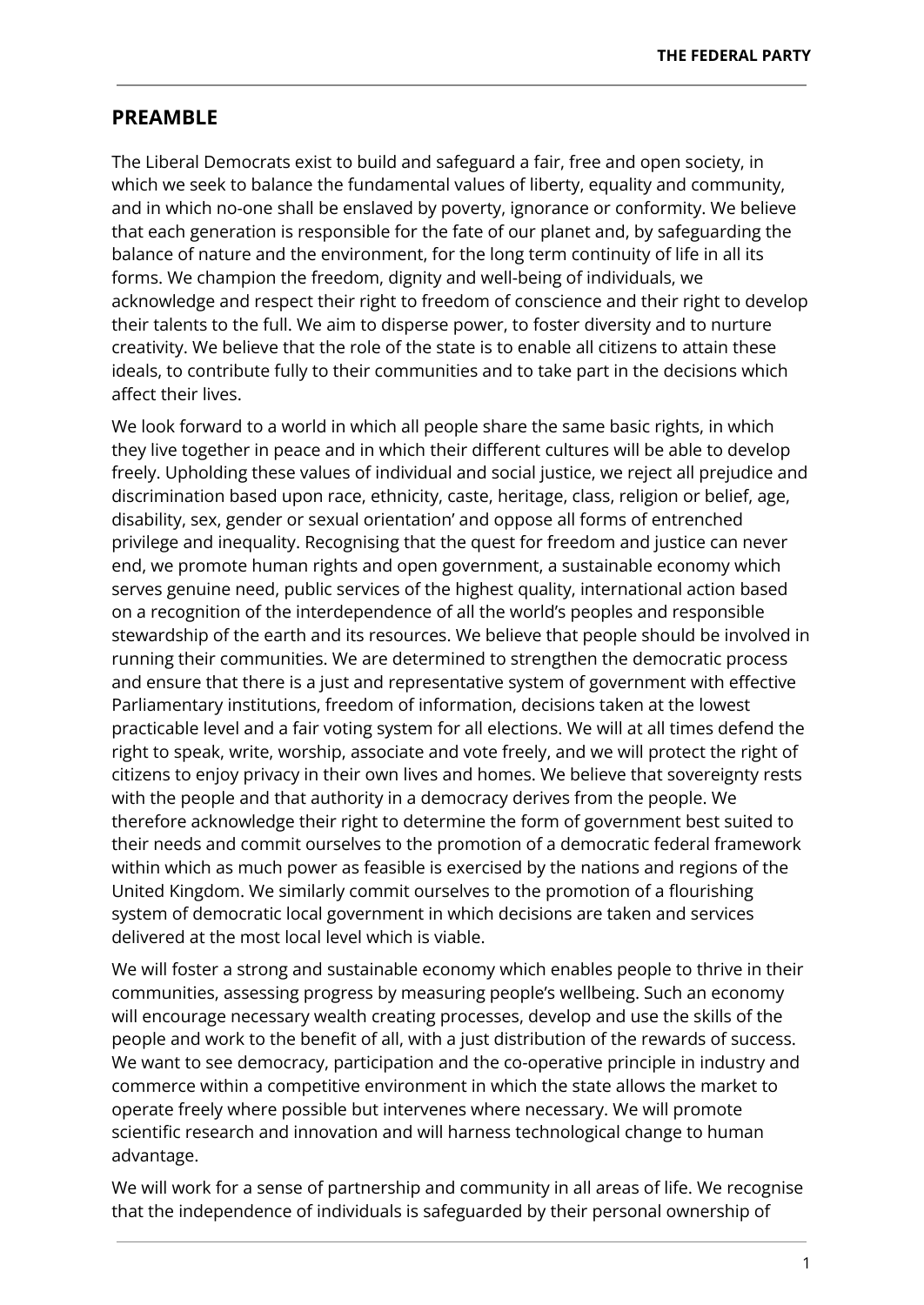property, but that the market alone does not distribute wealth or income fairly. We support the widest possible distribution of wealth and promote the rights of all citizens to social provision and cultural activity. We seek to make public services responsive to the people they serve, to encourage variety and innovation within them and to make them available on equal terms to all.

Our responsibility for justice and liberty cannot be confined by national boundaries; we are committed to fight poverty, oppression, hunger, ignorance, disease and aggression wherever they occur and to promote the free movement of ideas, people, goods and services. Setting aside national sovereignty when necessary, we will work with other countries towards an equitable and peaceful international order and a durable system of common security. Within the European Community we affirm the values of federalism and integration and work for unity based on these principles. We will contribute to the process of peace and disarmament, the elimination of world poverty and the collective safeguarding of democracy by playing a full and constructive role in international organisations which share similar aims and objectives. These are the conditions of liberty and social justice which it is the responsibility of each citizen and the duty of the state to protect and enlarge. The Liberal Democrats consist of people working together for the achievement of these aims.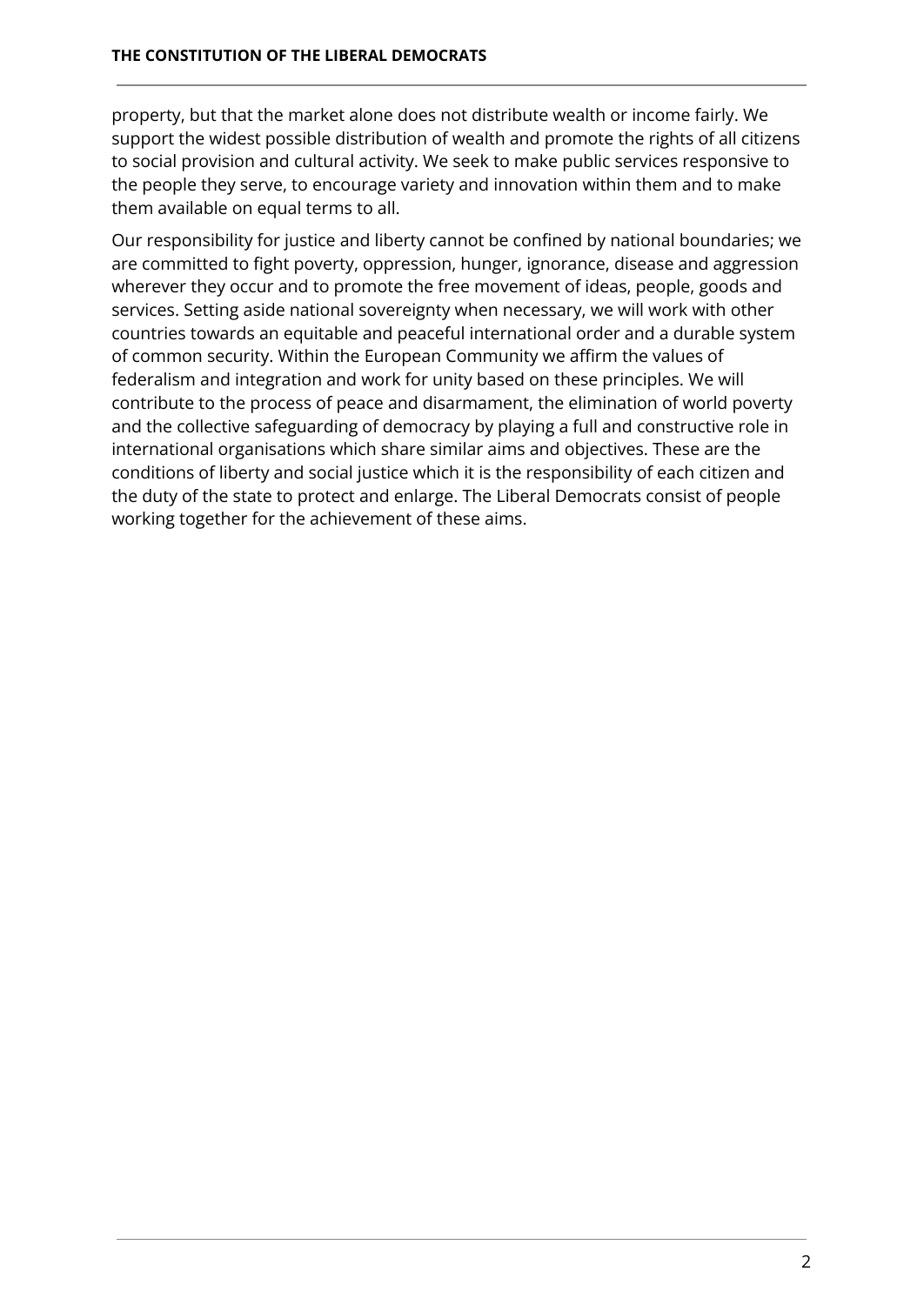#### <span id="page-6-0"></span>**ARTICLE 1: Name, Objects and Succession**

- 1.1 The name of the Party shall be the Liberal Democrats. It may be additionally known in Welsh as Democratiaid Rhyddfrydol. It is referred to in this Constitution as "the Party".
- 1.2 The objectives of the Party shall be:
	- A. to be the successor to the Liberal Party and the Social Democratic Party ("the Former Parties");
	- B. to seek to achieve the objects set forth in the Preamble to this Constitution; and
	- C. in order to achieve such objects, to secure the election of Liberal Democrats as Members of Parliament, UK Members of the European Parliament and members of local and other elected public authorities.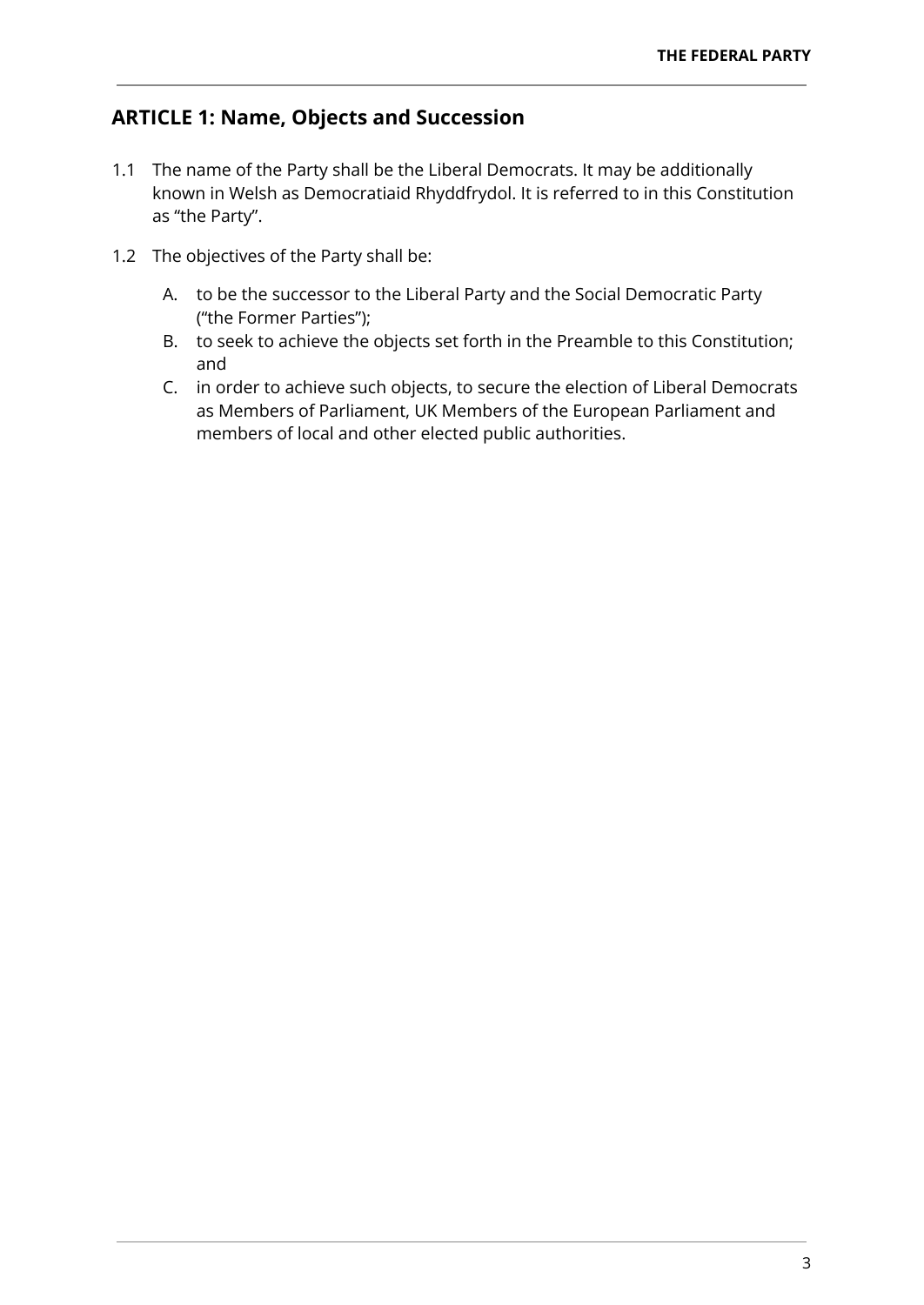# <span id="page-7-0"></span>**ARTICLE 2: Provisions Relating To The Constitution**

2.1 The Party shall be a federation constituted by the Scottish Liberal Democrats, the Welsh Liberal Democrats/Democratiaid Rhyddfrydol Cymru and the Liberal Democrats in England (the State Parties).

Regional Parties in England may seek recognition as State Parties (any such recognition requiring a two-thirds majority of those present and voting at the Conference).

The Federal Conference may, upon the recommendation of the Federal Board, resolve to establish and/or recognise a State Party in Northern Ireland.

The Party shall also include individual members and Local Parties outside the United Kingdom and, pending the establishment or recognition of a State Party there, in Northern Ireland.

- 2.2 The federal institutions of the Party are together referred to in this Constitution as "the Federal Party". This Constitution and any rules made thereunder bind the Federal Party and the State Parties. In all other regards a State Party shall be sovereign and shall be entitled to exercise any power not reserved to the Federal Party.
- 2.3 The following functions are reserved to the Federal Party (subject to the rights of consultation afforded to State parties and others by this Constitution): the determination of policy in the areas specified in Article 7;
	- A. the Party's overall strategy;
	- B. overall preparations for Parliamentary and European Parliamentary Elections;
	- C. the overall presentation, image and media relations of the Party; and
	- D. international relationships.

The Federal Party shall also promote campaigning throughout the United Kingdom, and may raise funds and do anything else which is incidental to its functions.

- 2.4 The provisions of this Constitution shall be implemented with regard to the principle that men and women shall have an equal opportunity of participating at every level of the Party subject to the provisions of the Equality Act 2010.
- 2.5 Whenever this Constitution provides for the election by party members to a Federal Committee, not less than 40% or, if 40% is not a whole number, the whole number nearest to but not exceeding 40% of those elected shall self-identify as men or non-binary people, and self-identify as women or non-binary people respectively.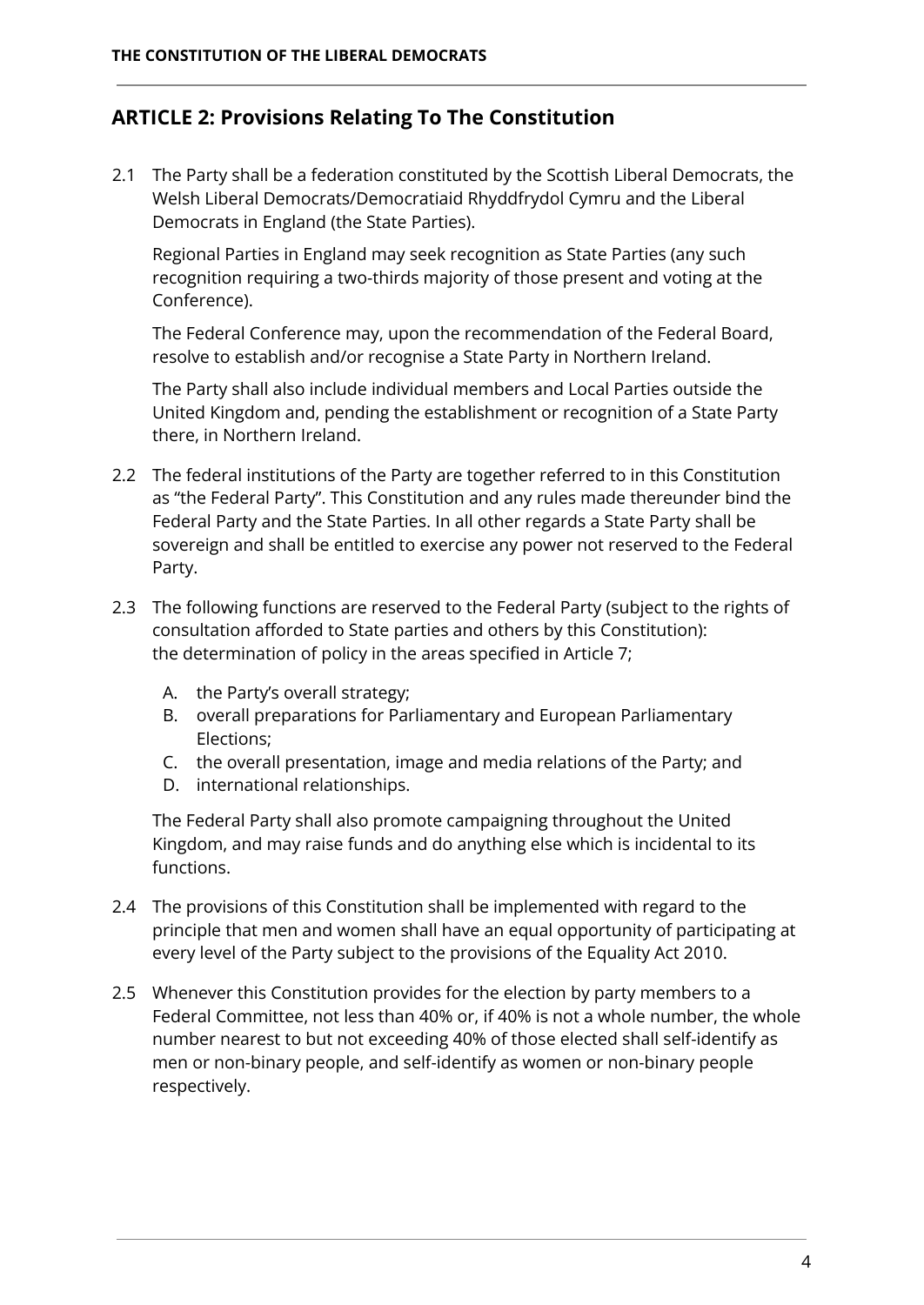- 2.6 Whenever this Constitution provides for the election by party members of ten or more persons to any Federal Committee or other Federal body:
	- A. not less than 10% or, if 10% is not a whole number, the whole number nearest to but not exceeding 10% shall be from underrepresented ethnic backgrounds;
	- B. (not less than 10% or, if 10% is not a whole number, the whole number nearest to but not exceeding 10% shall be disabled people; and
	- C. not less than 10% or, if 10% is not a whole number, the whole number nearest to but not exceeding 10% shall be people from under-represented sexual orientations and gender identities, including trans and non-binary identities.
- 2.7 The provisions of this article shall not prevent places being filled if diversity requirements are not met due to insufficient candidates with the stated characteristic being nominated. Such elections shall take place from a common list and in accordance with the election rules made by the Federal Board as from time to time in force. Where this Constitution or any Standing Orders made thereunder appear to conflict with the Equality Act 2010, the provisions of the Equality Act 2010 shall prevail.
- 2.8 No elected representative in any body in the Party shall be mandated.
- 2.9 Any candidate for election to public office standing as a representative of the Party must be a current member of the Party.
- 2.10 This Constitution may only be altered:
	- A. by a two-thirds majority of members present and voting at the Federal Conference;
	- B. where any such alteration has been submitted in accordance with the Standing Orders of that Conference by the Federal Board or any other persons or bodies entitled to submit motions or amendments under Article 7.6 and notified to Local Parties at least six weeks in advance; and
	- C. in the case of any alteration to the relative powers and functions of the Federal Party and the State Parties or to this paragraph (c), it is passed by the internal procedures of each State Party.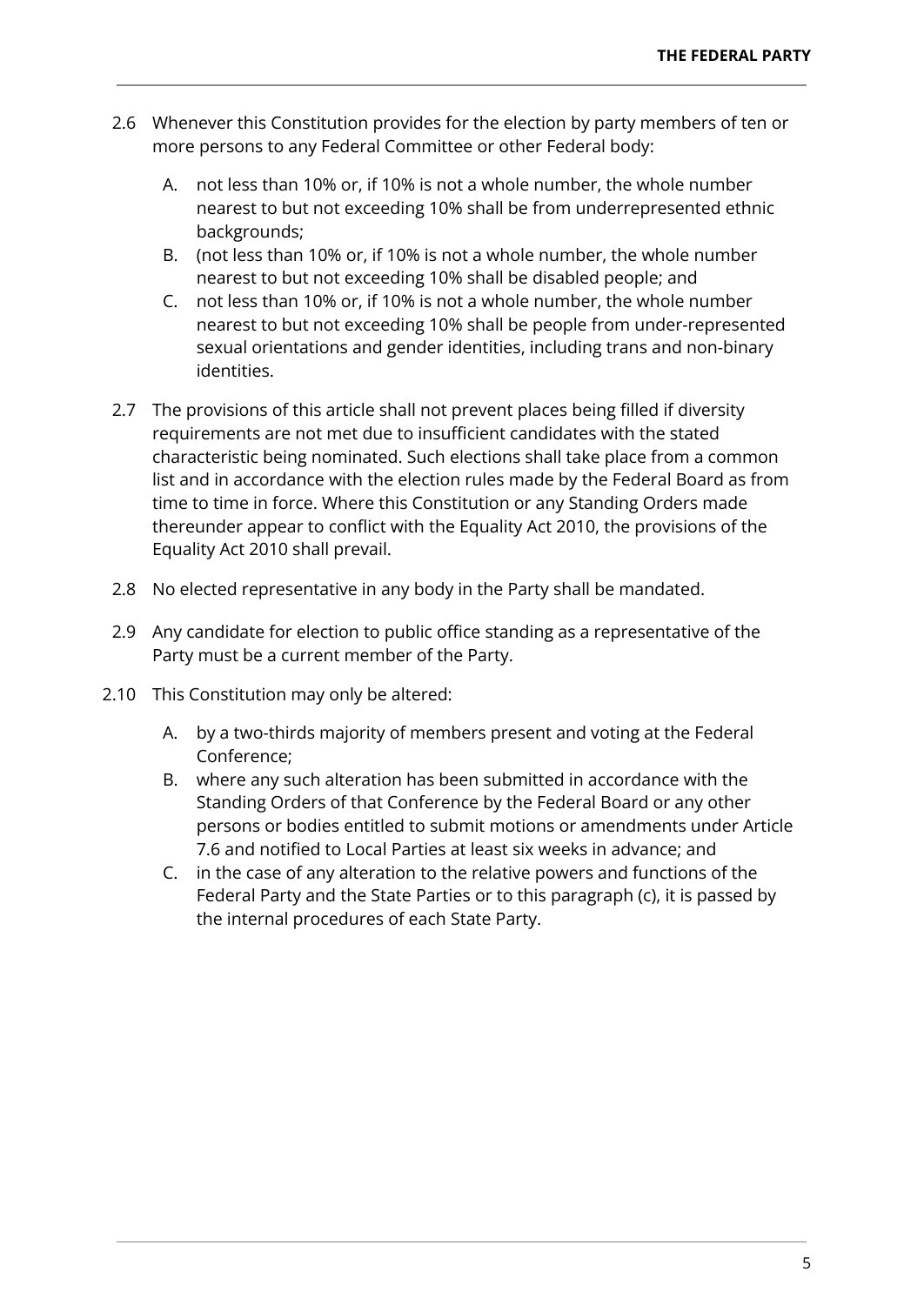# <span id="page-9-0"></span>**ARTICLE 3: Membership and Registered Supporters**

- 3.1 A. Membership of the Party or participation in its Registered Supporter Scheme is open to all persons who agree with its fundamental values and objectives without discrimination as to age, ethnic origin, religion or belief, disability, gender identity or sexual orientation.
	- B. Members or Registered Supporters of the Liberal Democrats must treat others with respect and must not bully, harass, or intimidate any Party member or Registered Supporter, member of staff employed to support Liberal Democrats, Party volunteer, or member of the public. Such behaviour will be considered to be bringing the Party into disrepute.
	- C. Members or Registered Supporters of the Liberal Democrats must abide by the Party's data protection rules as laid out in the Member's Data Protection Code.
- 3.2 Membership shall be acquired through an enrolling body, being:
	- A. a Local Party in the area of which the member lives, works or studies (or, with its consent, another Local Party);
	- B. an Affiliated Organisation representing youth and/or students;
	- C. a State Party in accordance with its internal procedures (and so that any overseas member in a location where there is no Local Party may become a member via a State Party designated by the Federal Board to act as agent for the Federal Party); or
	- D. any Affiliated Organisation that the Federal Board considers ought to be entitled to enrol members of the Party.

An applicant shall become a member on acceptance by the enrolling body, payment of the requisite subscription and registration. However, a State Party may, by its internal procedures, determine that eligibility of a member to vote in Local Party elections (including Parliamentary and local government selections) may be subject to a minimum requirement as to age (not being more than 10 years) and/or length of continuous membership (not being more than 15 months); and the provisions of this constitution as to members' voting rights shall be construed accordingly.

3.3 The Federal Party shall operate and administer a Registered Supporter Scheme, open to those who wish to support the Party's work without joining as a member. Except where otherwise dictated by this Constitution or those of the State Parties, the regulations governing the Registered Supporter Scheme shall be made by and administered on behalf of the Federal People Development Committee, notified to the Conference and published on the Party website.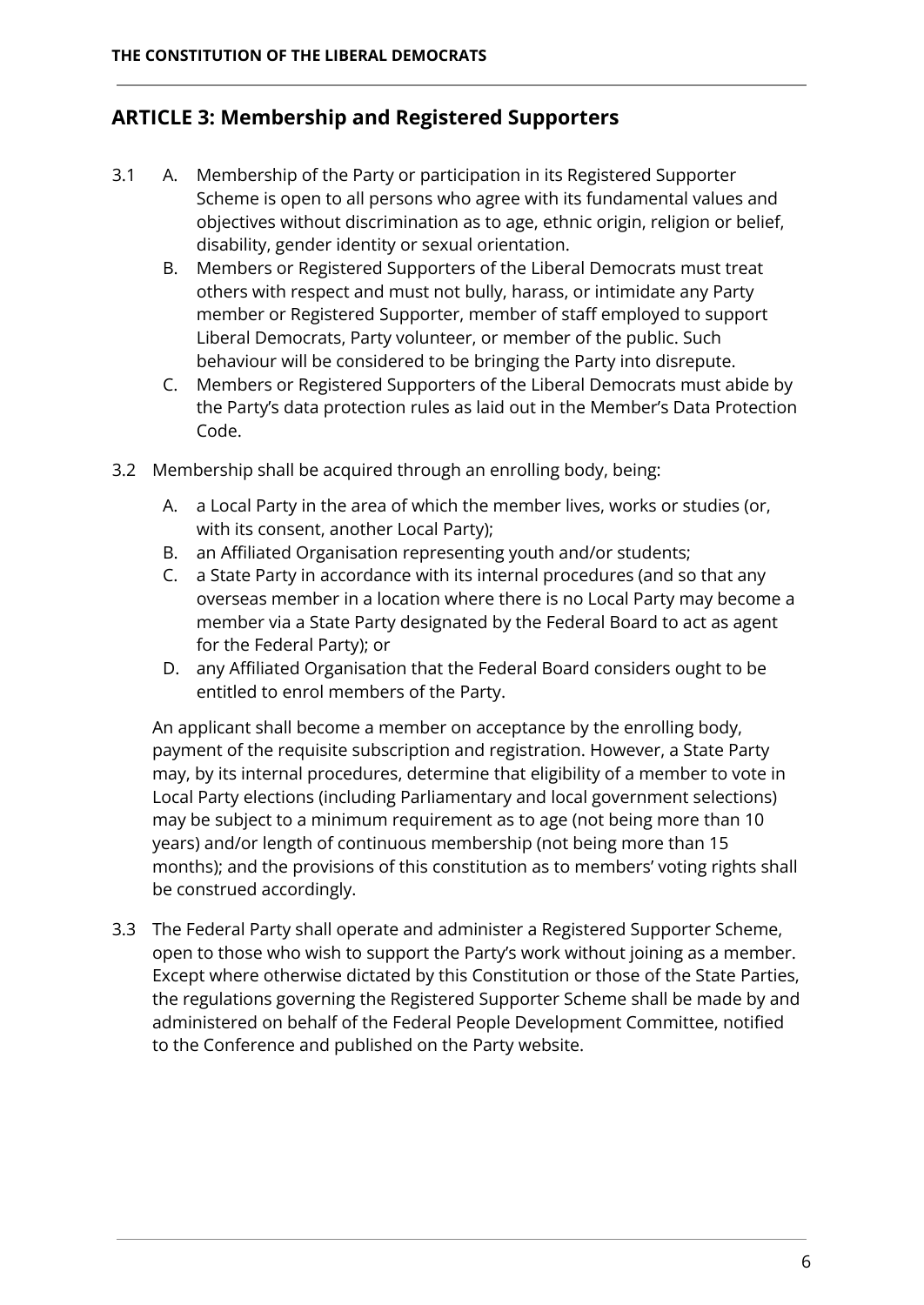- 3.4 Responsibility for renewal of membership shall lie with State Parties but these may, by their internal procedures, provide for this function to be fulfilled by any other body or bodies within the Party. Membership will be automatically terminated if the renewal subscription is not received within three months following the due date.
- 3.5 All other matters relating to the admission or refusal of admission to membership of any person, or for the revocation or cessation of membership of any member, including the basis on which Local Parties may be involved in the recruitment and renewal of members, shall be governed by the Constitutions of the State Parties or by membership rules made under them, except that:
	- I. where, in any part of the United Kingdom, provision is not made in any of these respects by the State Party concerned, Articles 3.6 to 3.8 shall apply;
	- II. a right of appeal pursuant to Article 22 once any procedures internal to the State Party concerned have been exhausted, cannot be excluded in relation to the interpretation of Article 3.1; and
	- III. each state party shall give notice to the other state parties of any refusal of admission or revocation of membership.
	- IV. where notice has been given under Article 3.5 (iii), any application for admission or readmission shall be referred to the original State Party.

Subject to the conditions set out in the Constitution of or in the rules made by the State Party concerned, a member shall be a member of:

- A. where the enrolling body is a Local Party, that Local Party or, where the enrolling body is not a Local Party, an appropriate Local Party in terms of Article 3.2A; and
- B. any applicable State Party and/or Regional Party; and
- C. the Federal Party.
- 3.6 No person may simultaneously be a member of more than one Local Party. A member may re-register as of right in a different Local Party under the terms of Article 3.2 (a), or may, with the consent of the member's previous Local Party where that Local Party has ceased to be appropriate in terms of Article 3.2 (a), retain membership of that Local Party. A member who is an MP, MEP, prospective parliamentary or European parliamentary candidate or member of a local authority may re-register as of right in a relevant Local Party.
- 3.7 Membership may be refused by an enrolling body on one or more of the following grounds:
	- A. material disagreement, evidenced by conduct, with the fundamental values and objectives of the Party;
	- B. the admission of the applicant would be likely to bring the Party into disrepute; or
	- C. membership of another political party in Great Britain.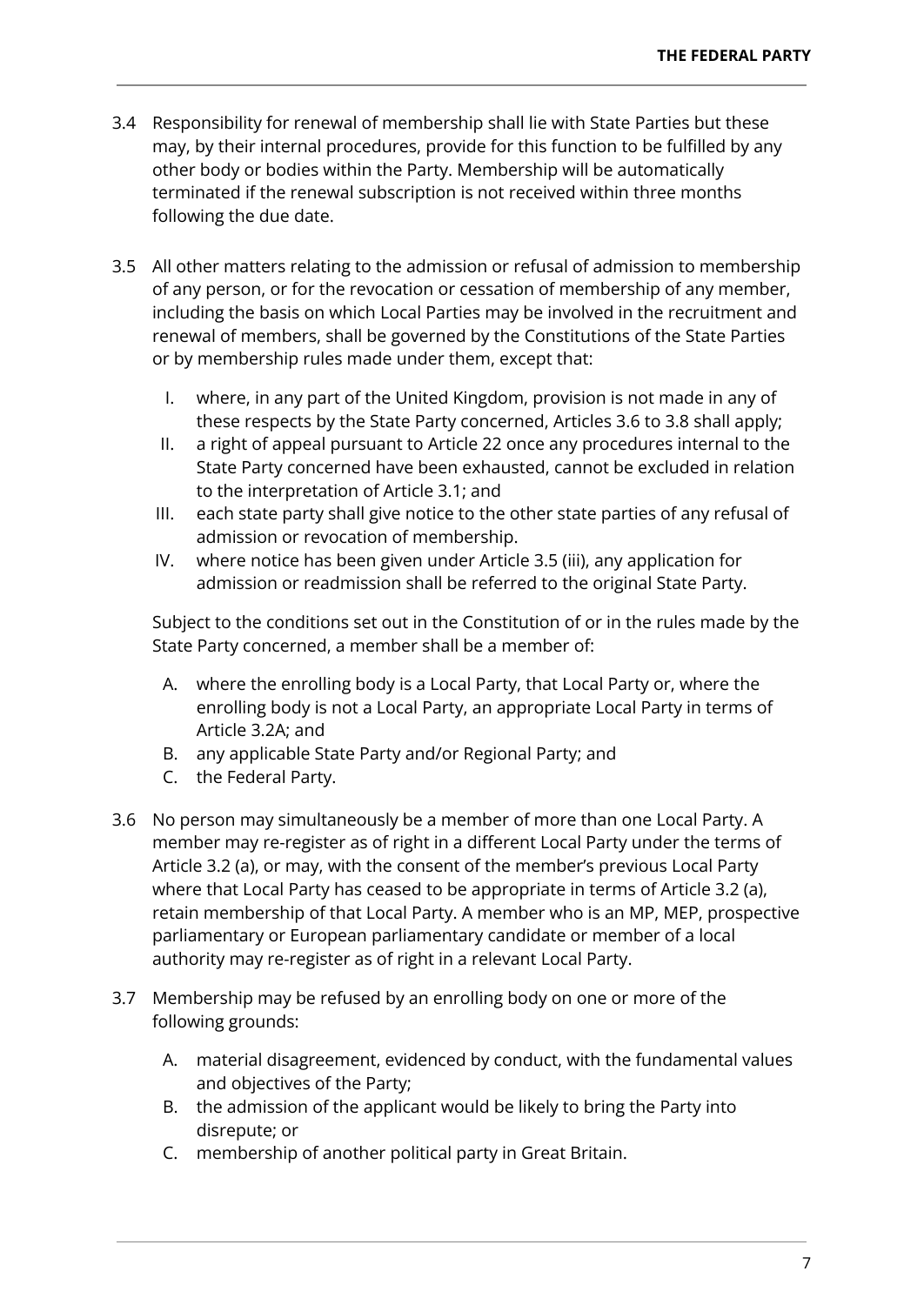Any person whose membership is refused shall have a right of appeal, which must be made in writing within 14 days of the applicant being advised of the refusal to admit, and which shall be dealt with in accordance with the guidance published under Article 23. Participation in the Party's Registered Supporter Scheme may be refused by the Federal People Development Committee on the grounds set out in (a) and (b). The only right of appeal shall be pursuant to Article 22 on any matter relating to the interpretation of this Constitution.

- 3.8 Membership may be revoked on one or more of the following grounds:
	- A. material disagreement, evidenced by conduct, with the fundamental values and objectives of the Party;
	- B. conduct which has brought, or is likely to bring, the Party into disrepute;
	- C. standing against the candidate of the Party in any election to public office;
	- D. membership of or support for another political party in Great Britain.
	- E. a breach of the standards set out in Article 3.1(b); or
	- F. discrimination against another person on the basis of a protected characteristic as defined in the Equality Act 2010.

Membership shall not be revoked unless the member has been notified of the grounds on which revocation is to be considered and has been given a reasonable opportunity to reply. Where paragraph (c), (d) or (e) of this Article 3.8 applies, membership shall be automatically and immediately suspended, and in other cases of urgency. The person or body designated in the procedures made under Article 23 may suspend membership while revocation is being considered. If the procedures do not designate such a person or body, the Chair/Convenor of the relevant State Party or their deputy, or for members outside the UK the Federal Board's Chair or Vice-Chairs may suspend membership while revocation is being considered. Any person whose membership is revoked shall have a right of appeal, which must be made in writing within 14 days of the applicant being advised of the revocation, and which shall be dealt with in accordance with Article 23. Any person whose membership is refused shall have a right of appeal, which must be made in writing within 14 days of the applicant being advised of the refusal to admit, and which shall be dealt with in accordance with the guidance published under Article 23. Participation in the Party's Registered Supporter Scheme may be revoked by the Federal People Development Committee on the grounds set out in (a)-(f). The only right of appeal shall be pursuant to Article 22 on any matter relating to the interpretation of this Constitution.

3.9 A. A register of members shall be maintained by each State Party. A register of members resident outside Great Britain shall be maintained by a State Party designated by the Federal Board to act as agent for the Federal Party. Any body entitled to maintain a list of members may use the list for its own internal purposes. The Federal Party shall have direct access to such lists. Any body holding or having access to such lists shall ensure that the information contained in them is not disclosed to any person other than for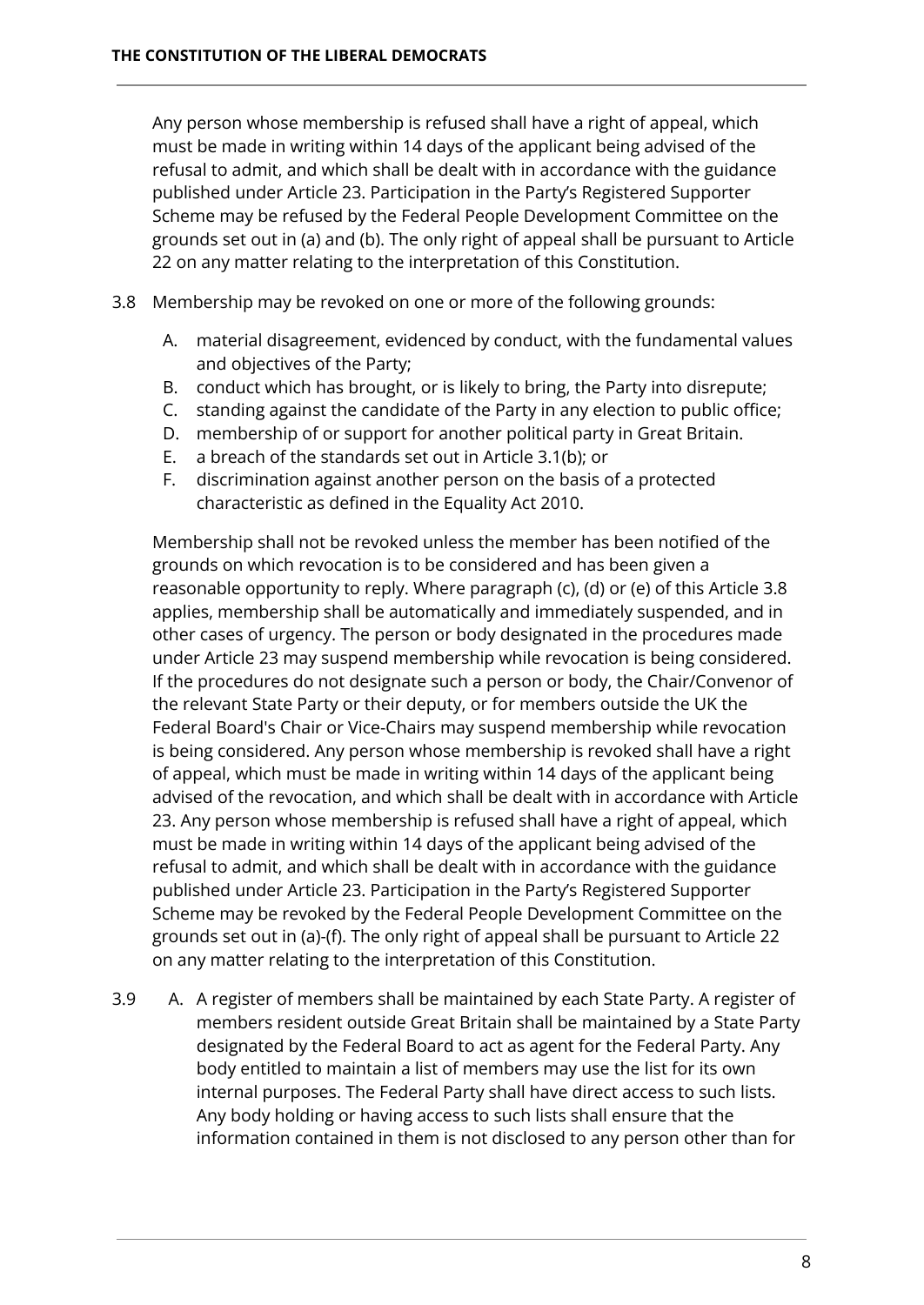the proper purposes of the Party. Party bodies shall comply with the directives of the Federal Board in relation to the Party's data protection registration.

B. The Federal Party shall maintain a register of participants in the Registered Supporter Scheme, access to which shall be provided to party bodies as required for its efficient and effective operation. Any body holding or having access to such data shall ensure that it is not disclosed to any person other than for the proper purposes of the Party. Party bodies shall comply with the directives of the Federal Board in relation to the Party's data protection registration.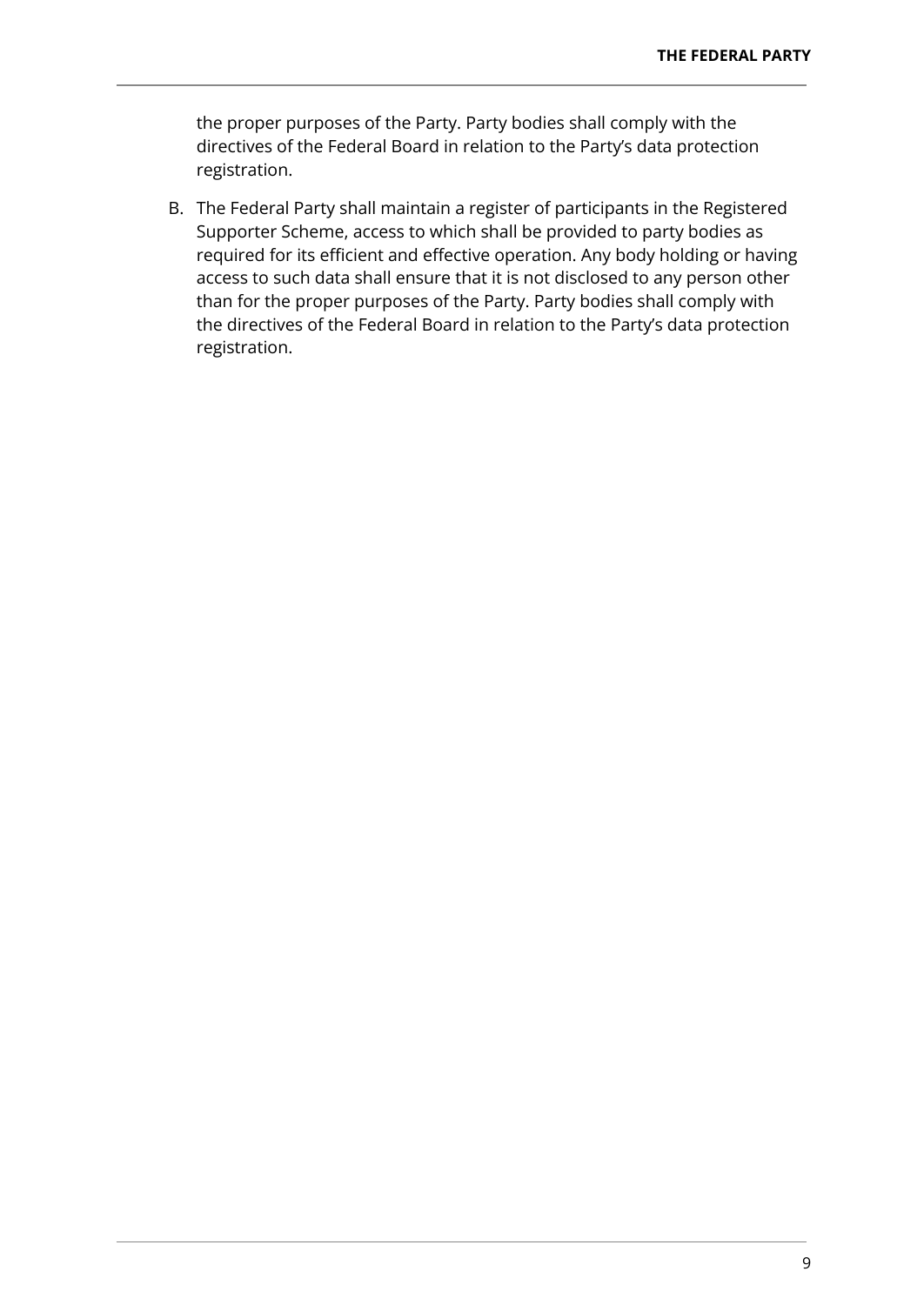# <span id="page-13-0"></span>**ARTICLE 4: Local Parties**

- 4.1 There shall be Local Parties so far as possible throughout Great Britain. Local Parties may be formed in Northern Ireland or places outside the United Kingdom. Save as provided for in Articles 4.2, 4.3, 4.9, 4.10, 4.11, and 4.12, all matters relating to the formation, operation, suspension or dissolution of Local Parties shall be determined by the Constitutions of the State Parties or by rules made under them, except that where, anywhere in Great Britain, provision is not made in any of these respects by the State Party concerned the relevant parts of the following Articles 4.2 to 4.8 shall apply.
- 4.2 No Local Party shall be formed unless it will, on formation, have at least 30 members.
- 4.3 Save as hereinafter provided, each Local Party in Great Britain shall contain one parliamentary constituency. The members in each of two or more adjacent parliamentary constituencies may agree to combine into a single Local Party, in which case the combined Local Party shall be deemed for all the purposes of this Constitution to be a Local Party, save that the selection of a prospective parliamentary candidate and the adoption of a parliamentary candidate shall be made:
	- A. where for any constituency in a Local Party there are 30 or more members, by those members; and
	- B. where for any constituency within a Local Party there are less than 30 members, the Local Party Constitution shall specify whether all the members of the Local Party shall participate or only those from the constituency concerned.
- 4.4 A Local Party containing two or more constituencies may divide into new Local Parties, provided that none of them will have less than 30 members.
- 4.5 The objects of a Local Party in Great Britain shall be to be the successor to the Former Parties in its area and to promote and support the values and objects of the Party in the constituency or constituencies which it contains and in particular, through its members:
	- A. to secure the election of Liberal Democrats as Members of Parliament, UK Members of the European Parliament and members of local and other elected public authorities;
	- B. to admit and actively to recruit new members of the Party and encourage members to renew their membership;
	- C. to participate in the formulation of the policy of the Party;
	- D. to play a full part in the democratic processes of the Party;
	- E. to play a full part in the campaigning activities of the Party at all levels;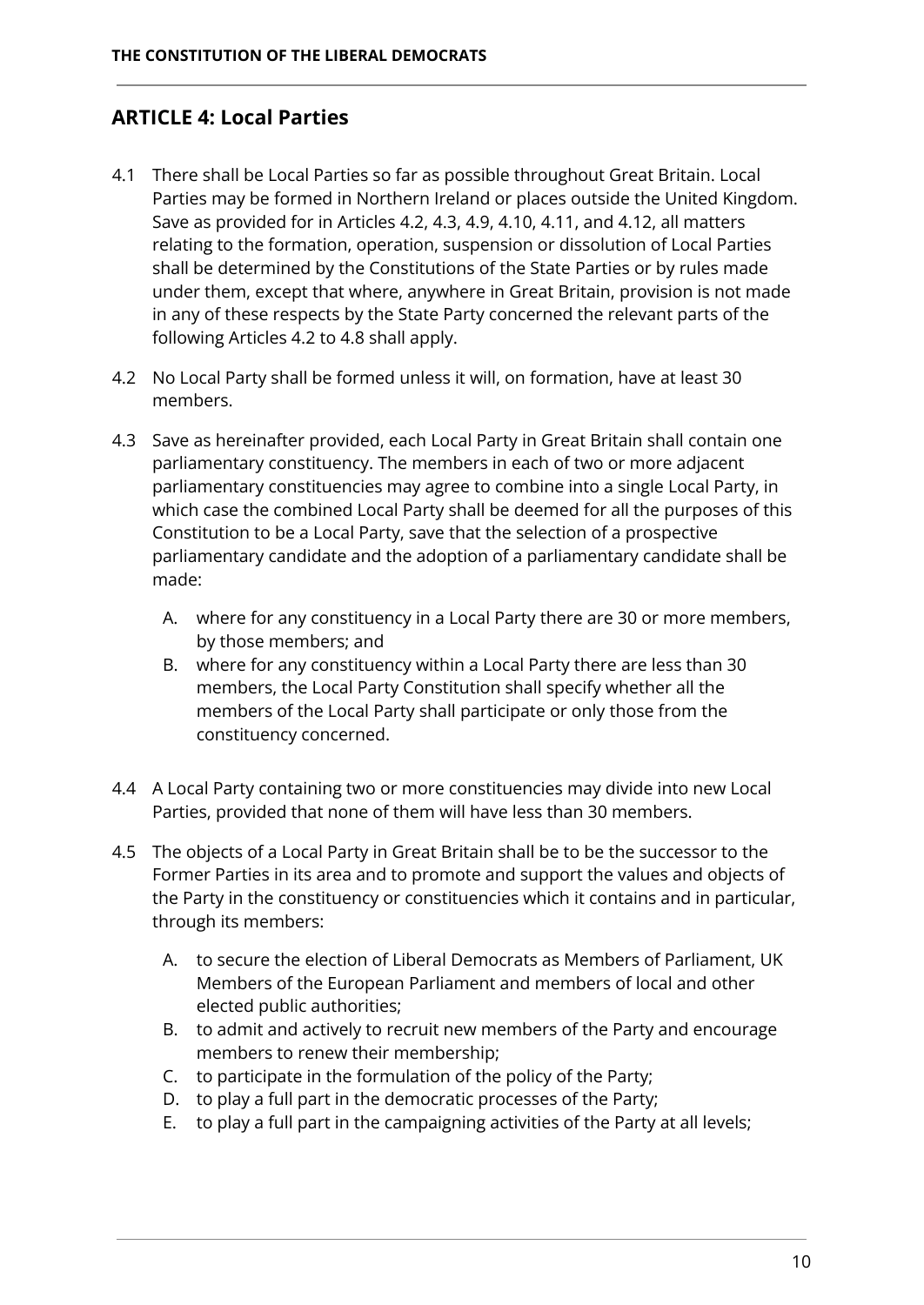- F. to campaign and work with local people to achieve the objectives set out in the Preamble to this Constitution; and
- G. to help all local people, without regard to party or any other factor, to secure their rights and to protect them against oppression.
- 4.6 Each Local Party shall have a constitution, which must comply with the following principles:
	- A. the objects shall include those set forth in Article 4.5;
	- B. it must give effect to the provisions of Article 3;
	- C. all elections shall be in accordance with the election rules made under Article 9.6;
	- D. there must be an annual general meeting, and provision for the calling of other general meetings by the executive committee and by requisition of the members; proper accounts and accounting records must be kept as required by the Political Parties, Elections and Referendums Act 2000 and must be audited and delivered to the Electoral Commission as required by the Political Parties, Elections and Referendums Act 2000, and submitted with an independent report to the annual general meeting for approval; and
	- E. it must ensure compliance with the Political Parties, Elections and Referendums Act 2000.
- 4.7 The constitution of a Local Party is subject to this Constitution and to the constitution of the relevant State Party and, in the event of any conflict between them, this Constitution or as the case may be the constitution of the relevant State Party shall prevail.
- 4.8 A Local Party shall be suspended if its membership has remained below 30 for a continuous period of six months, and shall remain suspended until its membership reaches 30. A Local Party which has been suspended on this ground shall be dealt with by the relevant State Party in accordance with its internal procedures, and shall not while suspended have the rights conferred upon Local Parties by this Constitution.
- 4.9 The rights of a Local Party under this Constitution may be suspended by the relevant State Party in accordance with its internal procedures (or, in the case of a Local Party outside Great Britain, by the Federal Board), if it is not adhering to the Political Parties, Elections and Referendums Act 2000, this (or its own) Constitution or if events have taken place or are about to take place which are or may be seriously detrimental to the Local Party or to the Party as a whole.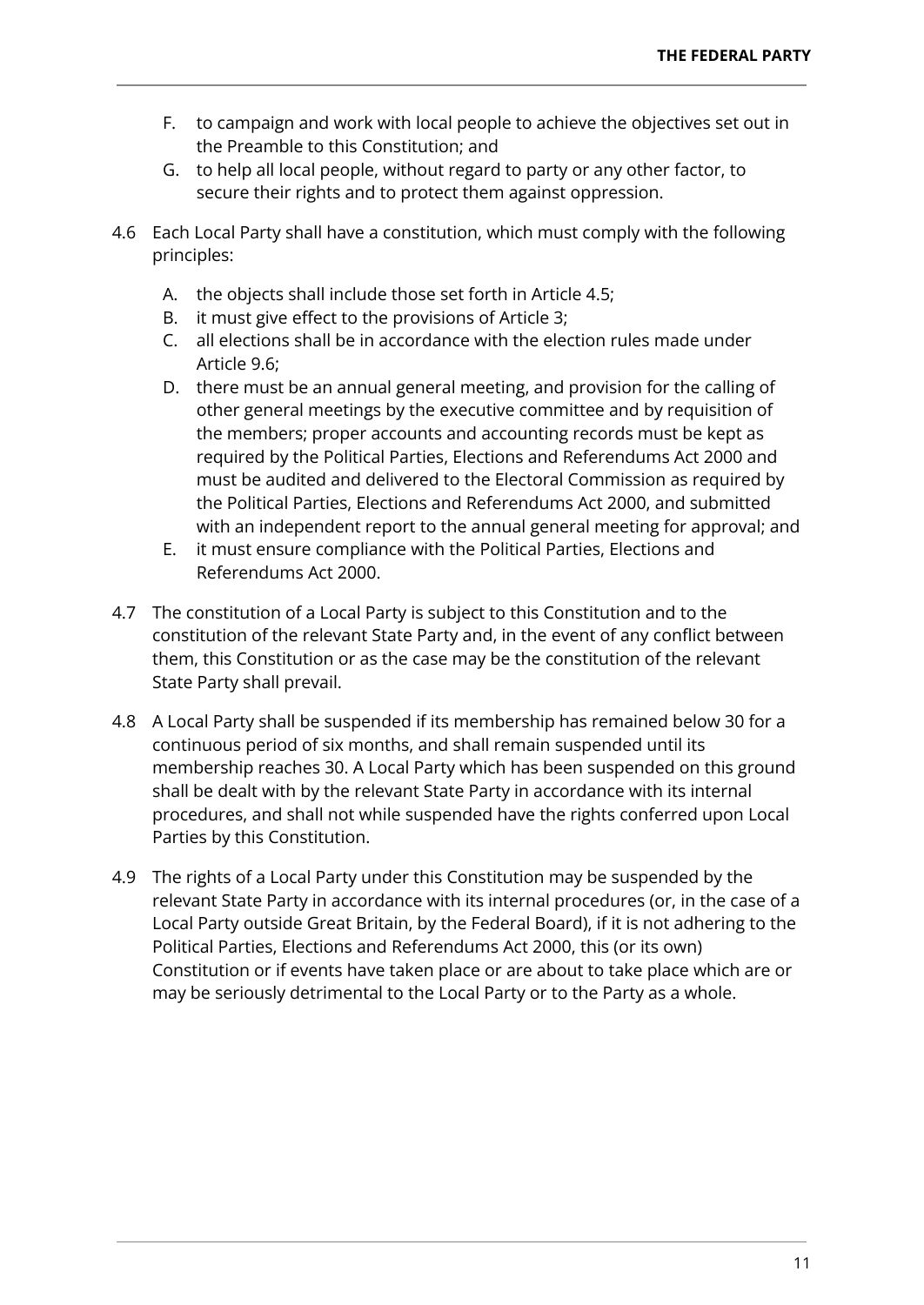- 4.10 The constitution of a Local Party outside Great Britain and any amendment thereto shall be subject to approval by the Federal Board. Such approval may be withheld if the constitution or amendment:
	- A. contravenes the principles set out in Article 4.6 or in the Preamble to this Constitution or is otherwise in conflict with any of the provisions of this Constitution; or
	- B. is unworkable or defective, or omits or deletes provisions necessary to the proper functioning of the Local Party.
- 4.11 Before suspending a Local Party outside Great Britain, the Federal Board shall draw the attention of the Local Party to the grounds on which it is proposed to take this action, and shall give the Local Party a reasonable time to answer any allegations and/or take any necessary corrective action. A Local Party outside Great Britain which is suspended under Article 4.9 may appeal from that decision as provided by Article 22.
- 4.12 The suspension of a Local Party outside Great Britain may be lifted if the Federal Board is satisfied that corrective action has been taken. During the period of its suspension the powers and functions of the Local Party and its organs shall be exercised subject to and in accordance with the directions of the Federal Board.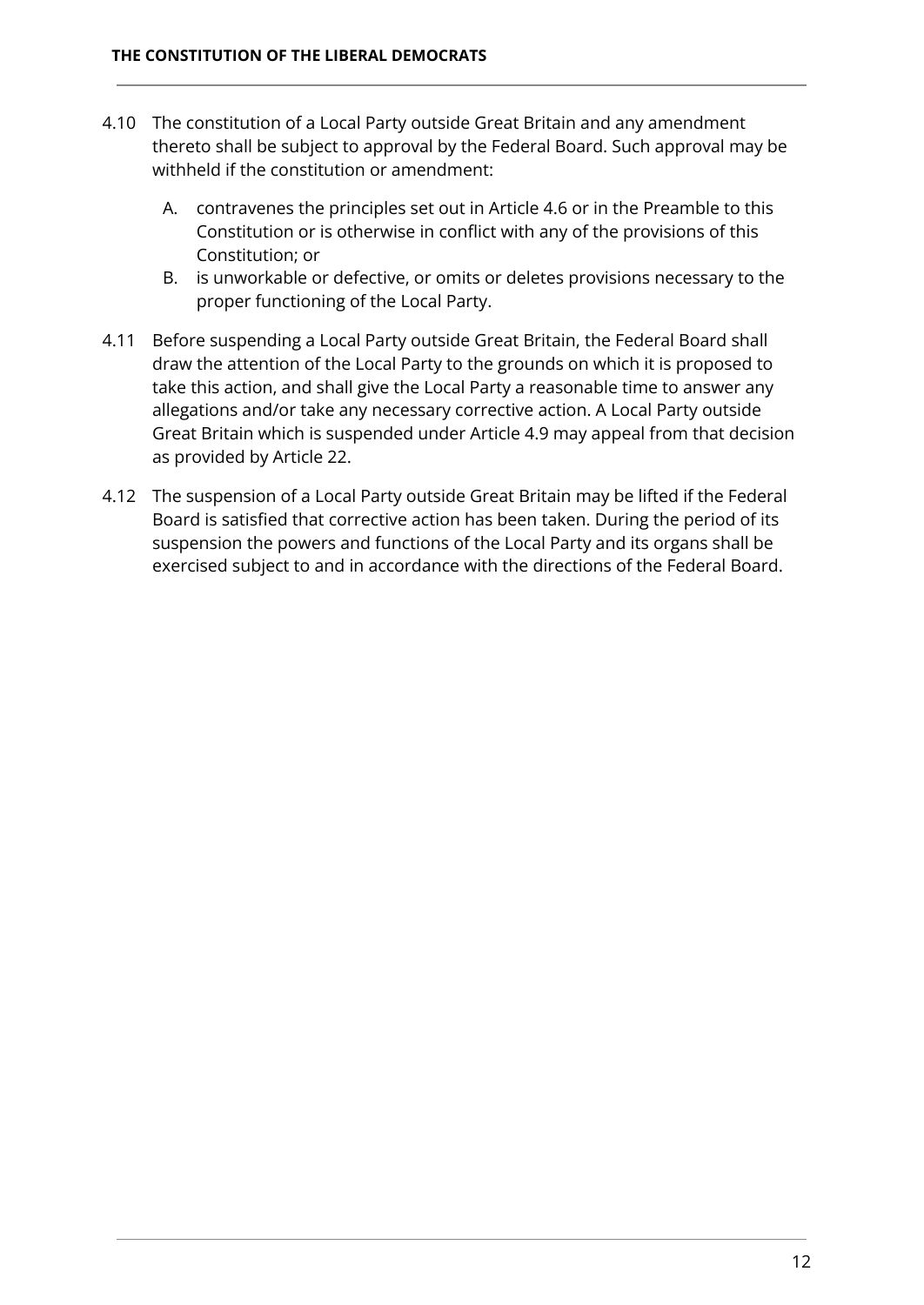## <span id="page-16-0"></span>**ARTICLE 5: Party Strategy**

- 5.1 The Federal Board shall have the responsibility periodically, and at least once per Parliament, for preparing a document outlining the Party's strategy, in conjunction with the Leader's political strategy, for submission for debate and agreement by Conference.
- 5.2 The Federal Board shall publicise a timetable for the production of the strategy and its submission for debate by Conference. In preparing the strategy, the Federal Board shall consult widely within the party, including in particular the Parliamentary Parties (as defined in Article 17), all relevant Federal Committees, the State Parties and Affiliated Organisation.
- 5.3 The Federal Board shall provide a report on its implementation of the strategy over the preceding year and its plans for implementing the strategy over the coming year, including all relevant activities and plans of the Federal Policy Committee, Federal Conference Committee, Federal Finance & Resources Committee, the Federal Communications & Elections Committee, the Federal People Development Committee, Federal International Relations Committee and the Federal Audit & Scrutiny Committee, as part of its report to each conference following that in which the strategy is agreed.
- 5.4 The Federal Board shall have the right to receive a report from the Federal Policy Committee and Federal Conference Committee, not more frequently than twice a year, on each committee's contribution to the implementation of the strategy, including its response to any recommendations of the Federal Board, including, as appropriate, reasons for not implementing any such recommendation.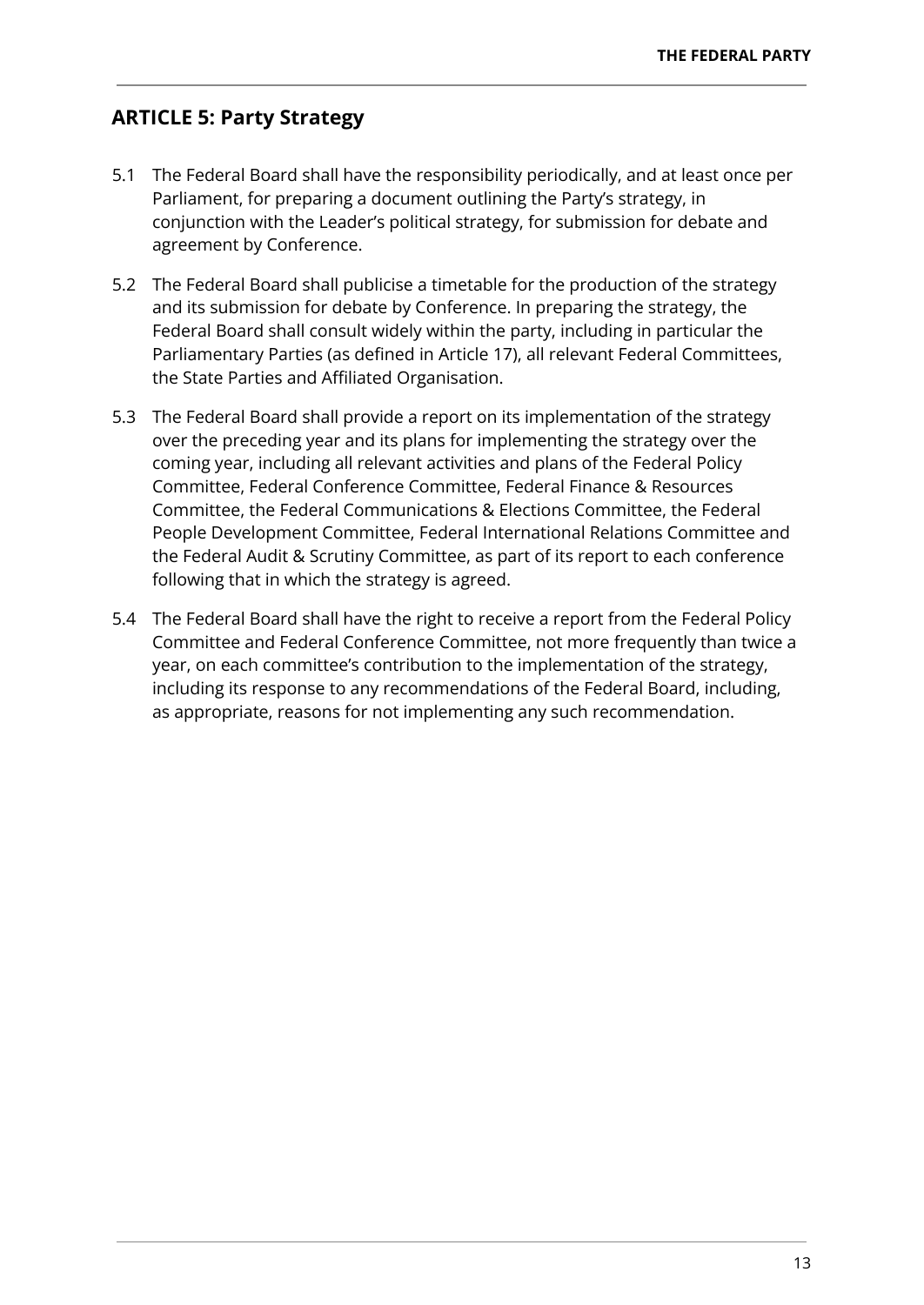# <span id="page-17-0"></span>**ARTICLE 6: Conference**

- 6.1 The Conference shall consist of party members, but others may be invited to attend in a non-voting role, including Registered Supporters.
- 6.2 The Standing Orders of the Conference shall provide for consultative session.
- 6.3 The Conference shall normally meet twice a year, for a week in the early autumn and a weekend in the early spring; additional meetings may be summoned upon the requisition of the Federal Board or the Federal Policy Committee or the Conference itself or 2% of members, in not less than 10% of local parties. A meeting may be cancelled by the Federal Board in exceptional circumstances.
- 6.4 Subject to the provisions of this Constitution, the Conference shall be the sovereign representative body of the Party, and shall have power to determine the policy of the Party in accordance with and subject to the provisions of Article 7.
- 6.5 There shall be a business session at each Conference, to which the Parliamentary Party in the House of Commons, the Parliamentary party in the House of Lords, the Parliamentary Party in the European Parliament, the Federal Board, the Federal Policy Committee and the Federal Conference Committee shall report. The business session at the autumn meeting shall constitute the Annual General Meeting of the Party, before which the Annual Report and Accounts shall additionally be laid. The Conference shall have the right to approve or reject each such report, or to refer it back with recommendations. Business motions may be submitted to the Federal Conference by the Federal Board, the Federal Conference Committee or any other persons or bodies entitled to submit motions or amendments under Article 7.6.
- 6.6 The Standing Orders of the Federal Conference shall allow for meetings of Conference or Council of the State Party within whose boundaries the Federal Conference is being held, at the request of that Party, either immediately prior to, or immediately after, the Federal Conference and in the same place as the Federal Conference.
- 6.7 The Conference may resolve to conduct a ballot of all members of the Party on any fundamental question where, in its judgement, the values and objectives of the Party are in issue or it is otherwise in the essential interests of the Party, and shall at the same time as considering the related resolution consider also a statement from the Federal Board as to the financial and administrative implications of such a ballot. Such a ballot shall be in a bilingual form for all members of the Welsh Liberal Democrats.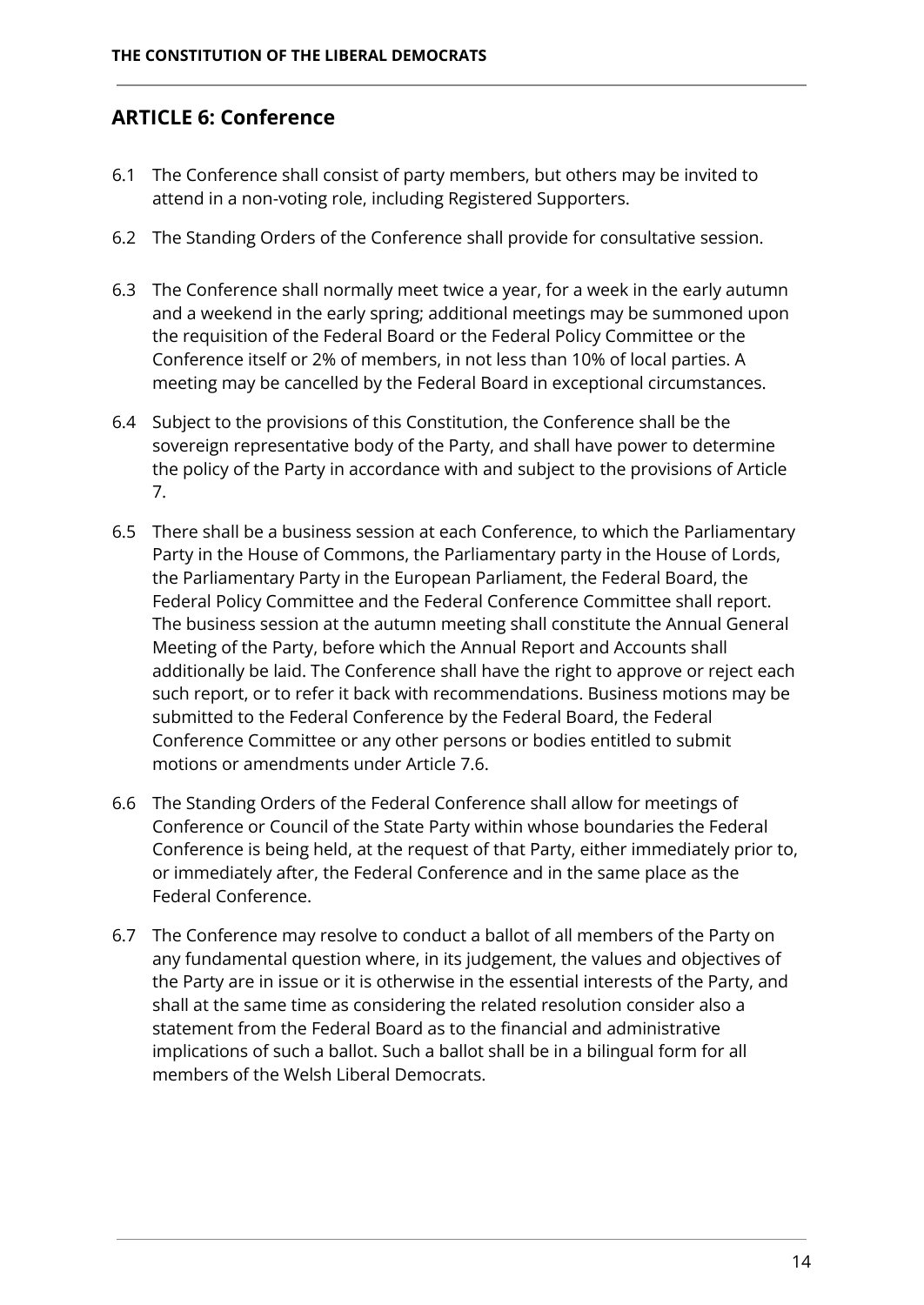#### <span id="page-18-0"></span>**ARTICLE 7: The Policy-Making Process**

- 7.1 The Federal Party shall determine the policy of the Party in those areas which might reasonably be expected to fall within the remit of the federal institutions in the context of a federal United Kingdom.
- 7.2 The State Parties shall by their respective internal procedures determine the policy of the Party on all other issues, except that any State Party may confer upon the Federal Party power to determine policy in any specified area or areas. Policy determined in this way by the Federal Party will not override the policy of those State Parties which have not conferred policy-making power in this area on the Federal Party. Where a State Party has conferred this power upon the Federal Party it shall not itself engage in the determination of policy in the specified area or areas until such time as the power has been revoked by it.
- 7.3 Any body that is not entitled to make policy on any specific issue may discuss and express its views upon it on a consultative basis.
- 7.4 The Federal Policy Committee (FPC), at its own decision or at the instruction of the Federal Conference, may undertake the commissioning, preparation, publication, circulation, and submission to Conference of policy papers, including options in cases where consultation has shown there to be substantial disagreement within the Party. Policy papers shall normally be preceded by consultation papers which shall set out policy options.
- 7.5 In the course of developing policy the FPC shall:
	- A. consider policy proposals submitted to it by State Parties, Regional Parties in England, Local Parties, Affiliated Organisations and individual members of the Party; together with the responses to the consultations carried out according to Article 7.5; and
	- B. ensure consultation generally with, including making consultation papers available to members, State Parties, Regional Parties in England, Local Parties and Affiliated Organisations. Such consultations shall include responses to references under Article 7.7.
- 7.6 Policy motions and amendments (including emergency motions and amendments) may be submitted for debate by Federal Conference (in accordance with its Standing Orders) by the Federal Policy Committee, party members, State Parties in accordance with their internal procedures, Regional Parties in England, Local Parties and Affiliated Organisations. Amendments to motions accompanying policy papers may be submitted in the same way.
- 7.7 In order to ensure that all aspects of a proposed policy are fully considered, the FPC may request any motion before a Federal Conference to be referred to the next meeting of the Conference. The FPC shall, before such meeting, circulate its reasons for acting under this Article and its comments on the relevant motion and any amendments thereto accepted for debate.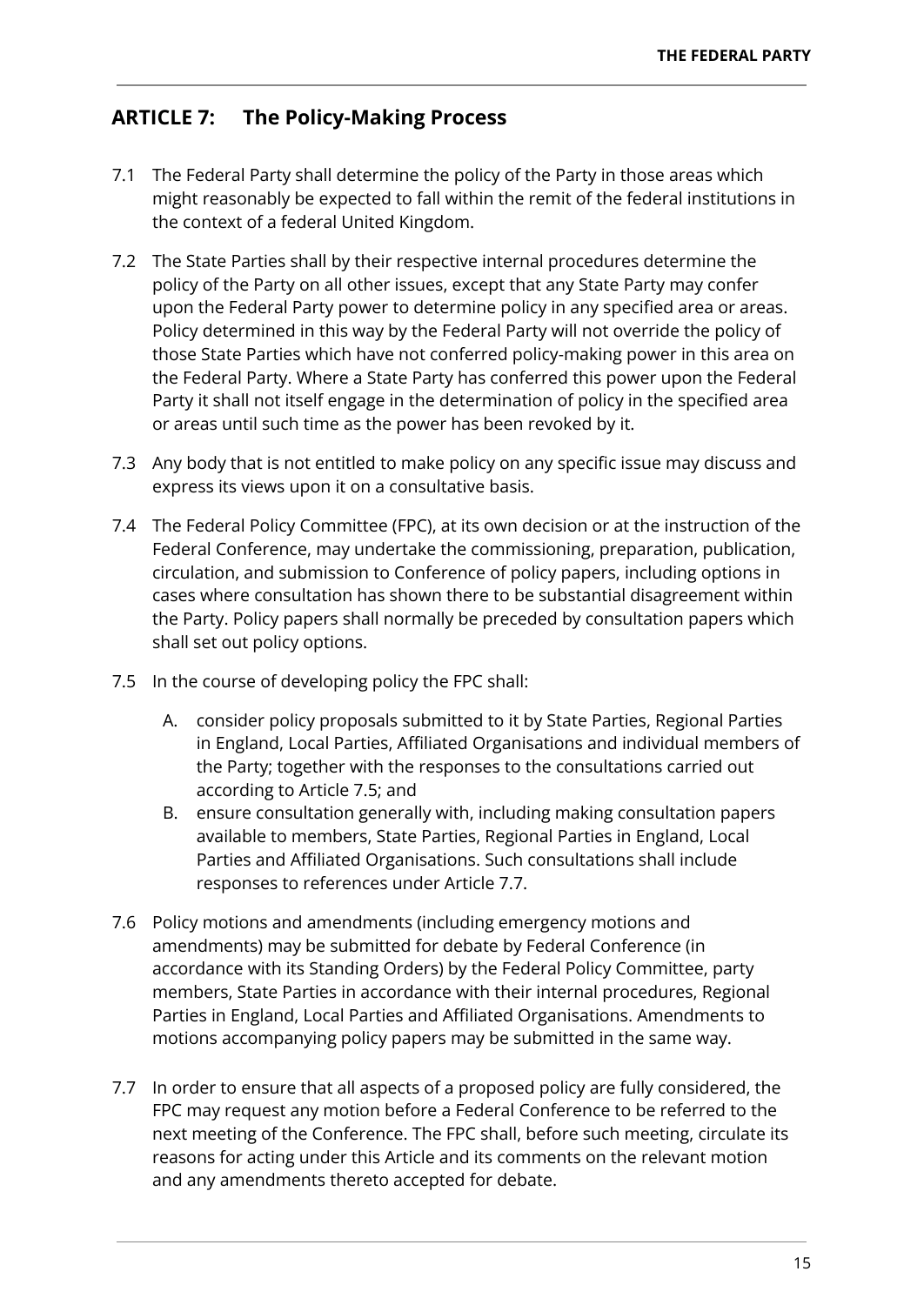- 7.8 Subject to the foregoing procedure, all Federal policy papers and motions approved by the Federal Conference shall thereby become the policy of the Federal Party.
- 7.9 The FPC shall prepare (and from time to time revise) statements as to the policy of the Party as produced by the foregoing process together with the provisions of Article 10.1.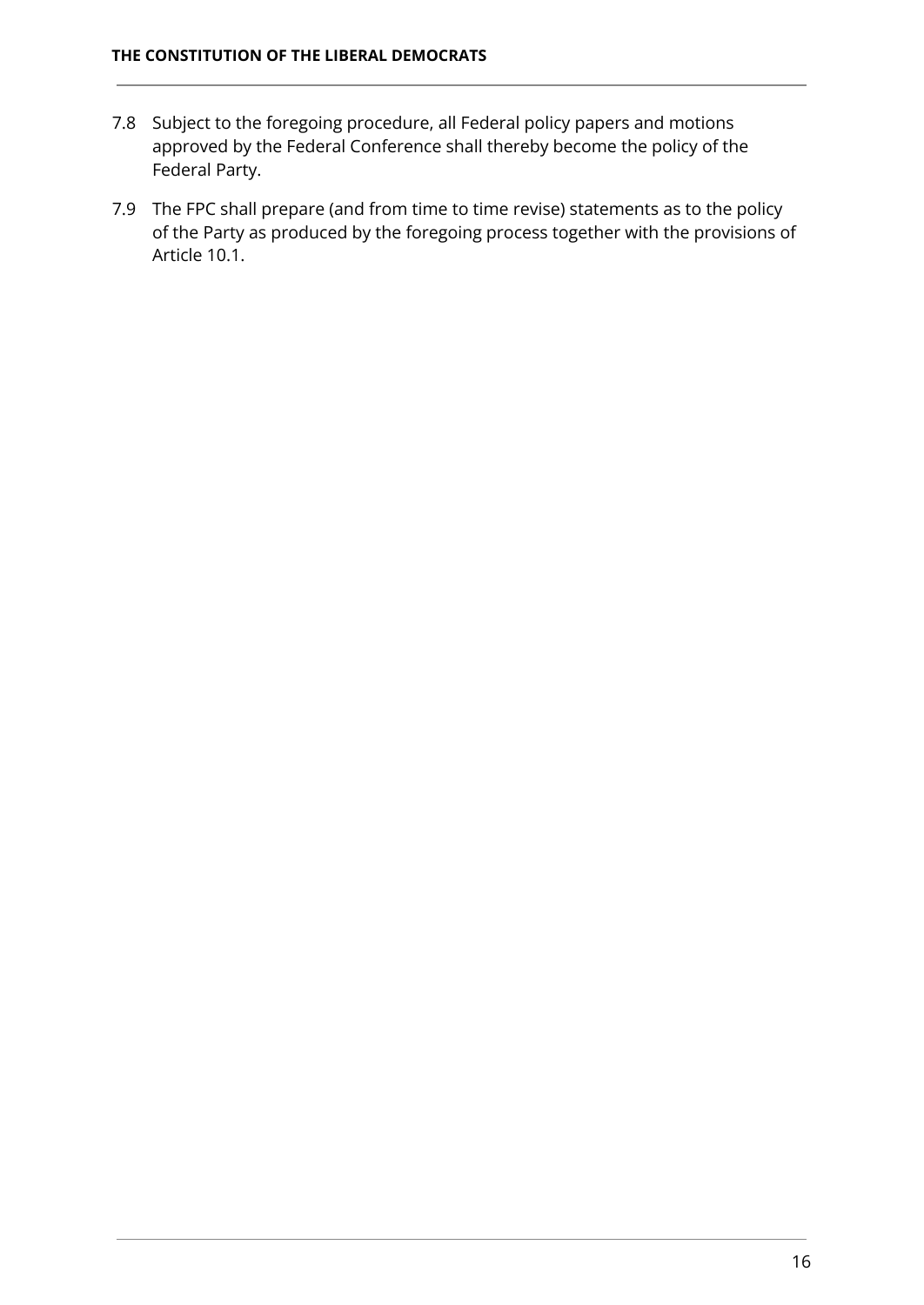#### <span id="page-20-0"></span>**ARTICLE 8: Committees of the Federal Party**

- 8.1 The Committees of the Federal Party shall be the Federal Board, the Federal Policy Committee, the Federal Conference Committee, the Federal People Development Committee, the Federal Finance & Resources Committee, the Federal Communications & Elections Committee, the Federal International Relations Committee and the Federal Audit & Scrutiny Committee.
- 8.2 Each Committee may appoint one or more Vice Chairs to stand in for the Chair and to undertake such other tasks as the Committee may from time to time provide.
- 8.3 No person elected by all members of the Party to a Committee of the Federal Party may simultaneously be elected by the same method to any other such Committee.
- 8.4 Any member of a Committee, other than those individually specified in the constitution, who does not attend a meeting for 6 months shall be deemed to have resigned from that Committee.
- 8.5 The term of office for each Committee of the Federal Party shall last for three years. All elections to Federal Committees by party members and other Federal Committees shall be governed by this term of office. It shall commence from the first meeting of that Committee following a triennial election. The first meeting of that Committee shall take place no later than three months after the declaration of the results in the triennial election.
- 8.6 The Federal Finance & Resources Committee, the Federal Communications & Elections Committee, the Federal People Development Committee, the Federal International Relations Committee and the Federal Audit & Scrutiny Committee shall be accountable to the Federal Board and will report as required by the Federal Board. The Federal Board shall also have regard to the desirability of establishing a subcommittee responsible for the co-ordination of the Party's activities.
- 8.7 The Federal Board, the Federal Conference Committee and the Federal Policy Committee shall each table a written report at each meeting of the Conference, with time given at the conference to debate each report. All other Committees shall report to the Conference as part of the Federal Board's report.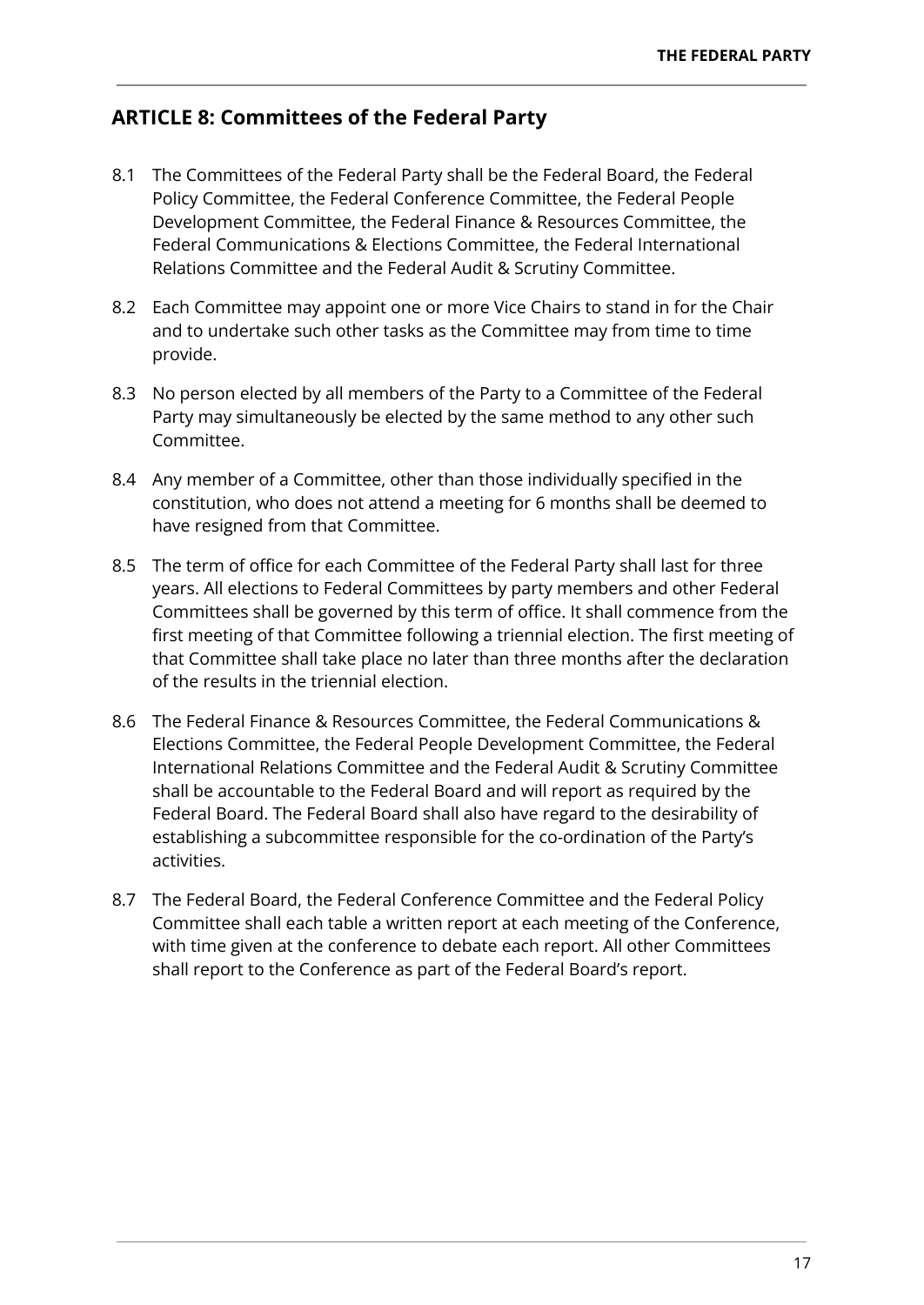- 8.8 Each Committee of the Federal Party shall make regulations to govern the operation of the Committee and anybody accountable to it. Such regulations must include:
	- A. a transparency policy which sets out when discussions of the Committee, and papers submitted to it, shall be confidential and which keeps confidentiality to a necessary minimum;
	- B. provisions for reports to be made to party members after the completion of each full meeting of the Committee, including the responsibility of the Chair to report on the meeting and the Committee's work in a manner deemed practical by the Federal Chief Executive within 14 days of the conclusion of the said meeting;
	- C. a conflict of interests policy, which shall include the requirement for all members of any Committee or other body governed by this Constitution or by regulations made thereto to complete a Declaration of Interest in a prescribed form. It shall also require any member and any other person attending a meeting to declare any interest which might affect or be seen to affect their contribution to the work of that body, and in particular to declare any actual or potential conflict of interest or loyalty;
	- D. provision for any sub-committees or other groups established under Article 8.11 also to have regulations covering the above three areas; and
	- E. provision for:
		- i. the election by the committee of a chair (unless specified elsewhere in this constitution) and, if the committee so chooses, one or more Vice Chairs;
		- ii. limits on the number of terms officers of the committee can serve sequentially (this provision does not apply to the Leader or President).
- 8.9 The Federal Chief Executive shall make arrangements for the attendance of Party staff at meetings of Federal Committees who shall support the Committees and report to the Federal Chief Executive's management team.
- 8.10 The Federal Chief Executive shall be responsible for maintaining and making available to party members an up-to-date copy of this Constitution and any regulations made under any Article in it. At their discretion, this may also include rules from other parts of the Party.
- 8.11 Each Committee shall have the power by regulation to establish sub-committees and other groups which shall be accountable to it. They may also by mutual agreement and by agreed regulations establish such subcommittees or other groups jointly with other Committees and may include representatives of State Parties on such bodies subject to their agreement.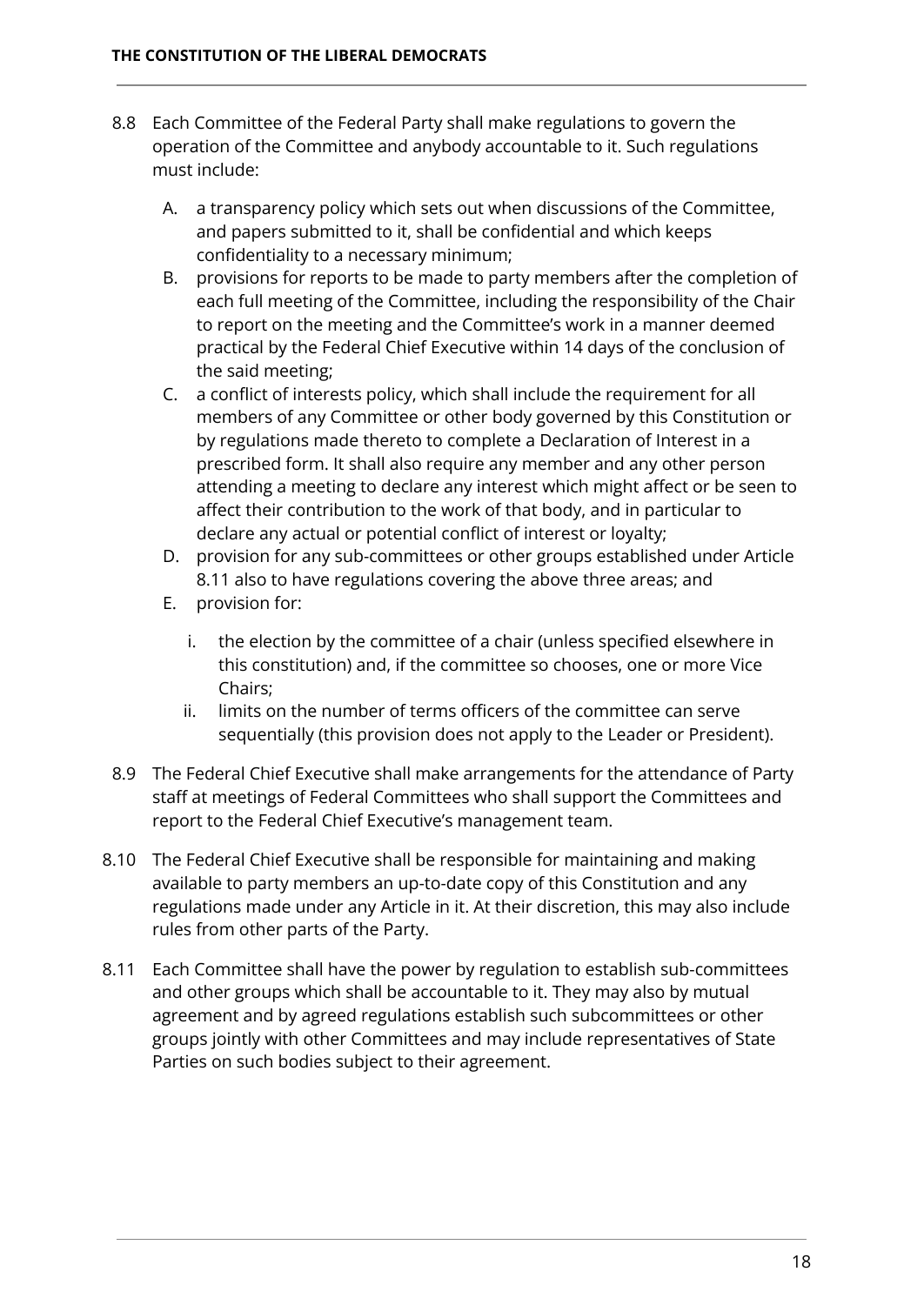- 8.12 Any regulation establishing a sub-committee or other group shall normally set out terms of reference for that body, including the purpose of that body; its duties and powers; its accountability and reporting arrangements; its members and chair; any term limits for the body and its members; and administrative arrangements including where appropriate the member of staff responsible for providing support and reporting to the Federal Chief Executive and management team.
- 8.13 In all their work, committees and other bodies shall have full regard for the diversity of the Party, including in any appointments, co-options and quotas agreed by the Party. The chair of each such committee and body shall be responsible for promoting such diversity.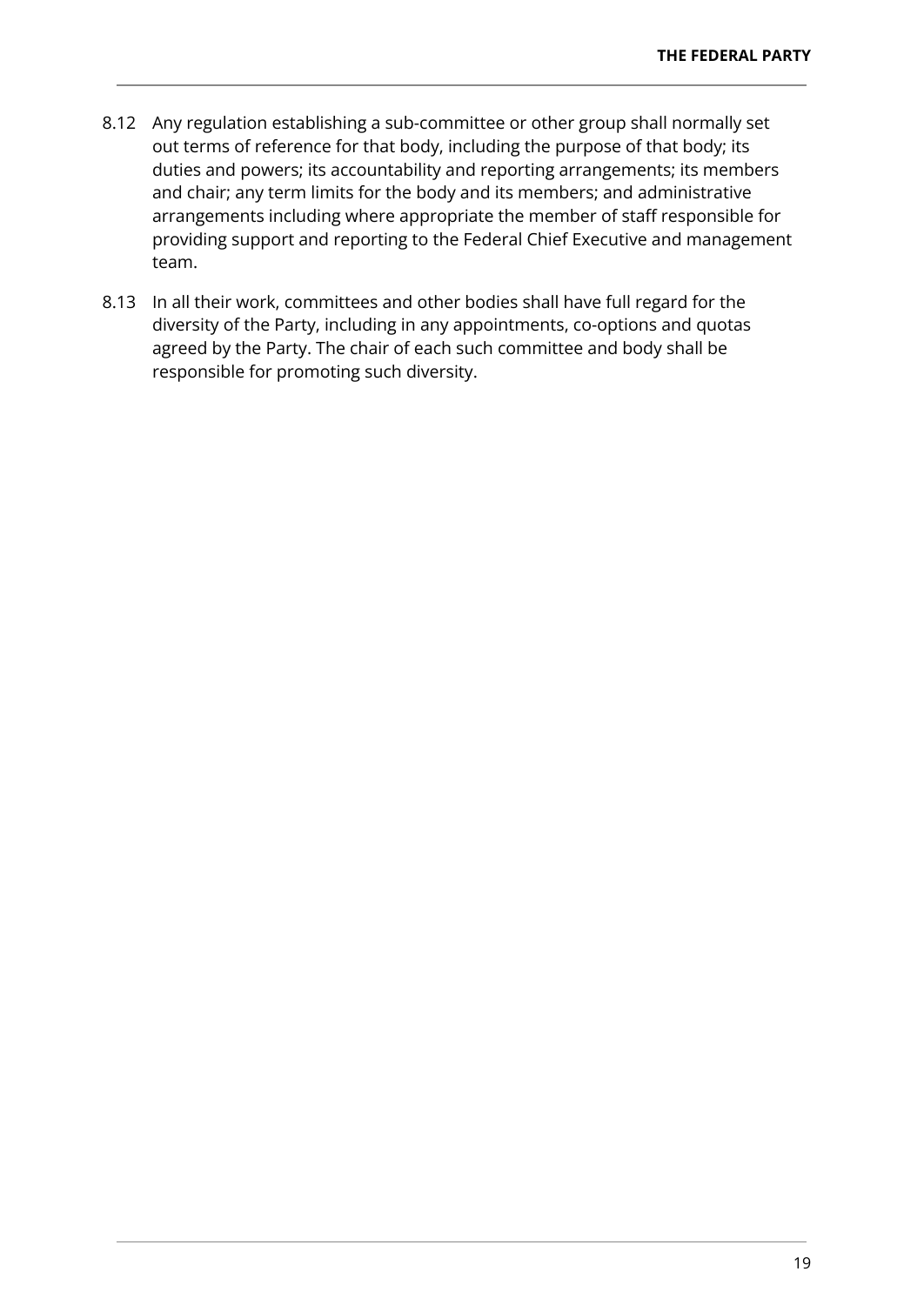# <span id="page-23-0"></span>**ARTICLE 9: The Federal Board**

- 9.1 There shall be a Federal Board ("FB"), which shall be responsible for directing, co-ordinating and overseeing the implementation of the Party's strategy and the work of the Federal Party.
- 9.2 It shall consist of:
	- I. voting members:
		- A. the President, who shall act as its Chair;
		- B. the Leader;
		- C. a Vice-Chair of the Federal Policy Committee and the Chair of the Federal Conference Committee, each of whom may nominate a substitute;
		- D. the Chair of any other Committee established under Article 8.1;
		- E. three representatives of the Parliamentary Group as set out in Article 17.5;
		- F. one principal local authority councillor, elected by principal local authority councillors of the Party from among their own number;
		- G. one person elected by the Affiliated Organisation representing youth and/or students from among their own number;
		- H. one more person than the total number of voting members elected or appointed under paragraphs (a) to (g) above, who shall be party members elected by all members of the Party except that persons who, at the date of the close of nominations for election under this paragraph, are members of Parliamentary Parties set out in Article 17 shall not be eligible to be candidates for election under this paragraph. Casual vacancies amongst this group shall be filled in accordance with the election regulations;
		- I. a Vice President responsible for working with ethnic minority communities
		- J. the Chair of the English Liberal Democrats, the Convenor of the Scottish Liberal Democrats, the Chair of the NEC of the Welsh Liberal Democrats, and the Chair of any other State Party recognised under Article 2.1 of this Constitution, each of whom may nominate a substitute; and
		- K. one member elected by all members of each State Party according to their own procedures.
	- II. non-voting members:
		- A. the Chief Whip of the Parliamentary Party in the House of Commons or their substitute from within the Parliamentary Group as defined in Article 17.5;
		- B. the Federal Treasurer;
		- C. the Federal Chief Executive;
		- D. one representative of the staff employed by the Federal Party and by the Parliamentary Parties and elected by such staff; and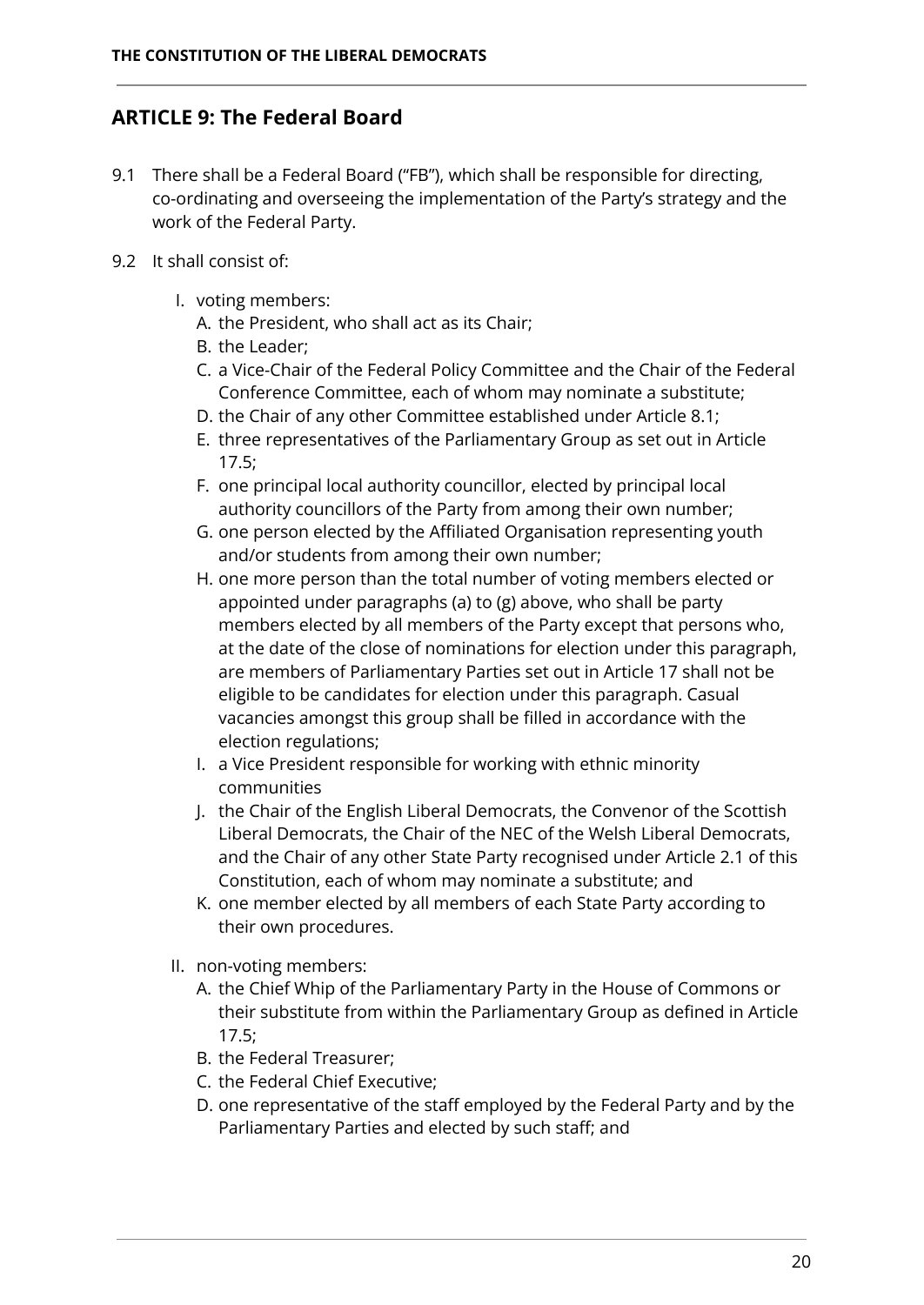E. a representative of local government jointly agreed between the Association of Liberal Democrat Councillors (ALDC) and the Liberal Democrat Group on the Local Government Association under a protocol agreed by both. In the absence of an agreed protocol, the Federal Board shall determine the method of appointment.

The Federal Board thus constituted may co-opt such persons and for such periods not exceeding three years as it thinks fit who shall be entitled to attend and speak but not vote (but so that there shall not be more than three persons co-opted at any time).

- 9.3 The Federal Board shall meet at least four times in each calendar year.
- 9.4 Following each election for the European Parliament and the House of Commons, the Federal Board shall commission a report on the Party's work in that election and shall report to the Party on the outcomes of that review. It shall report on its work, including the work of all committees and other bodies responsible to it, to each meeting of the Conference.There's
- 9.5 The Federal Board shall have power to establish a company limited by guarantee to acquire, hold and dispose of such assets of the Federal Party as the Federal Board may from time to time direct and to undertake such work as the Federal Board may from time to time decide. The Federal Board shall have power from time to time to appoint and remove the directors of such a company, who will otherwise be appointed for a period of five years, provided always that the Federal Board shall not so appoint any person holding any public office or office in the Party which may be incompatible therewith. The Federal Board may by resolution indemnify the directors from any liability arising from decisions by the Party. The directors shall present an Annual Report to Conference. Any such company shall oversee the Party's Major Donations Protocol and the operation of the Party's Legacy Fund, ensuring that the wishes of testators are fully respected and in line with direction by the Federal Board.
- 9.6 The Federal Board shall have power, after appropriate consultations and subject to ratification by the Conference, to make and from time to time vary rules as to:
	- A. membership, subject to the provisions under Article 3;
	- B. criteria for Affiliated Organisation status and for the regular review of bodies holding such status;
	- C. party elections, with any such rules providing for the use of STV (or, in the case of a single person vacancy, the Alternative Vote) and the secret ballot;
	- D. compliance with any statutory or regulatory provisions that are relevant to the party's activities, including the Political Parties, Elections and Referendums Act and the relevant data protection legislation; and
	- E. such other matters as it may consider necessary or desirable to give effect to or supplement the provisions of this Constitution.
- 9.7 The right of staff to join or not to join, an appropriate Trades Union shall be recognised.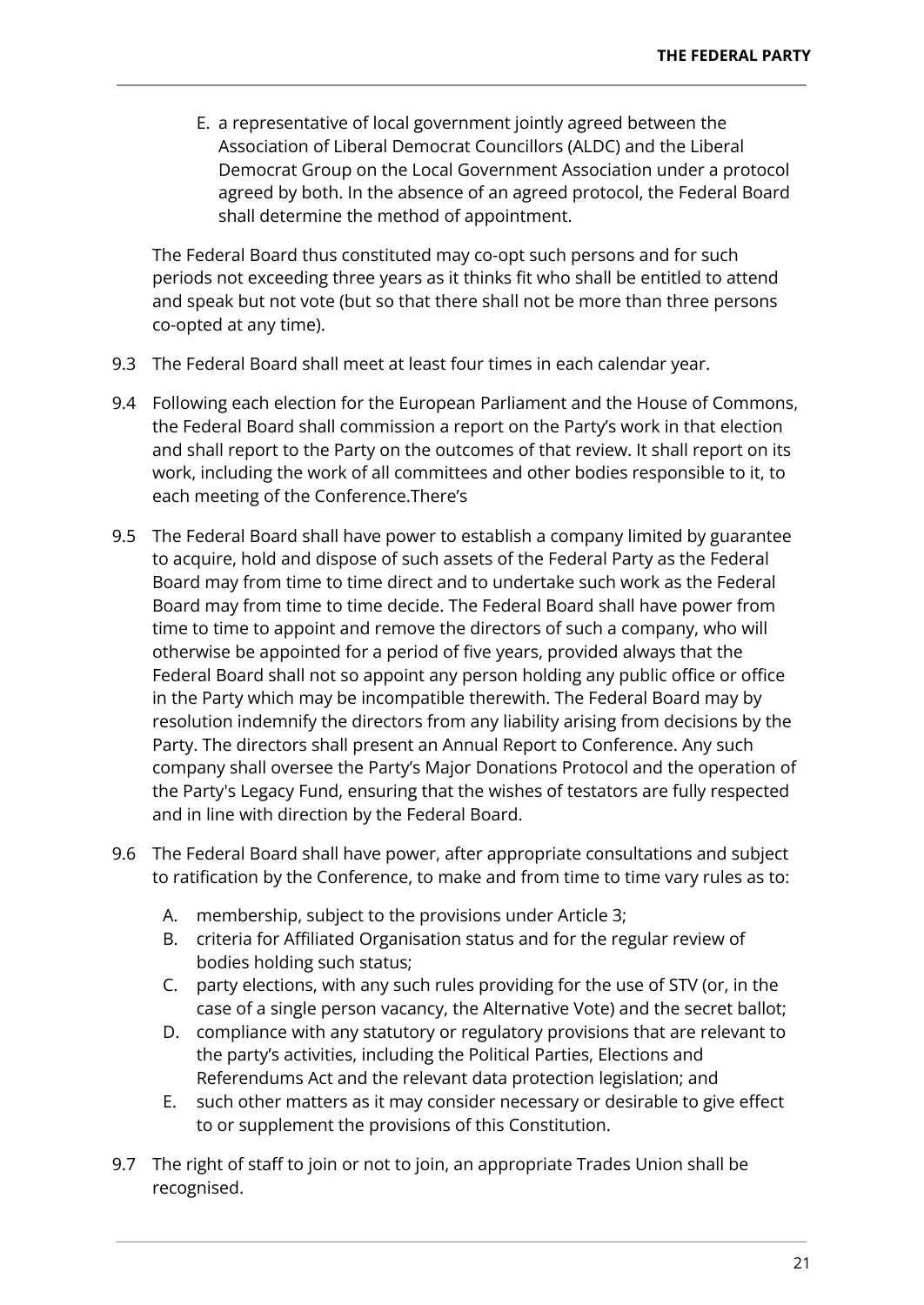9.8 The Federal Board may, at the request of the Federal Policy Committee or of its own accord, and having considered the financial and administrative implications, resolve to conduct a consultative ballot of all members of the Party on any fundamental question where, in its judgment, the values and objectives of the Party are in issue or it is otherwise in the essential interests of the Party. Such a consultative ballot shall be in a bilingual form for all members of the Welsh Liberal Democrats.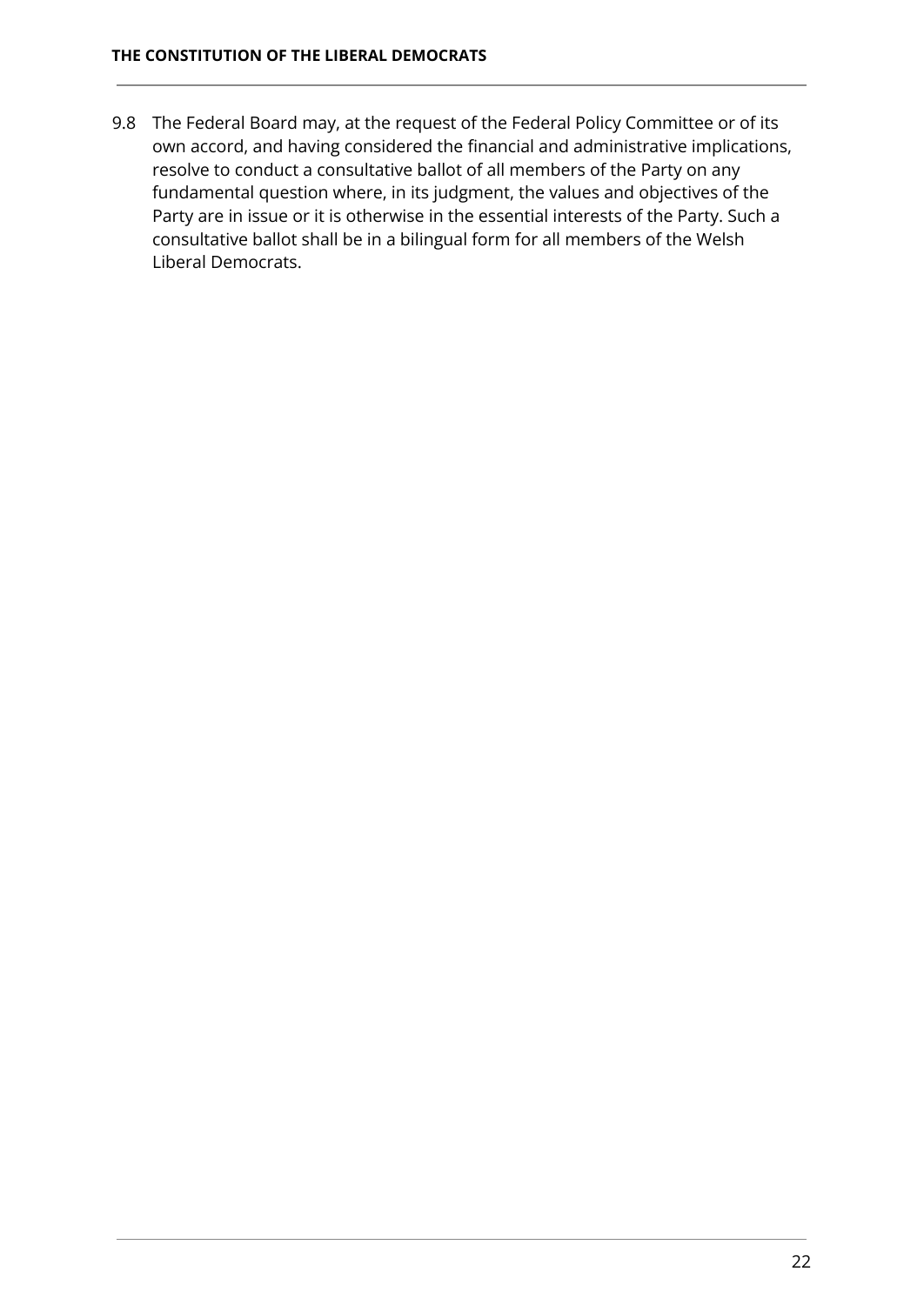#### <span id="page-26-0"></span>**ARTICLE 10: The Federal Policy Committee**

- 10.1 There shall be a Federal Policy Committee ("FPC"), which shall be responsible to the Federal Conference and shall have the duty of researching and developing policy and of overseeing the policy-making process in accordance with and subject to the provisions of Article 7. It shall also be responsible for:
	- A. presenting the views of the Party to outside bodies, including political parties and groupings in the European community and elsewhere;
	- B. consulting outside bodies in relation to proposed policies of the Federal Party;
	- C. approving official policy publications of the Federal Party;
	- D. making interim policy on topical issues, subject always to this policy remaining the policy of the Federal Party only if it is approved by the first appropriate meeting of Conference on the basis of a motion to approve a report covering all such interim policy submitted to it by the FPC; and
	- E. making detailed policy of the kind needed to implement the principles and broad policy outlines contained in a policy paper or motion that has already been adopted by Conference.

The FPC shall submit an annual report for approval or amendment to Conference at its autumn meeting on its programme of policy development.

- 10.2 The FPC shall consist of the following:
	- I. voting members:
		- A. the Leader who shall act as its Chair;
		- B. six members of the Parliamentary Group as defined in Article 17.5, normally including at least one from each Parliamentary Party;
		- C. the President;
		- D. one person elected by the Federal Communications & Elections Committee from amongst its membership;
		- E. two principal local authority councillors, elected by principal local authority councillors of the Party from among their own number;
		- F. one representative of each State Party, elected by its internal procedures (State Parties may appoint a substitute member should the elected member be unable to attend a specific meeting of the FPC); and
		- G. one more person than the total number elected or appointed under paragraphs (a) to (f) above, who shall be party members elected by all members of the Party except that persons who, at the date of close of nominations for election under this paragraph, are members of any of the Parliamentary Parties listed in Article 17 shall not be eligible to be candidates for election under this paragraph. Casual vacancies amongst this group shall be filled in accordance with the election regulations.
	- II. non-voting members:
		- A. the Chair of the Federal Conference Committee; and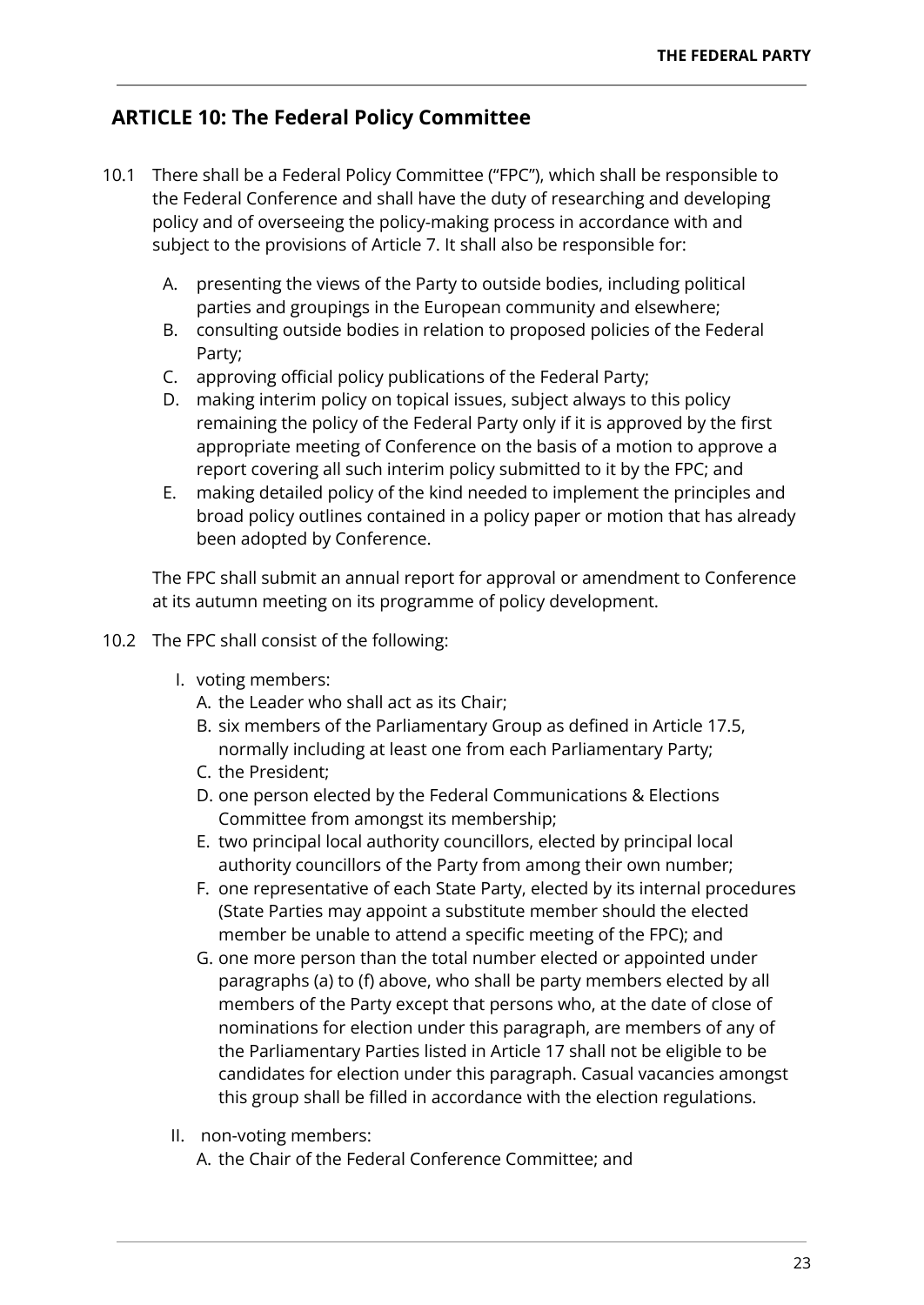B. one representative of the Liberal Democrat Group on the Local Government Association appointed through their internal procedures.

The Federal Policy Committee thus constituted may co-opt such persons and for such periods not exceeding three years as it thinks fit who shall be entitled to attend and speak but not vote (but so that there shall not be more than three persons co-opted at any time).

- 10.3 The FPC shall have the responsibility for preparing the Party's General Election manifesto for the UK and its manifesto for elections to the European Parliament in consultation with the Parliamentary Party in the House of Commons and with the Parliamentary Party in the European Parliament. It shall have the right to be consulted upon, and in the case of a conflict (but after consultation with the State Party concerned) to over-ride any proposal to be contained in the General Election manifesto of any State or Regional Party unless the proposal relates solely to an issue which is the specific concern of the State or Regional Party.
- 10.4 The FPC shall have the power from time to time to set up policy working groups (whose members need not be members of the FPC) of which it shall appoint a chair and, in consultation with that chair, the membership, with such terms of reference as it may think fit (which shall include the like obligations of consultation as those set forth in Article 7.5(b)). The FPC shall be under similar obligations of consultation in relation to the composition of a proposed group.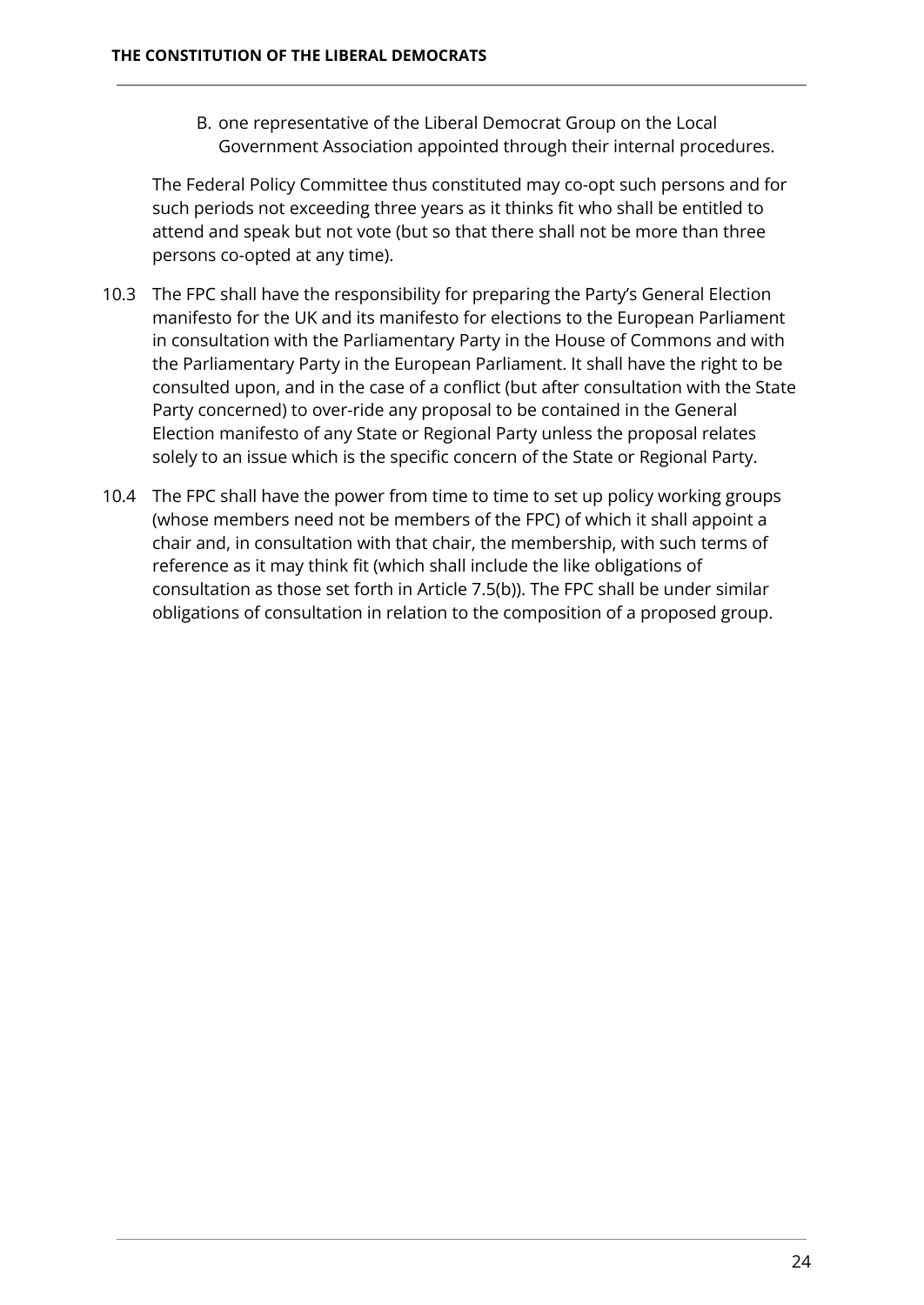#### <span id="page-28-0"></span>**ARTICLE 11: The Federal Conference Committee**

- 11.1 There shall be a Federal Conference Committee ("FCC") which shall be responsible for organising the Conference. It shall be subject to the control of the Federal Board in matters of financial and other resources. Standing Orders for the Conference shall be made by the Conference Committee subject to the approval of the Conference.
- 11.2 The Conference Committee shall consist of:
	- I. Voting members:
		- A. the President;
		- B. the Chief Whip of the Parliamentary Party in the House of Commons or their substitute from within the Parliamentary Group as defined in Article 17.5;
		- C. one representative of each State Party, elected by its internal procedures (State Parties may appoint a substitute member should the elected member be unable to attend a specific meeting of the FCC);
		- D. one person elected by the Federal Board from amongst its members;
		- E. two persons elected by the Federal Policy Committee from amongst its members;
		- F. one person elected by the Federal Communications & Elections Committee from amongst its members;
		- G. one person elected by the Federal People Development Committee from amongst its members; and
		- H. 12 persons elected by party members. Casual vacancies amongst this group shall be filled in accordance with the election regulations.
	- II. Non-voting members:
		- A. the Federal Chief Executive;
		- B. one representative of the Federal Finance & Resources Committee; and
		- C. one representative of the staff employed by the Federal Party or by the Parliamentary Parties and elected by such staff.

The Conference Committee thus constituted may co-opt such persons and for such periods not exceeding three years as it thinks fit who shall be entitled to attend and speak but not vote (but so that there shall not be more than three persons co-opted at any time).

11.3 The Federal Conference Committee, in organising the Conference, shall have due regard to the balance of state and federal policy debates in the final agenda of the Conference and in particular shall as far as possible organise the Agenda so that all matters which relate to one or more state parties but not all state parties or the Federal Party shall be considered at either the beginning or the end of the Conference.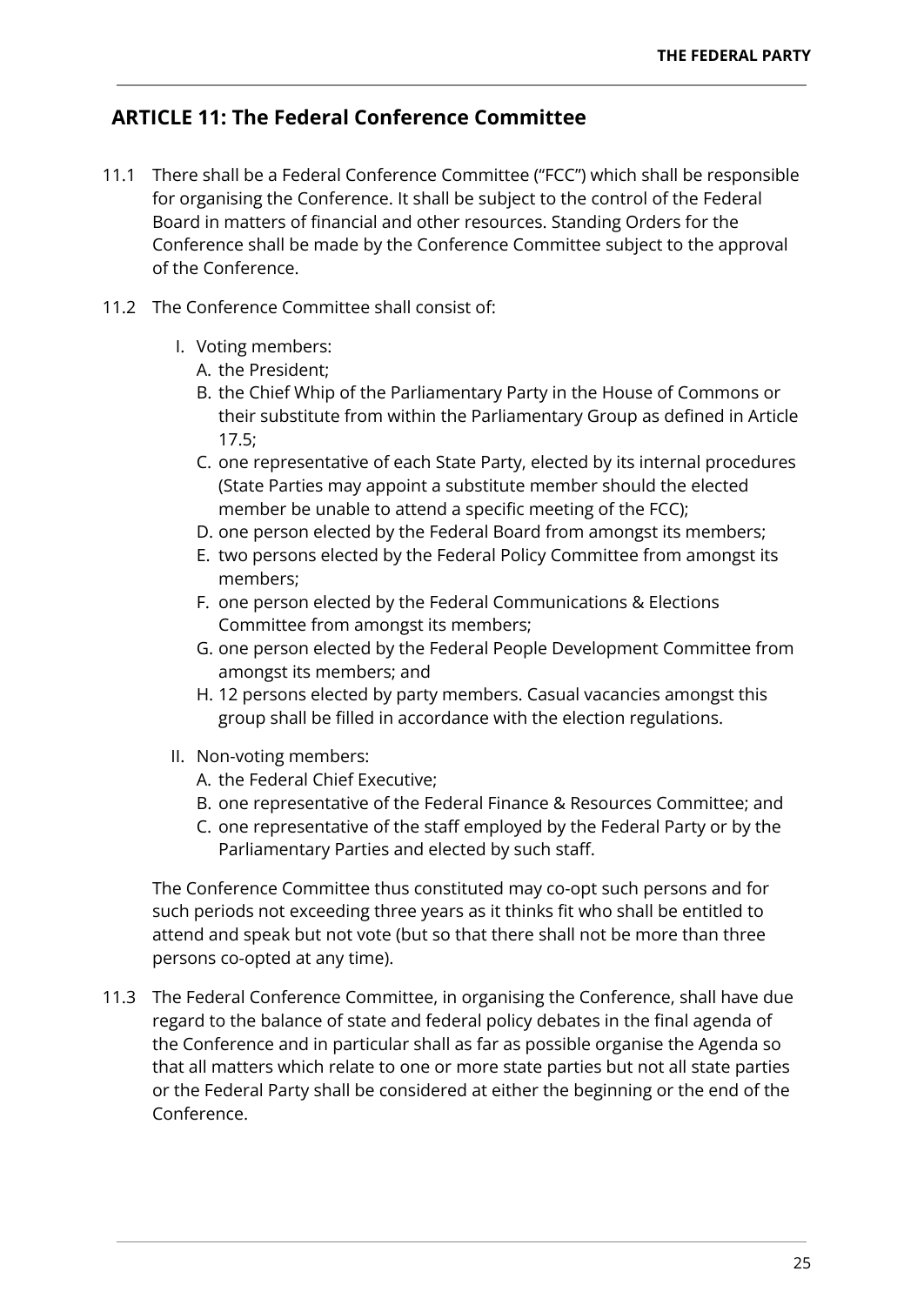# <span id="page-29-0"></span>**ARTICLE 12: The Federal Finance & Resources Committee**

- 12.1 There shall be a Federal Finance and Resources Committee ("FFRC") which shall be responsible to the Federal Board for:
	- A. planning and administering the budget and finances of the Federal Party for the forthcoming year and in outline for following years;
	- B. presenting the audited Annual Accounts to the Conference;
	- C. overseeing the administration of the Federal Party including its Chief Executive, headquarters and other staff; and overseeing the role of the Party as an equal opportunities employer and the maintenance of staff grievance and disciplinary procedures; and
	- D. overseeing the Party's compliance with external regulatory bodies, including the Electoral Commission and the Information Commissioner and carrying out the responsibilities established in Articles 9.6 and 20.3 of this Constitution in relation to the Political Parties, Elections and Referendums Act 2000 and as later amended.

The Committee shall report regularly to the Federal Board.

- 12.2 It shall consist of:
	- A. the Chair of the FFRC who shall be appointed by the Federal Board;
	- B. the Treasurer;
	- C. the President;
	- D. the person registered with the Electoral Commission as the registered Treasurer for each State Party under the Political Parties, Elections and Referendums Act 2000 and as later amended. (State Parties may appoint a substitute member should the elected member be unable to attend a specific meeting of the FFRC);
	- E. the Federal Chief Executive;
	- F. one representative of the staff employed by the Federal Party and by the Parliamentary Parties and elected by such staff;
	- G. one representative of the Parliamentary Office of the Liberal Democrats ("POLD") appointed according to their own procedures; and
	- H. five persons elected by the Federal Board. Casual vacancies amongst this group shall be filled in accordance with the election regulations.

The FFRC thus constituted may co-opt such persons and for such periods not exceeding three years as it thinks fit who shall be entitled to attend and speak but not vote (but so that there shall not be more than three persons co-opted at any time).

12.3 The Committee shall meet at least four times in each calendar year.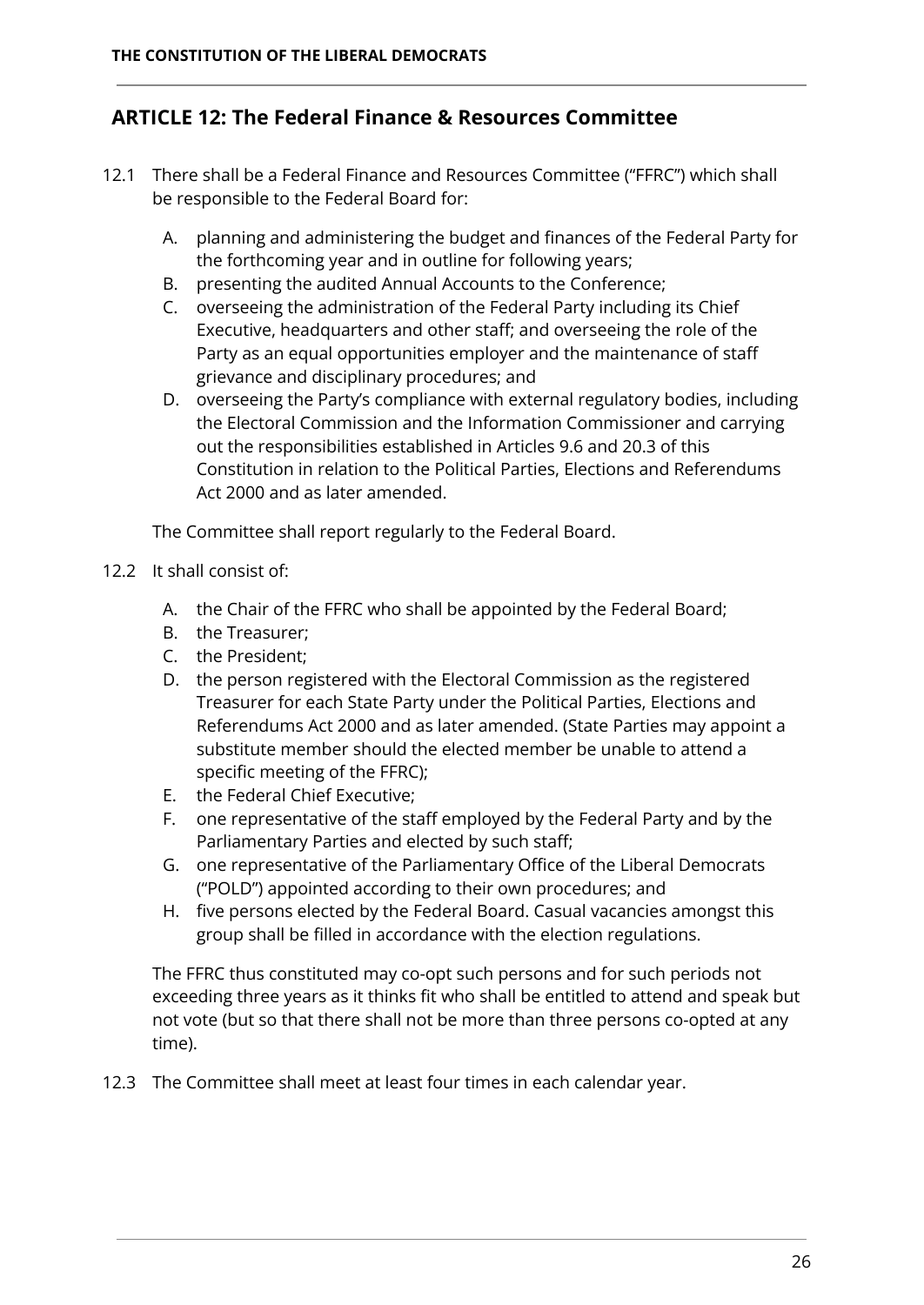- 12.4 Subject to agreement by the Federal Board, the FFRC shall have the power to borrow money for the general purposes of the Federal Party and to secure any monies borrowed in such a manner as it thinks fit upon the assets of the Federal Party: provided always that the total amount of monies borrowed shall not exceed such amount as may from time to time be determined by the Federal Board and approved by the Federal Conference.
- 12.5 The FFRC shall prepare budgets to deliver the strategy of the Party and shall consult fully with the Federal Board, State Parties and, as appropropriate, Affiliated Organisations before submitting its draft budget for the Federal Board's approval.
- 12.6 The FFRC shall each year make proposals to the FB on the minimum rate or rates of subscription for the ensuing year and the proportion of subscription income which each State Party and overseas Local Party shall remit to the Federal Party. The FB shall submit proposals to Conference which shall determine those matters.

A higher recommended rate or rates of subscription may also be determined by the same procedure. Nothing in this Constitution shall prevent a State Party from setting a recommended rate or rates of subscription by its internal procedures which is higher than that agreed by the Federal Conference under this Article.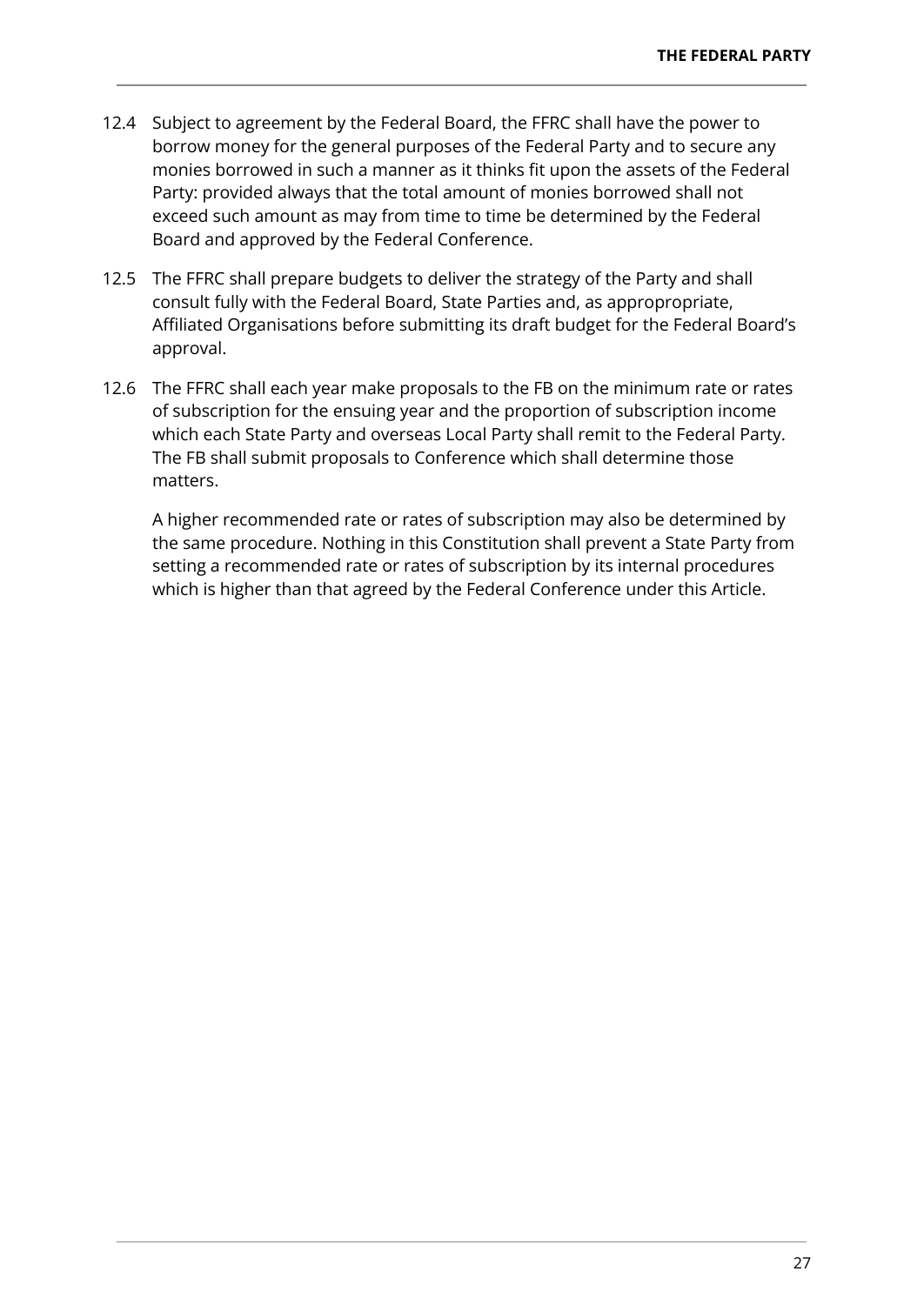# <span id="page-31-0"></span>**ARTICLE 13: The Federal Communications and Elections Committee**

- 13.1 There shall be a Federal Communications & Elections Committee (FCEC) which shall be accountable to the Federal Board and shall report to each ordinary meeting of the Board. The Committee shall oversee the implementation of the Party's strategy in relation to elections, campaigns and communications.
- 13.2 The Committee shall consist of
	- I. Voting members:
		- A. the Chair of the Committee who shall be elected by the Federal Board;
		- B. the President;
		- C. the Leader, who may nominate a substitute who shall have the power to vote;
		- D. the Chief Whip of the Parliamentary Party in the House of Commons, or their substitute from within the Parliamentary Group as defined in Article 17.5;
		- E. two representatives of the Parliamentary Group as defined in Article 17.5;
		- F. one person nominated by the Affiliated Organisation representing councillors;
		- G. one person appointed by each State Party according to their internal procedures, who will normally be the Chair of the relevant Committee of that State Party; and
		- H. two members elected by the Federal Board from among its members. Casual vacancies amongst this group shall be filled in accordance with the election regulations.
	- II. Non-voting members:
		- A. the Chief Executive of the Party as defined in Article 20.5; and
		- B. the Chief Executive of ALDC.

The FCEC thus constituted may co-opt such persons and for such periods not exceeding three years as it thinks fit who shall be entitled to attend and speak but not vote (but so that there shall not be more than three persons co-opted at any time).

13.3 The Committee shall be responsible for the organisation of all elections for the House of Commons and the European Parliament and the Chair of the FCEC shall chair any group responsible for the management of those elections.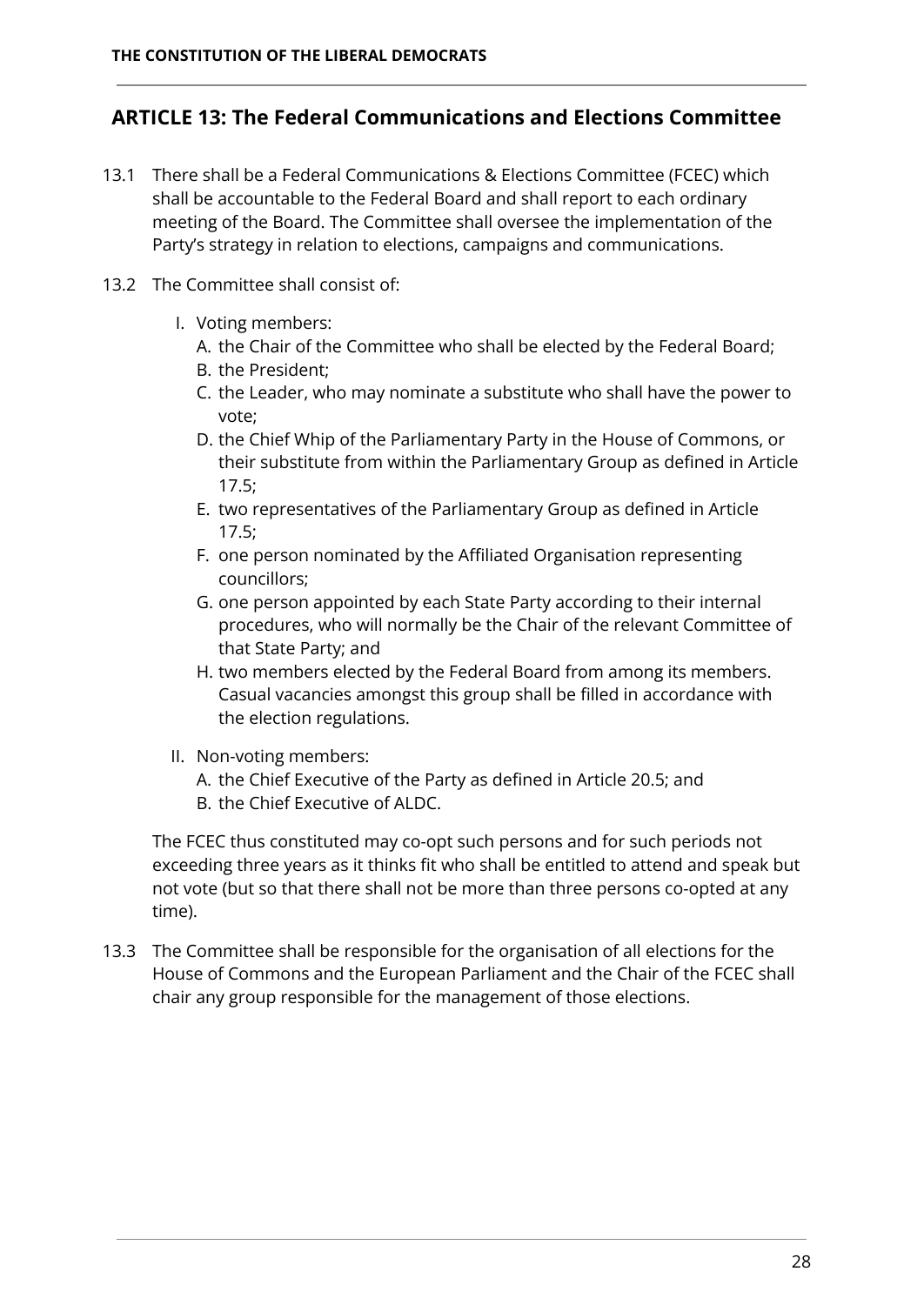- 13.4 The Committee shall manage as one of its functions a Joint Candidates Sub-Committee ("JCSC"), which shall include one representative, with a power of substitution, from each of the State Candidates Committees. The Chair of the JCSC shall be appointed by the FCEC from amongst its members.
	- A. The JCSC shall maintain oversight of the Party's readiness to field candidates in all elections to the Westminster and European Parliaments and shall co-ordinate the maintenance of standards and the performance of the functions specified in Article 19.1 and 19.7, including for the first elections to the House of Lords (or any fully or partially elected replacement second chamber of the Westminster Parliament).
	- B. If it is not possible for there to be an appropriate constitutional amendment before the first elections to the House of Lords (or any fully or partially elected replacement second chamber of the Westminster Parliament), the procedures to be adopted for the purposes of article 19.1 shall be based as far as possible on the provisions of clauses 19.4 and 19.8 as appropriate. It shall receive reports from States Candidates Committees to that end.
	- C. In accordance with article 19.7 (a), the JCSC may instruct a State Candidates Committee to take appropriate action or may take over its functions if the Federal Board so decides, after due consultation with the relevant State Party.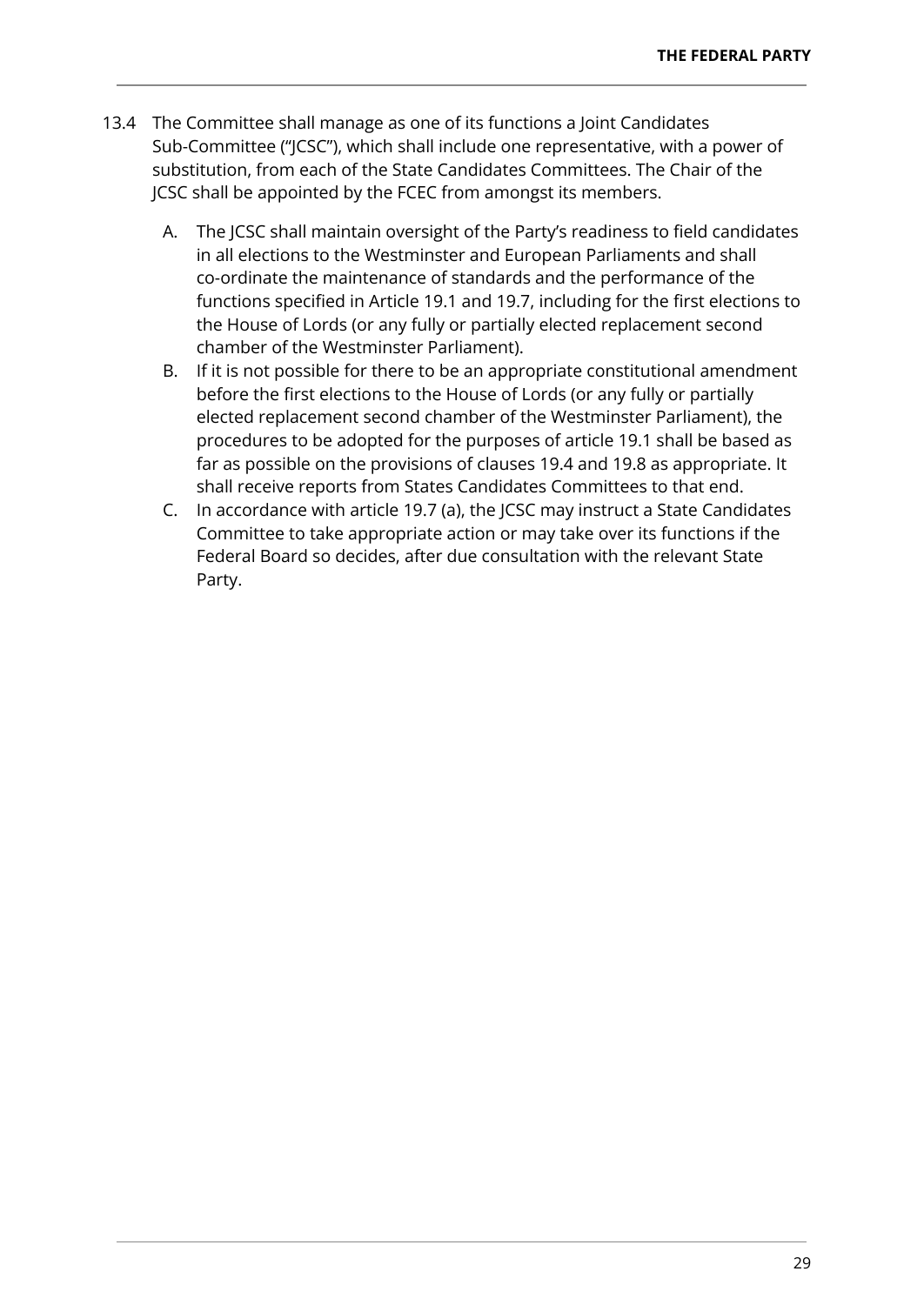# <span id="page-33-0"></span>**ARTICLE 14: The Federal People Development Committee**

- 14.1 There shall be a Federal People Development Committee (FPDC), which shall be accountable to the Federal Board and shall report regularly to it.
- 14.2 The functions of the FPDC, working with State Parties and other Party bodies as appropriate, shall be:
	- A. Coordinating, planning and supervising the training strategy for the Federal Party;
	- B. Coordinating, planning and supervising the diversity engagement strategy for the Party;
	- C. Coordinating, planning and supervising the membership recruitment, retention and activation strategy for the party; and
	- D. Working with AOs and SAOs as set out in Article 21 to support them in recruiting and maintaining membership and implementing the Party's policies on diversity.
	- E. Making regulations governing the Registered Supporter Scheme, supervising the administration and the promotion of the Scheme, notifying such regulations to the Conference and publishing them on the Party website.
- 14.3 The Committee shall comprise:
	- A. the President;
	- B. the Vice President responsible for working with ethnic minority communities
	- C. the Chairs of those Affiliated Organisations as set out in Article 21 and the Annexe to this Constitution which represent under-represented groups and the Chair of the Affiliated Organisation which represents youth and/or students, each of whom may nominate a substitute who shall have the power to vote;
	- D. six members elected by the Federal Board, one of whom shall be elected by members as Chair. Casual vacancies amongst this group shall be filled in accordance with the election regulations;
	- E. one person nominated by each State Party according to its internal procedures;
	- F. the Chair of the Campaign for Gender Balance; and
	- G. the Chair of the Racial Diversity Campaign

The FPDC thus constituted may co-opt such persons and for such periods not exceeding three years as it thinks fit who shall be entitled to attend and speak but not vote (but so that there shall not be more than three persons co-opted at any time).

14.4 The FPDC shall meet at least four times in each calendar year.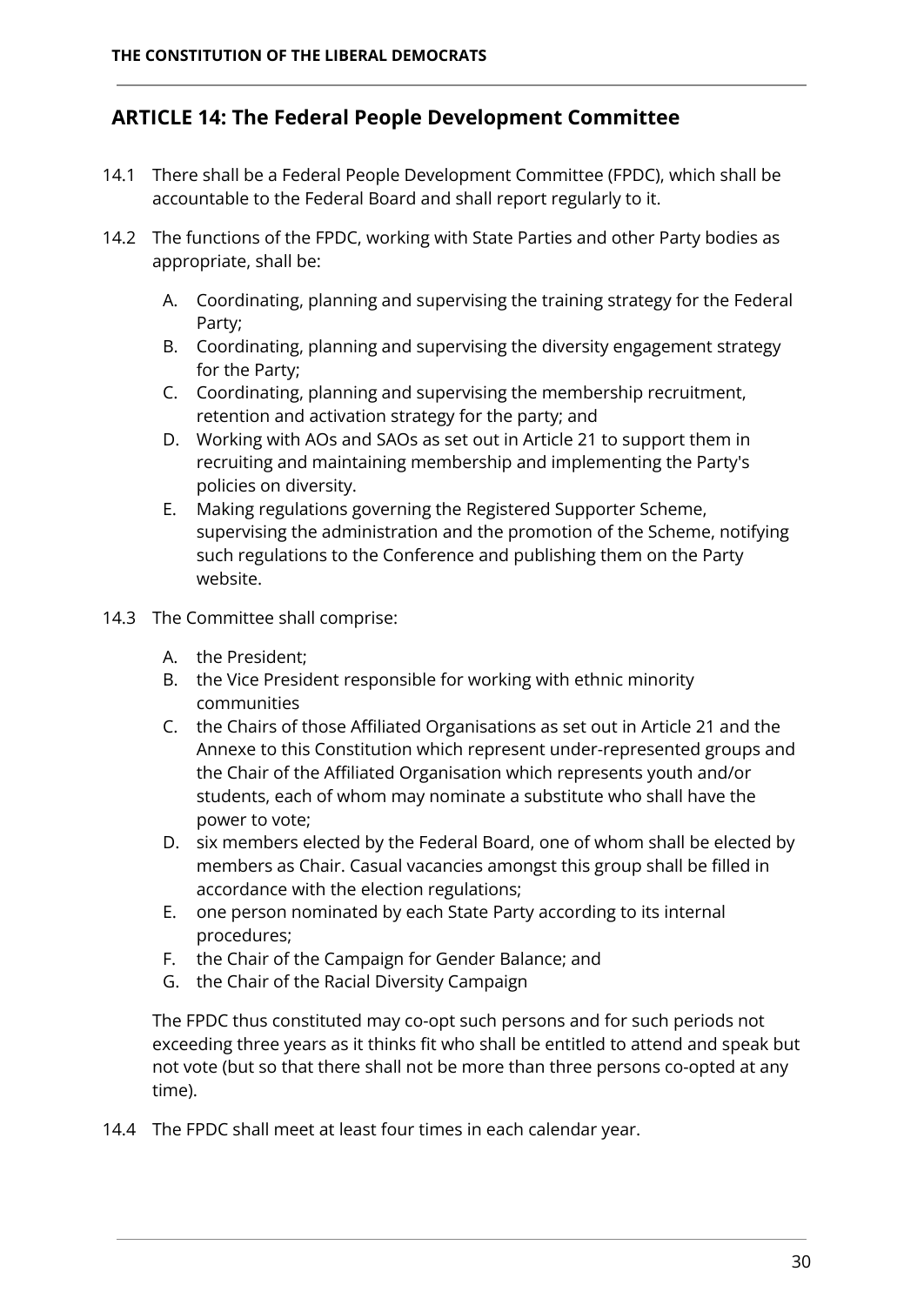- 14.5 The FPDC shall establish a sub-committee which shall include 2 representatives from each State Party and shall co-ordinate the promotion of membership throughout the United Kingdom.
- 14.6 The FPDC shall also have regard to the desirability of establishing sub-committees responsible for diversity; training; and membership recruitment, retention and activation each of which shall contain relevant representatives from each State Party appointed by their own procedures.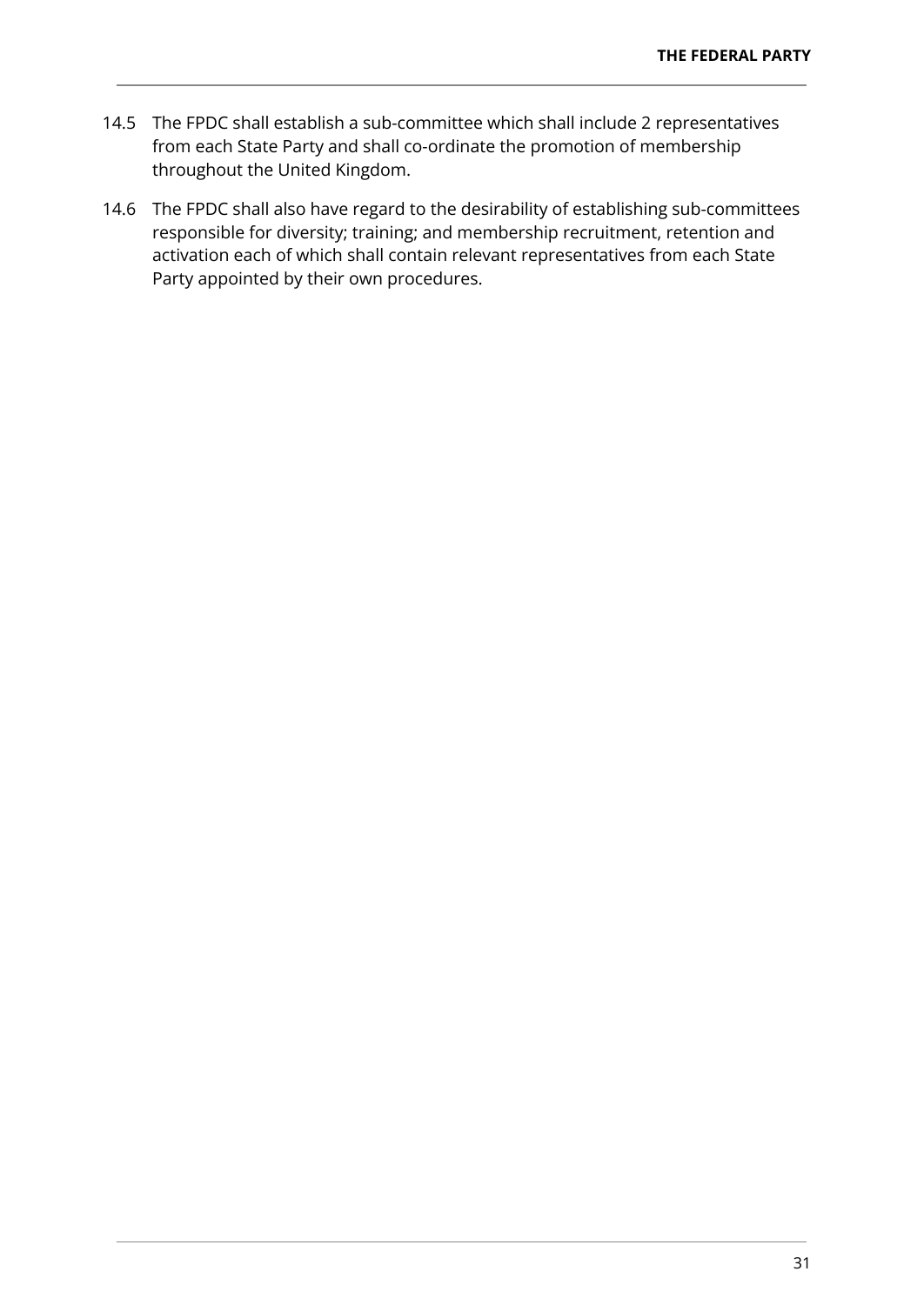# <span id="page-35-0"></span>**ARTICLE 15: The Federal International Relations Committee**

- 15.1 There shall be a Federal International Relations Committee ("FIRC") which shall be responsible to the Federal Board for:
	- A. generally managing the Party's relationships with like-minded parties and individuals in other countries and international institutions, including managing the Party's relations with the European and international organisations of which the Party is a member and the Party's participation in their meetings and events;
	- B. overseeing the Party's relationship with the Westminster Foundation for Democracy and projects arising therefrom;
	- C. advising the Party, including the Parliamentary Parties as set out in Article 17, on European and international policy;
	- D. advising the Party on campaigning for European Parliament elections and other organisational matters which relate to the Party's international work;
	- E. co-ordinating the work of internationally-minded organisations within the framework of the Party; and
	- F. overseeing the organisation and provision of training for like-minded parties and individuals outside the UK.

#### 15.2 The Committee shall consist of:

- I. Voting members:
	- A. one person elected by the Federal Board from amongst its members;
	- B. one person elected by the Federal Policy Committee from amongst its members;
	- C. one person elected by each State Party according to its internal procedures;
	- D. one person elected by the Affiliated Organisation representing youth and students;
	- E. one person elected by Members of the European Parliament as set out in clause 17.4.
	- F. one person representing Foreign Affairs spokespeople in the Westminster Parliament; and
	- G. six members who shall be elected by all members of the Party. Casual vacancies amongst this group shall be filled in accordance with the election regulations.
- II. Non-voting members:
	- A. one representative of the Liberal International British Group;
	- B. the representative of the Liberal Democrat European Group;
	- C. one representative of the Committee of the Regions;
	- D. one representative of Liberal Democrats Abroad and
	- E. any member of the Bureaux of the Liberal International or the Alliance of Liberals & Democrats in Europe or the Parliamentary Assembly of the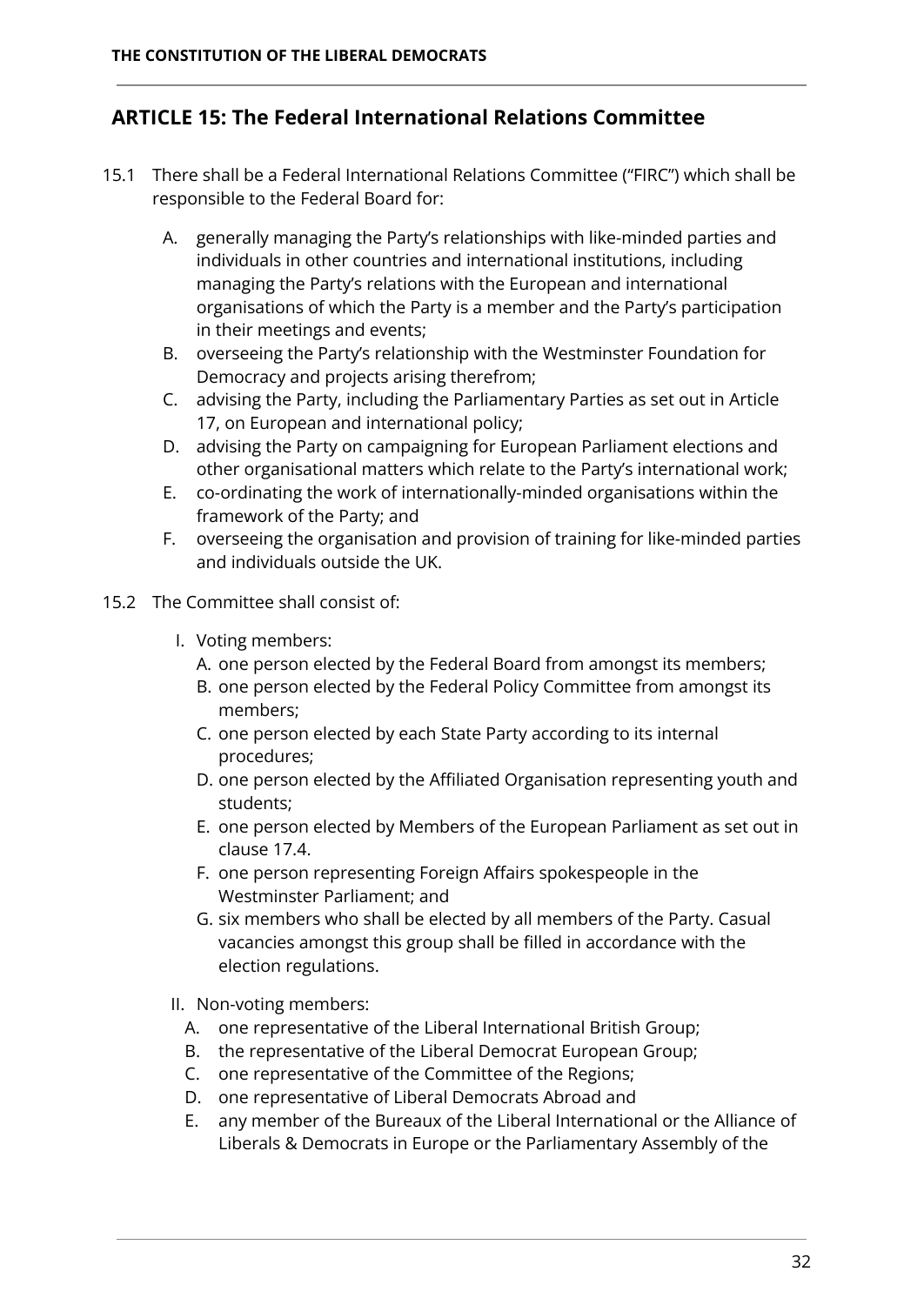Council of Europe who is currently a member of the Liberal Democrats and normally resident in the UK.

The Chair of the Committee shall be elected by the Committee from amongst the members elected under Article 15.2(i)(g) above.

The FIRC thus constituted may co-opt such persons and for such periods not exceeding three years as it thinks fit who shall be entitled to attend and speak but not vote (but so that there shall not be more than three persons co-opted at any time).

15.3 The Committee shall meet at least four times in each calendar year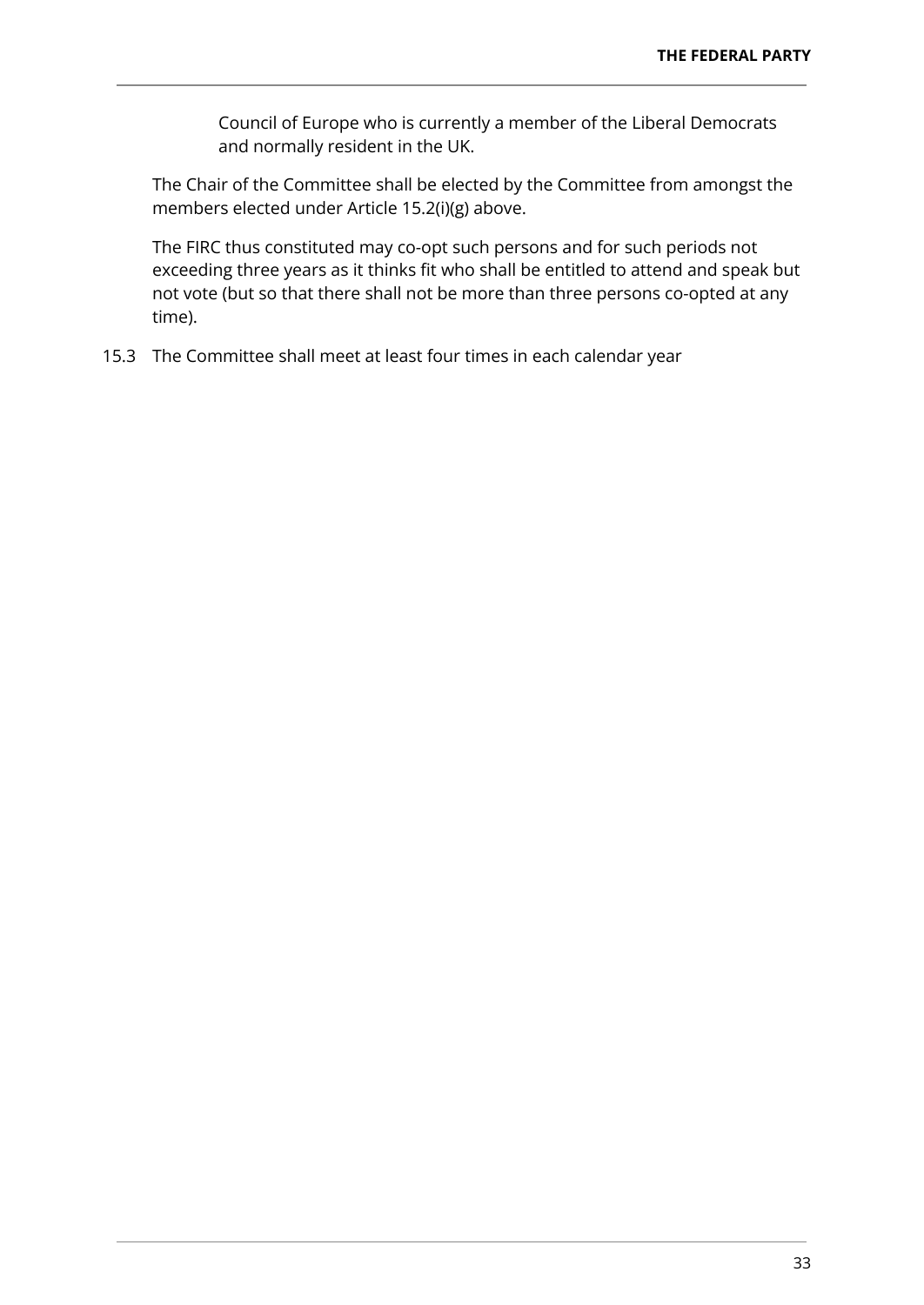## **ARTICLE 16: The Federal Audit & Scrutiny Committee**

- 16.1 There shall be a Federal Audit & Scrutiny Committee (FASC) which shall be responsible to the Federal Board and shall report regularly to it.
- 16.2 The FASC shall be responsible for commissioning the Party's auditors and for representing the Party in any matters arising from the annual external audit. It shall report through the Federal Board to Conference including comment on the annual audited financial statements. It may also commission and oversee internal audit work related to the work of the Federal Party either on its own initiative or as requested by the Federal Board. It shall oversee the Party's risk management operations and its Risk Register.
- 16.3 It shall comprise:
	- A. Six members, who shall be appointed by the Federal Board. Casual vacancies amongst this group shall be filled in accordance with the election regulations. Any company established under Article 9.5 shall also be entitled to make nominations for membership of the Committee. Members appointed under this clause may not have held office or been a member of any Federal Committee or a member of Federal Party staff during the two years preceding their nomination to the Committee.
	- B. The following shall also be invited to attend meetings of the committee, but shall not have the right to vote:
		- i. the President;
		- ii. the Leader, who may nominate a substitute to act on their behalf;
		- iii. the Treasurer;
		- iv. the Chair of the Finance & Resources Committee; and
		- v. one person nominated by the Federal Communications & Elections Committee from amongst their members;

The Chair of the FASC shall be elected from amongst the members appointed under Article 16.3(a) above.

16.4 The Committee shall meet at least four times in each calendar year.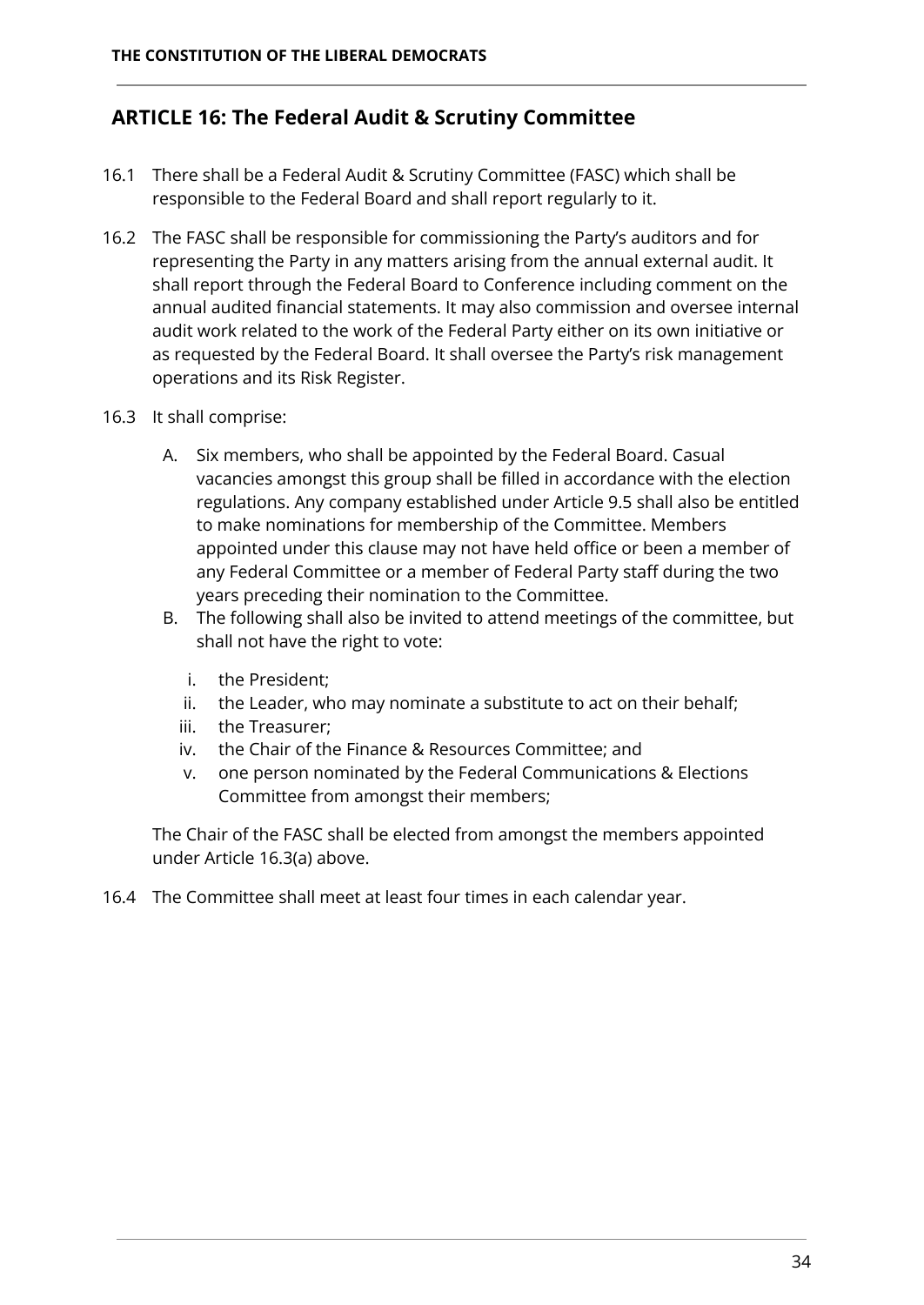## **ARTICLE 17: The Parliamentary Parties**

- 17.1 The Parliamentary Party in the House of Commons shall consist of all Members of that House in receipt of the Party's whip. Its Leader shall be the Leader of the Party elected as provided in Article 18. It shall be entitled to make such regulations (not being inconsistent with this Constitution) as it thinks fit for the conduct of its own proceedings. In particular, these regulations shall make provision for a Chief Whip and, if thought fit, a Deputy Leader of such Parliamentary Party.
- 17.2 Should the post of Leader become vacant before the election of a new Leader, the Deputy Leader of the Parliamentary Party in the House of Commons or, if no such post exists, the Chief Whip of the Parliamentary Party in the House of Commons, shall assume the post of Acting Leader of the Parliamentary Party in the House of Commons until the new Leader is elected.
- 17.3 The Parliamentary Party in the House of Lords shall consist of all members of that House in receipt of the Party's whip. It shall be entitled to make such regulations (not being inconsistent with this Constitution) as it thinks fit for the conduct of its own proceedings, which shall make provision for a Leader and a Chief Whip of such Parliamentary Party.
- 17.4 The Parliamentary Party in the European Parliament shall consist of all members of the European Parliament elected from constituencies from within the United Kingdom and in receipt of the UK Liberal Democrat Whip. It shall be entitled to make such regulations (not being inconsistent with this Constitution) as it thinks fit for the conduct of its own proceedings.
- 17.5 For the purposes of representation on Federal Committees, the Parliamentary Parties listed in Article 17 shall form the Parliamentary Group. The Chief Whips of each Parliamentary Party shall agree how many places each Parliamentary Party shall occupy on each Federal Committee, having due regard to the size of each Parliamentary Party.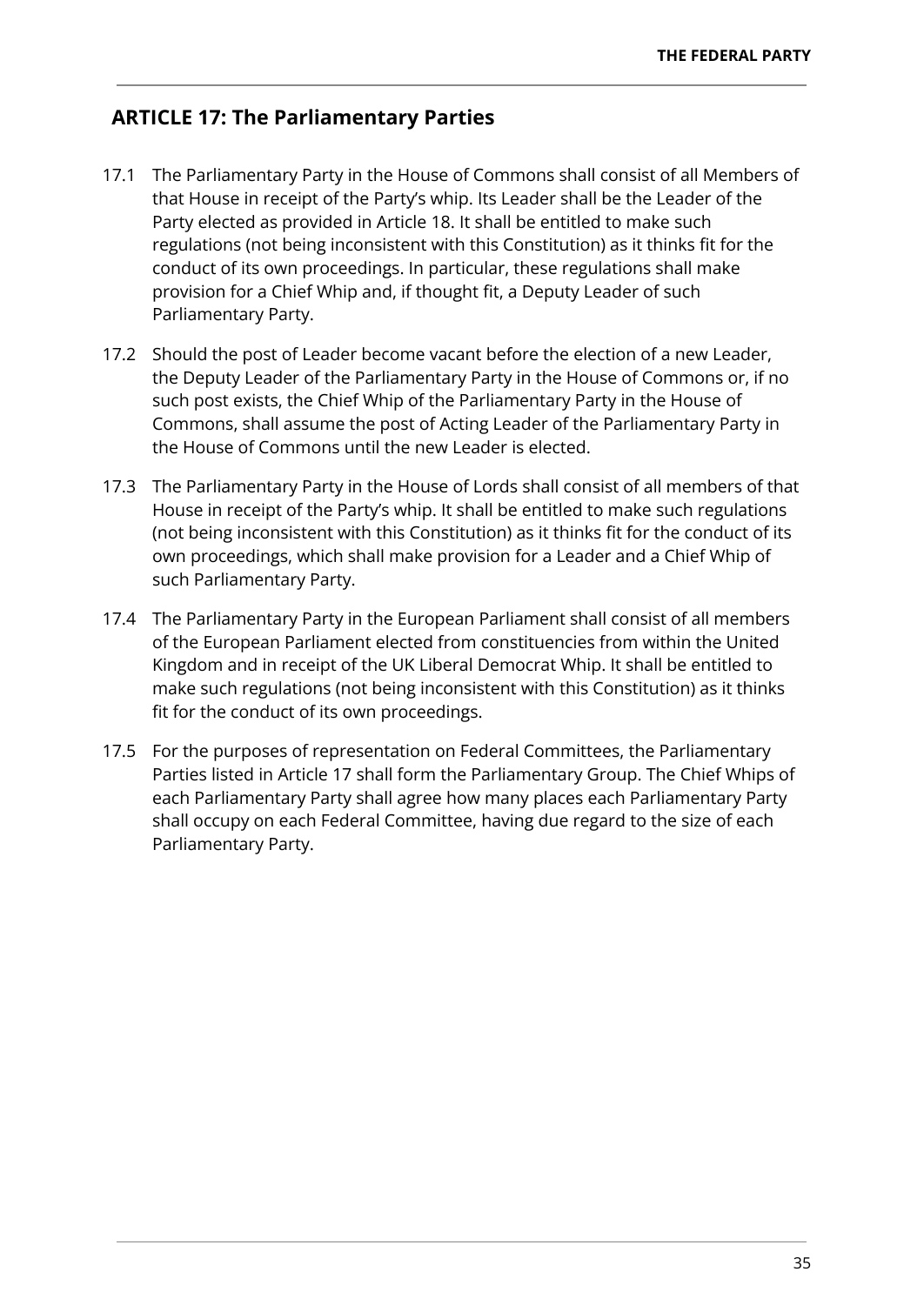## **ARTICLE 18: The Leader**

- 18.1 The Leader of the Party shall be elected by the members of the Party in accordance with election rules made pursuant to Article 9.6.
- 18.2 An election for the Leader shall be called upon:
	- A. the Leader asking for an election;
	- B. the death or incapacity of the Leader;
	- C. the Leader ceasing to be a Member of the House of Commons (other than a temporary cessation by reason of a dissolution);
	- D. the receipt by the President of the resignation of the Leader or of a declaration of intent to resign upon the election of a new Leader;
	- E. a vote of no confidence in the Leader being passed by a majority of all Members of the Parliamentary Party in the House of Commons;
	- F. the receipt by the President of a requisition submitted by at least 75 Local Parties (including for this purpose, the Affiliated Organisation or Organisations representing youth and/or students) following the decision of a quorate general meeting; or
	- G. the first anniversary of the preceding general election being reached without an election being called under any of paragraphs (a) through (f), provided that:
		- i. the Federal Board may postpone such an election for no more than one year by a two-thirds majority of those present and voting; and
		- ii. this paragraph (g) shall not apply if the Leader is a member of the Government.
- 18.3 Upon election, the Leader shall hold office until death, incapacity or resignation or the completion of an election called under this Article.
- 18.4 Upon the calling of an election, the Federal Board shall publish a timetable for nominations, withdrawals, despatch and receipt of ballot papers and the holding of ballots and shall appoint a disinterested person or body to receive and count the ballot papers.
- 18.5 Nominations must be of a Member of the Parliamentary Party in the House of Commons, who must be proposed by at least ten percent of other members of the Parliamentary Party in the House of Commons and supported by 200 members in aggregate in not less than 20 Local Parties (including, for this purpose, the Affiliated Organisations representing youth and students) and must indicate acceptance of nomination.
- 18.6 Should the post of Leader become vacant before the election of a new Leader, the Acting Leader of the Parliamentary Party in the House of Commons and the President of the Party shall jointly assume the responsibilities of Leader of the Party until the new Leader is elected.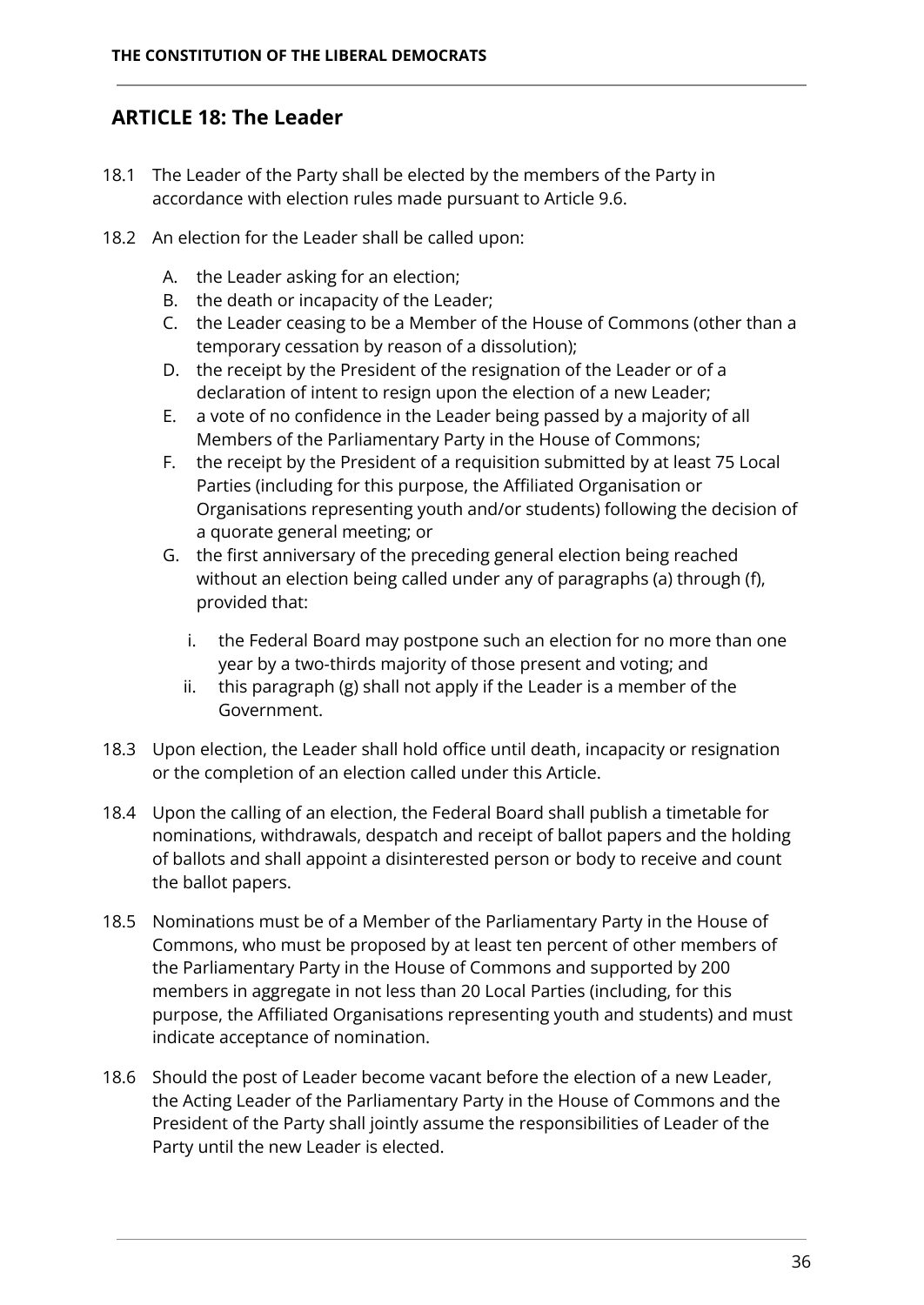# **ARTICLE 19: Parliamentary Candidates**

- 19.1 Each State Party shall establish a Candidates Committee or provide for some or all of its functions to be discharged by another unit or units (and every such unit shall be deemed to be a State Candidates Committee for the purposes of this Article 19). The functions of a State Candidates Committee shall be:
	- A. to make provision for there to be lists of approved candidates for Parliamentary and for European Parliamentary elections;
	- B. to co-ordinate and regulate the procedure for the selection and adoption of candidates;
	- C. to identify and publish criteria for the assessment of candidates in the course of the approval and selection processes and to ensure, so far as possible, their consistent application;
	- D. to provide training for candidates; and
	- E. to make and from time to time to vary rules for the selection and adoption of prospective Parliamentary and European Parliamentary candidates.
- 19.2 In deciding whether to enter an applicant on a list, each State Candidates Committee shall take into account:
	- A. the support shown by the applicant for the fundamental values and objectives of the Party;
	- B. the previous participation by the applicant in the work of the Party or a former Party, both generally and within the relevant State; new members of the Party may apply to be entered on the list, and if their application otherwise satisfies the States Candidates Committee their previous participation in other walks of life can be taken into account;
	- C. the need to ensure that the list contains a reasonable balance between both sexes and different age groups, and includes representatives of different social and economic groups and of ethnic minorities; and
	- D. such other considerations as may be relevant in the circumstances.
- 19.3 The name of any person may be removed from a list by the relevant State Candidates Committee if:
	- A. the Committee has reason to believe that such person:
		- i. no longer supports the fundamental values or objectives of the Party;
		- ii. has behaved (whether personally or in connection with the affairs of the Party) in such a way as to be unsuitable to serve as an MP or MEP; or
		- iii. is unfit, through ill health or otherwise, to conduct an election campaign or to serve as an MP or MEP;
	- B. the outcome of a complaints procedure recommends it;
	- C. the person requests it; or
	- D. the Committee is satisfied that it would for any other sufficient reason be contrary to the interests of the Party for that person to remain on the list.

Any person removed from a list by the relevant State Candidates Committee under grounds (a) or (d) above shall have a right of appeal, which must be made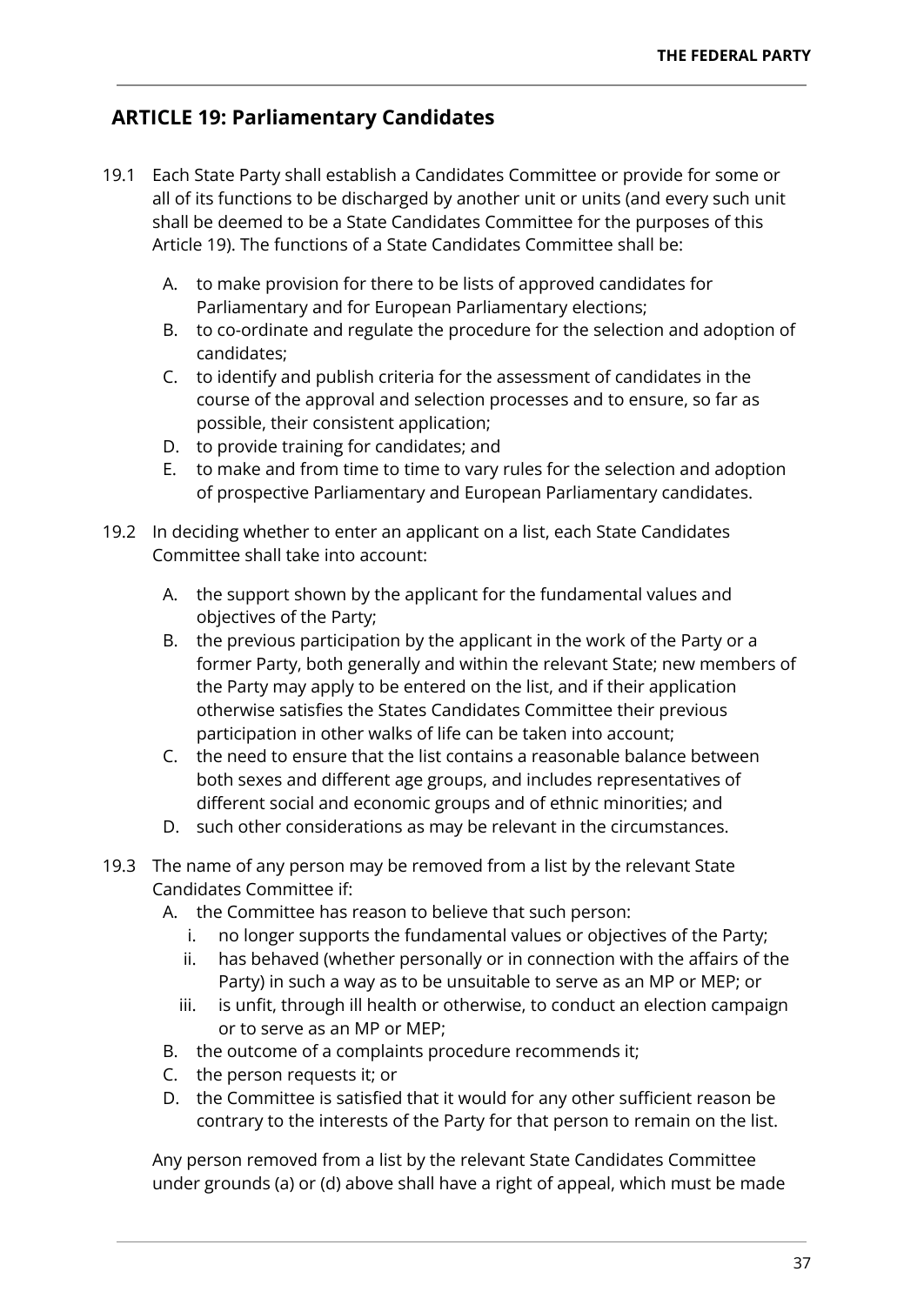in writing within 14 days of the applicant being advised of the removal, and which shall be dealt with in accordance with Article 23. Any person whose membership is refused shall have a right of appeal, which must be made in writing within 14 days of the applicant being advised of the refusal to admit, and which shall be dealt with in accordance with the guidance published under Article 23.

- 19.4 The rules for the selection of Westminster candidates shall comply with the following requirements:
	- A. they shall provide for the appointment of a returning officer;
	- B. only persons whose names are on the list of approved candidates of that State Party can be selected;
	- C. adequate notice of the commencement of the selection process in each constituency must be given;
	- D. there must be a procedure for the short-listing of applicants;
	- E. short-listing shall be carried out by the executive committee of the Local Party or by a short listing sub-committee appointed by it;
	- F. except where a special reselection process is permitted for a sitting MP or the previous candidate, all short-lists must include a specified minimum number of candidates;
	- G. a system will be put in place to secure adequate representation of groups having protected characteristics within the meaning of the Equality Act 2010;
	- H. the Local Party shall arrange one or more (having regard to the geography of the constituency) hustings meetings at which all short-listed applicants shall be invited to speak and answer questions;
	- I. the electorate for selection ("the eligible voters") shall subject to the provisions of Article 4.3 be the members of the Local Party at a specified date not later than the closing date for submission of applications;
	- J. there shall be sent to each such member by a specified time (which must not be less than seven days) before the first hustings meeting:
		- i. the names of the short-listed applicants and such information about themselves as may be authorised by the rules;
		- ii. notice of the time and place of the hustings meetings;
		- iii. notice that ballot papers will be distributed to eligible voters present at hustings meetings and will also be delivered to eligible voters who submit a request, subject to such eligible voters being responsible for their return before or at the last hustings meeting, provided that a State Party by its internal procedures may direct that the provisions in this sub-paragraph iii) shall not apply and that instead ballot papers shall be sent to each eligible voter for return before or at the last hustings meeting.
	- K. a procedure shall be provided for the removal of a candidate who has lost the confidence of the Local Party concerned.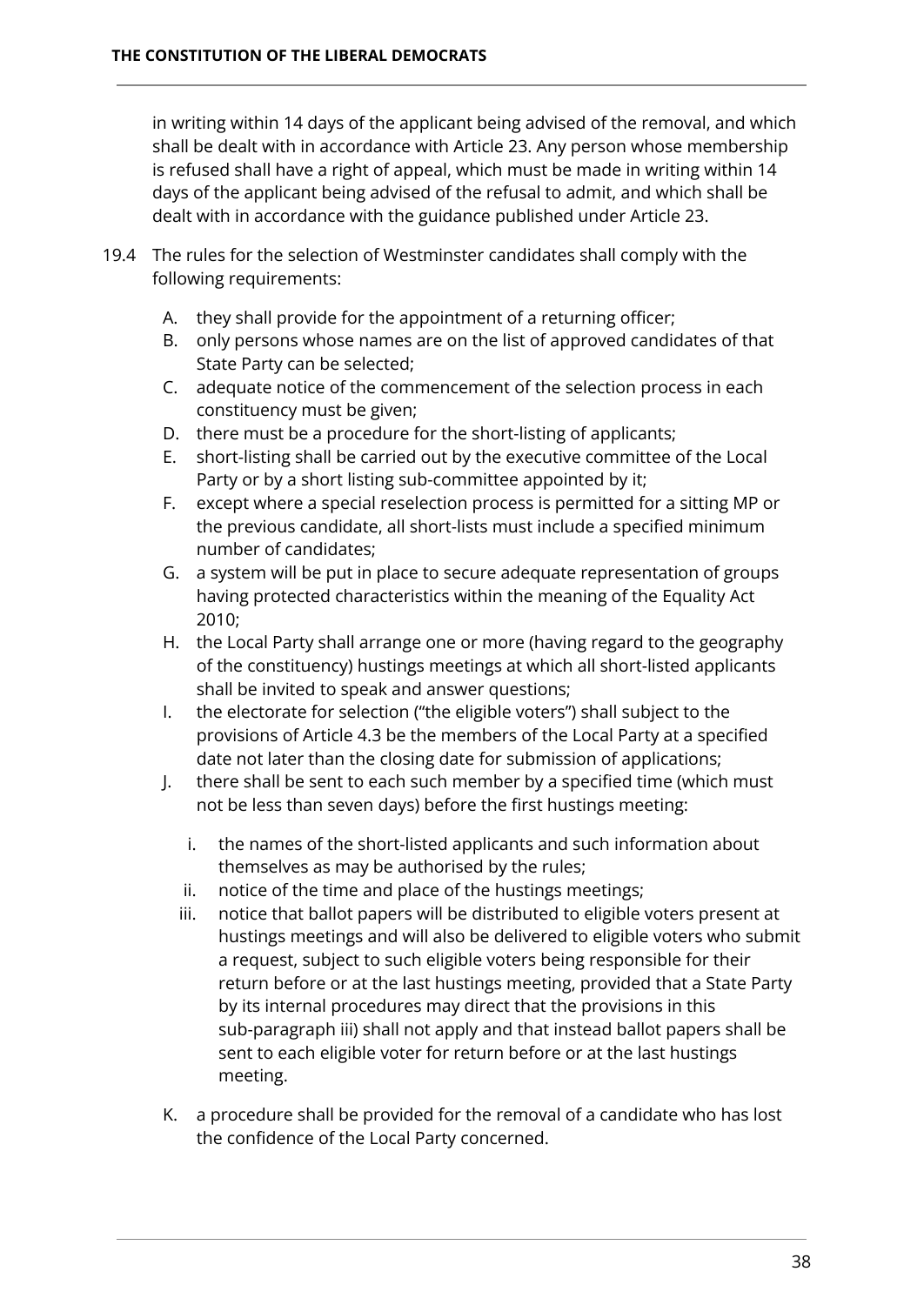- 19.5 If, following the selection of a prospective Parliamentary candidate, there is an actual or prospective vacancy in the seat, such selection shall cease to have effect and a new selection process shall take place to select a prospective candidate for the by-election.
- 19.6 The rules shall provide that, if a sitting MP indicates a wish to stand at the next General Election:
	- A. a general meeting of the Local Party shall be called and, if the MP is endorsed at the meeting by a majority of those members present and voting by secret ballot, the MP shall thereby be reselected; and
	- B. if the resolution is defeated, the MP may request a ballot of all members of the Local Party, and shall be reselected if the proposition is supported by a majority of those voting.

The Chair of the Local Party may (but not within the first two years of a Parliament unless there is a serious possibility of an early election) require the MP to indicate within one month whether or not the MP wishes to stand at the next General Election.

- 19.7 A. The requirements of Article 19.5 may be modified so far as necessary to accelerate selection if a general or by-election has been called or appears likely to be called in the immediate future.
	- B. If necessary the Joint Candidates Sub-Committee shall produce an emergency set of procedures for the first elections to the House of Lords (or any fully or partially elected replacement second chamber of the Westminster Parliament) if an election has been called or is likely to be called in the near future.
- 19.8 The rules for selecting the lists of candidates for European Parliamentary Electoral Regions shall comply with the following requirements:
	- A. they shall provide for the appointment of a returning officer;
	- B. only persons whose names are on the list of approved candidates of that State Party can be selected;
	- C. adequate notice of the commencement of the selection process in each region must be given;
	- D. there must be a procedure for the short-listing of applicants;
	- E. short-listing shall be carried out by a sub-committee approved by the Regional / State (in Wales & Scotland) Executive(s) of the Euro Region(s), known as the Selection Committee;
	- F. all short-lists must include more than enough applicants to fill all the vacancies on the list;
	- G. a system will be put in place to secure adequate representation of groups having protected characteristics within the meaning of the Equality Act 2010;
	- H. the Selection Committee shall arrange one or more (having regard to the geography of the region(s)) hustings meetings at which all short-listed applicants shall be invited to speak and answer questions;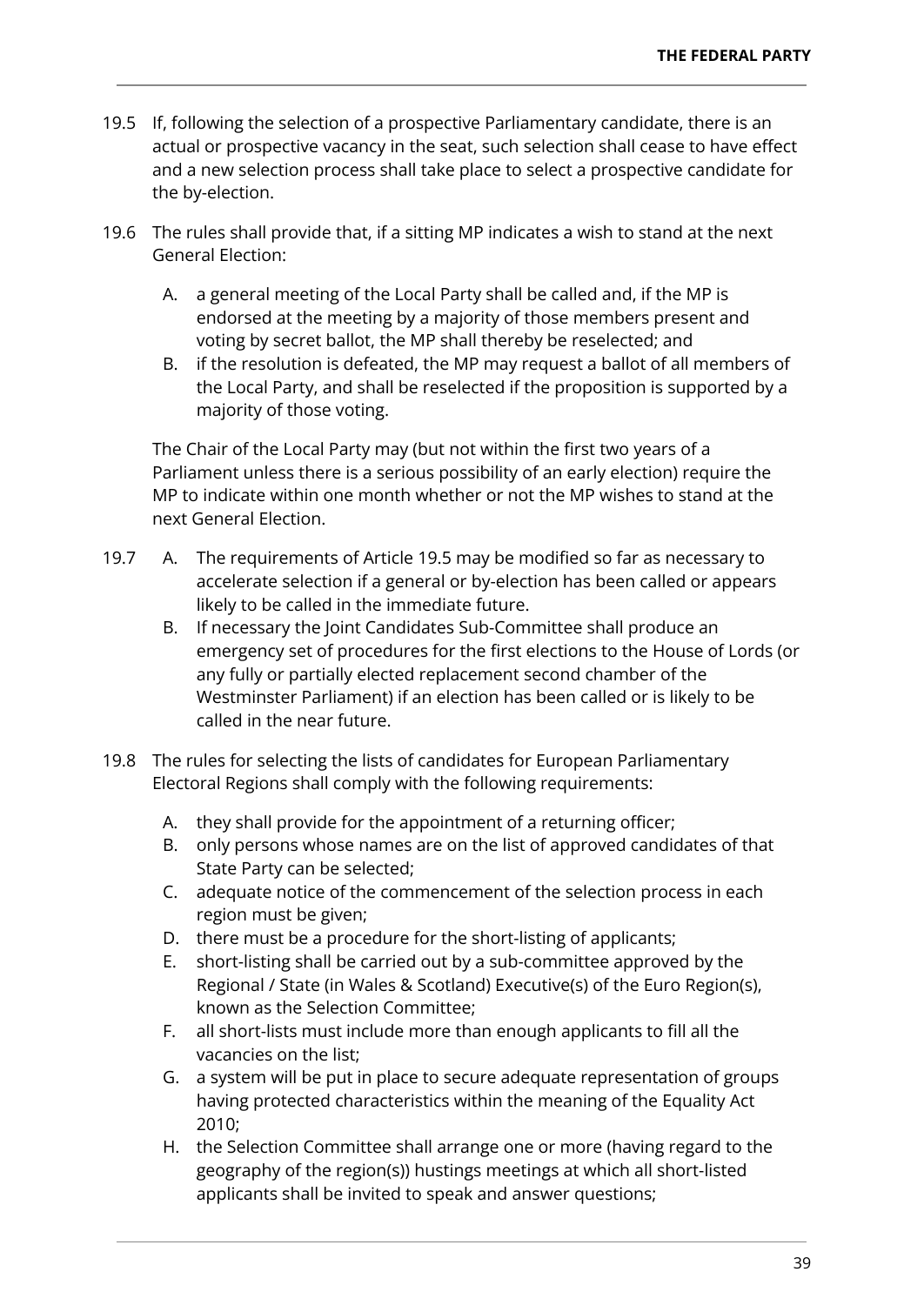- I. the electorate for the selection ("the eligible voters") shall be members of the Local Parties which make up the European Parliamentary Electoral Region at a specified date not later than the closing date for submission of applications;
- J. the candidates to be included on each list will be determined using STV, as provided in the current edition of "How to conduct an election by the Single Transferable Vote", published by the Electoral Reform Society. The order in which the candidates will appear on the list will be determined by selection rules which supplement the Electoral Reform Society's STV rules. The makeup and ordering of the list may be constrained to accommodate gender balance requirements specified by the selection rules of the State Party;
- K. a provision shall be provided for the removal of a candidate who has lost the confidence of the Regional/State Party/Parties concerned and also the replacement of a candidate who has withdrawn, after the list has been announced.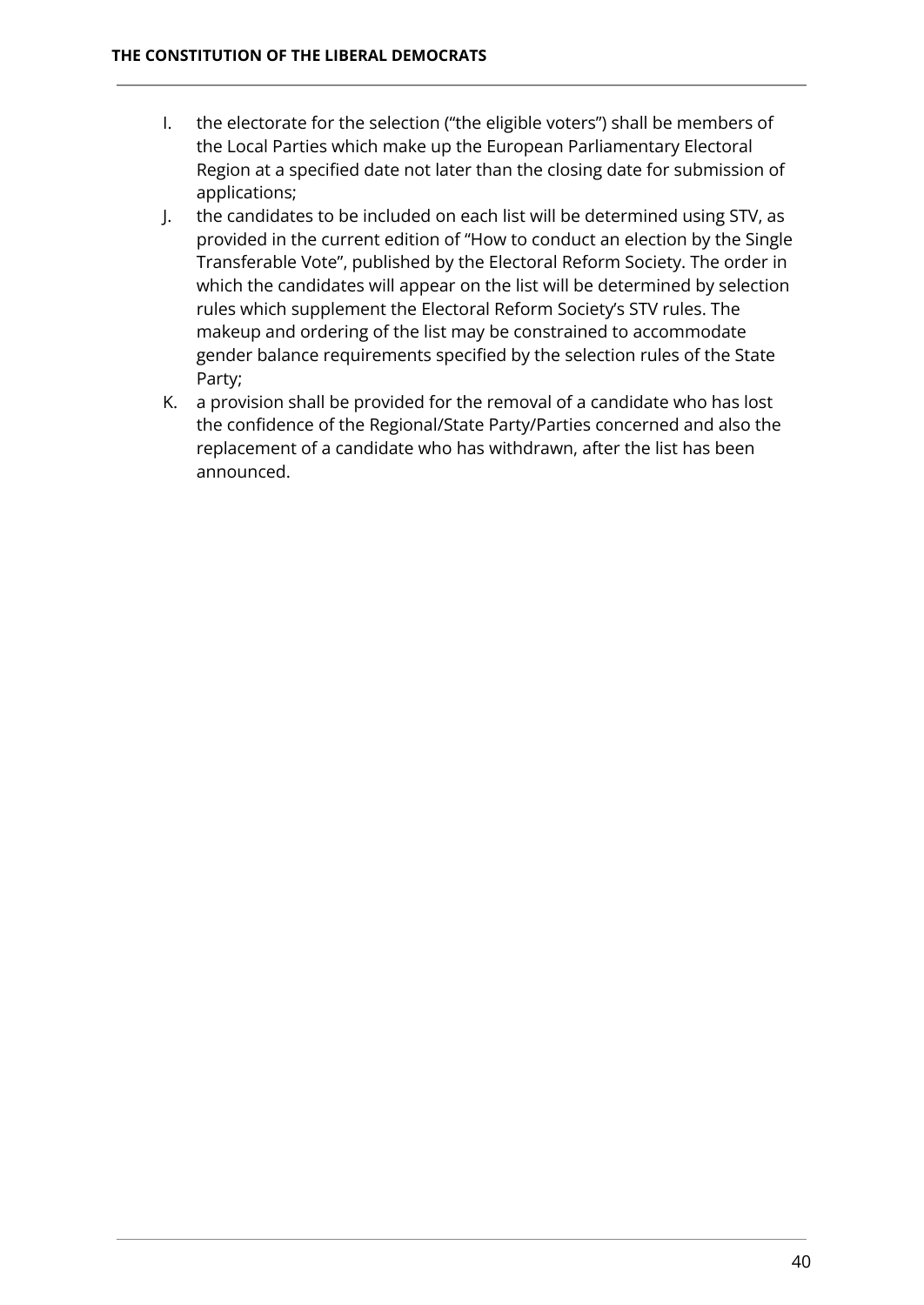## **ARTICLE 20: Officers**

- 20.1 The President shall be the principal public representative of the Party and shall chair the Federal Board. The President shall be elected by the members of the Party for a term of three years starting from 1st January in the year immediately following the election and shall hold office until death, incapacity, resignation or the election of a successor; the President shall be eligible for re-election once only. A candidate for the office of President shall require the nomination of not less than 200 members in not less than 20 Local Parties (including, for this purpose, the Affiliated Organisation representing youth and students). The President shall report to the annual meeting of the Conference and may make reports to any other meetings of Conference. The Federal Board shall have the power, in the event of a casual vacancy, to elect an Acting President from any of the Vice-Presidents and to determine a convenient date for a ballot to elect a successor who shall serve for the remainder of the term, except that if the remainder of the term is less than twelve months, the successor shall serve for the remainder of the term plus a period of three years thereafter.
- 20.2 The Vice Presidents of the Party shall be:
	- A. the Chair of the English Liberal Democrats
	- B. the Convenor of the Scottish Liberal Democrats
	- C. the Chair of the NEC of the Welsh Liberal Democrats
	- D. a Vice President responsible for working with ethnic minority communities, elected by the members of the Party for a term of three years starting from 1st January in the year immediately following the election and shall hold office until death, incapacity, resignation or the election of a successor; this Vice President shall be eligible for re-election once only.
- 20.3 The Chair of the FFRC, who shall be responsible for the overall budget and finances of the Party, shall be its treasurer for the purposes of the Political Parties, Elections and Referendums Act 2000 and shall be responsible for its compliance with the Political Parties, Elections and Referendums Act 2000, shall be elected for a term of three years by the Federal Board and shall, upon election, become a member of any fund-raising committee established by the Federal Board.
- 20.4 The Treasurer, who shall be responsible for fund-raising, shall be elected by the Federal Board at its first meeting in every term and shall serve for a term of three years and shall, upon election, become a member of the FFRC and chair of any fund-raising committee established by the Federal Board.
- 20.5 The Federal Board shall appoint a salaried chief executive.
- 20.6 The Federal Board shall appoint a nominating officer for the purposes of the Political Parties, Elections and Referendums Act 2000.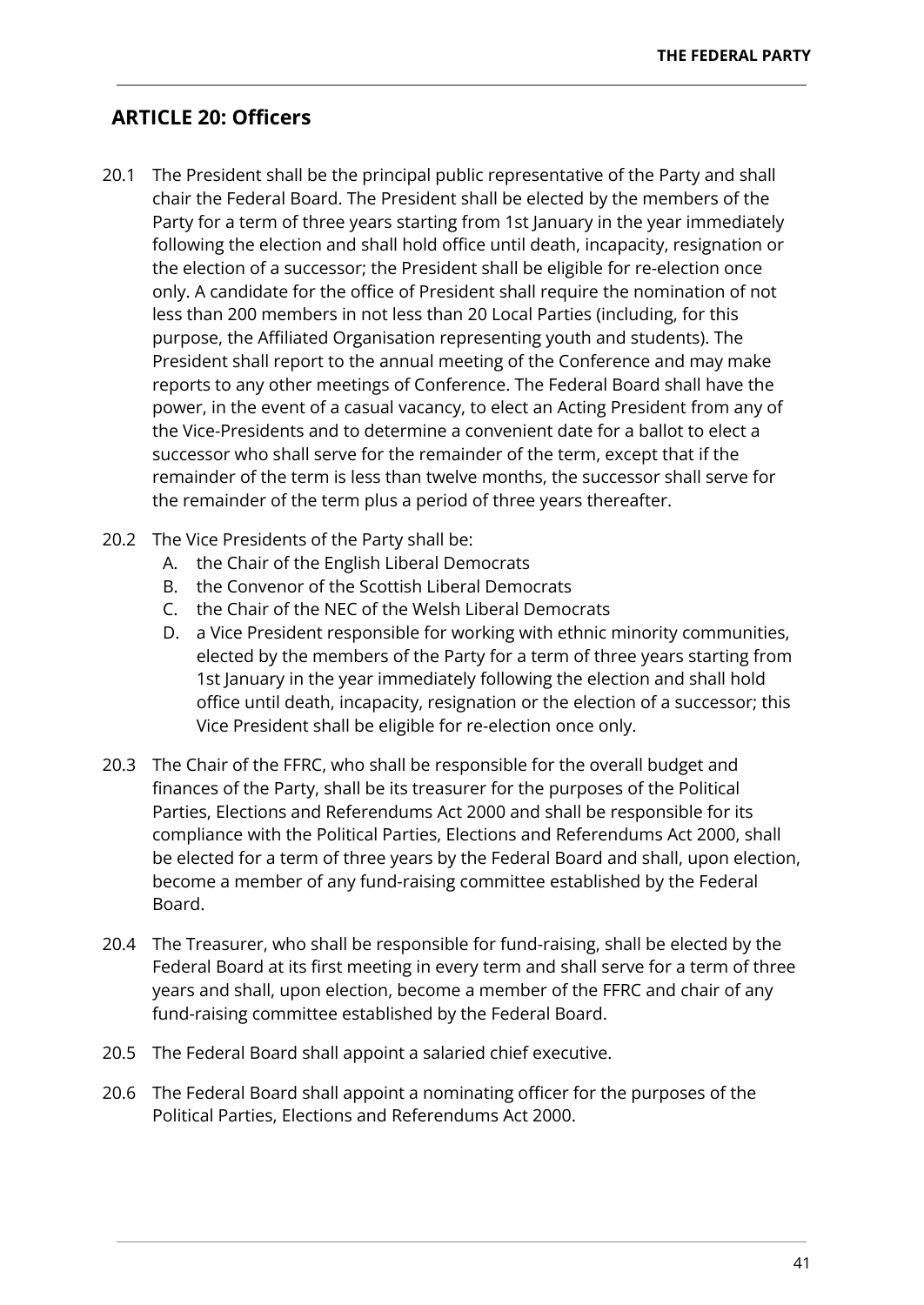## **ARTICLE 21: Affiliated Organisations**

- 21.1 Any organisation of persons having a common interest which satisfies the following criteria:
	- A. It has a membership policy which conforms to the principles in Article 3.1 of the Federal Constitution;
	- B. Its objects are consistent with the fundamental values and objectives of the Party;
	- C. Its internal procedures conform with the democratic principles in Article 4.6 (c),(d) and (e); and
	- D. Its internal procedures conform to any rules created under Article 9.6(b).

may apply to the Federal Board or a State Party by the internal procedures of that State Party to become an Affiliated Organisation. The Federal Board, or relevant State Party, may confer such status by their procedures. A list of Affiliated Organisations currently recognised by the Federal Party will be maintained by the Federal People and Development Committee and published on the party's website. State Parties may make similar arrangements.

- 21.2 The Federal Board shall from time to time review the operation of Affiliated Organisations in the light of the principles and practices established by and pursuant to this Constitution and shall report to the Conference on such reviews.
- 21.3 Affiliated Organisations shall have the rights granted to them under the Constitution, and relevant rules made thereunder, of the body responsible for the granting of their Affiliated Organisation status. The rights of an Affiliated Organisation under this, or relevant State Party's, Constitution may be suspended by the Federal Board, or relevant State Party, in accordance with internal procedures, if:
	- A. It is not compliant with any statutory or regulatory provisions that are relevant to the party's activities, including the Political Parties, Elections and Referendums Act and the relevant data protection legislation;
	- B. It is not compliant with this, or its own, Constitution or the rules made thereunder; or
	- C. if events have taken place or are about to take place which are or may be seriously detrimental to the Affiliated Organisation or to the Party as a whole.
- 21.4 Before suspending the rights of an Affiliated Organisation, the Federal Board, or relevant State Party, shall draw the attention of the Affiliated Organisation to the grounds on which it is proposed to take this action, and shall give the Affiliated Organisation a reasonable time to answer any allegations and/or take any necessary corrective action. An Affiliated Organisation which is suspended under Article 21.3 may appeal from that decision as provided by Article 22 or, if an Affiliated Organisation of a State Party, via that State Party's appeals procedures.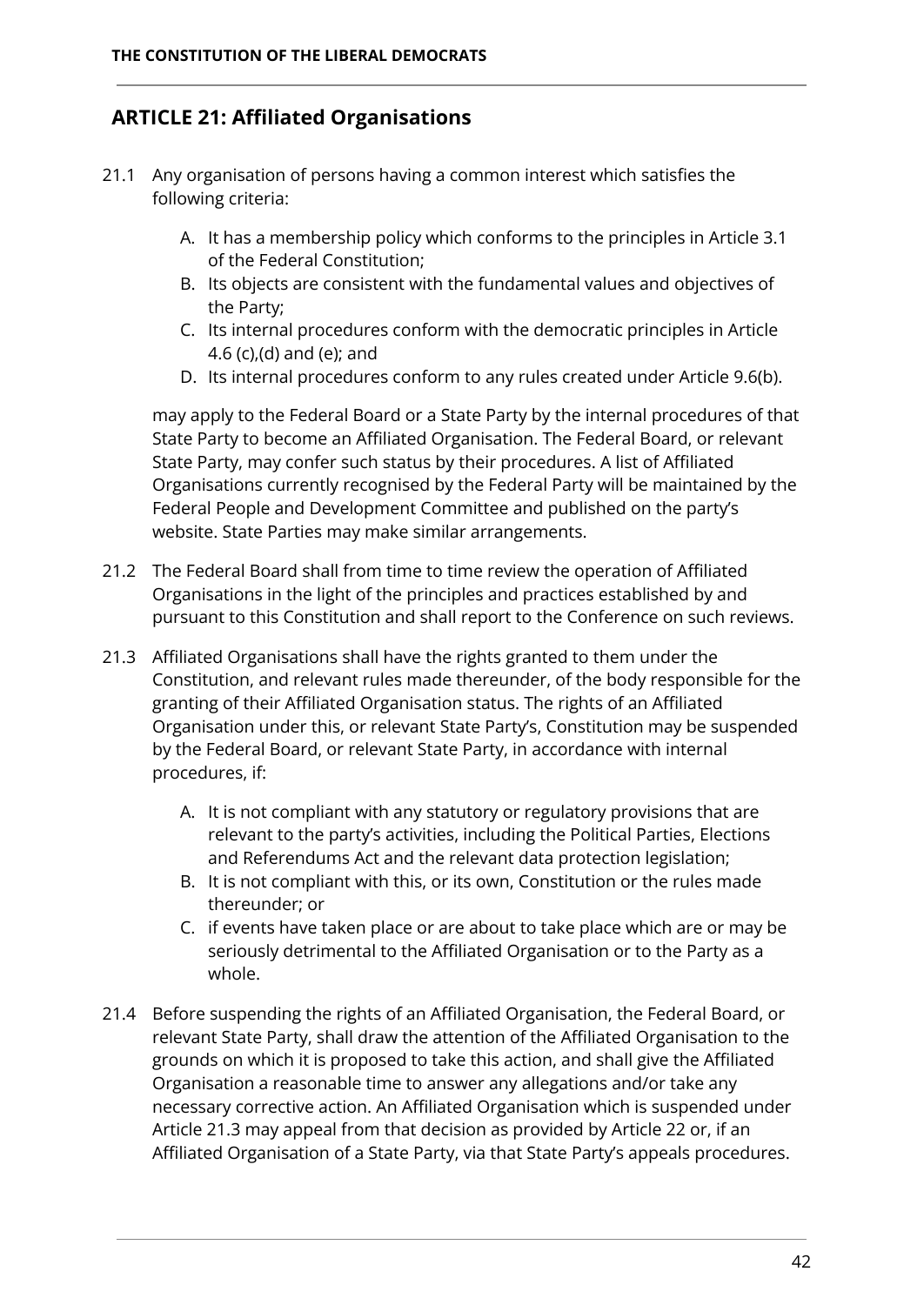- 21.5 The suspension of an Affiliated Organisation may be lifted if the Federal Board, or relevant State Party, is satisfied that corrective action has been taken. During the period of its suspension the powers and functions of the Affiliated Organisation and its organs shall be exercised subject to and in accordance with the directions of the Federal Board, or relevant State Party.
- 21.6 An Affiliated Organisation will have its status as an Affiliated Organisation revoked if one of the following sets of conditions are met:
	- I. Removal
		- A. The Federal Board, or the relevant State Party, has suspended the Affiliated Organisation; and
		- B. The Federal Board's intended removal of Affiliated Organisation status has been reported in the Federal Board's written report to Conference under Article 8.7 or the State Party's intention has been reported to its members by their own procedures;

OR

- II. Resignation
	- A. The Affiliated Organisation, through its own procedures and notifying the Federal Board, or relevant State Party, has resigned its Affiliated status.
- 21.7 For the purposes of exercising the rights conferred on Affiliated Organisations by this Constitution and rules made under it:
	- A. The Affiliated Organisation representing youth and students shall have the same rights as a Local Party;
	- B. ALDC shall have the same rights as an Affiliated Organisation; and
	- C. An organisation listed in the Annexe to this Constitution shall until 31st December 2022 continue to exercise the rights it previously enjoyed as a Specified Associated Organisation or an Associated Organisation, and be subject to the duties and obligations including but not limited to suspension and removal, as applied on August 1st 2021. This article shall not apply to any organisation that becomes an Affiliated Organisation.
- 21.8 The recognition by the Party of Affiliated Organisations shall not prejudice the independence of such organisations.
- 21.9 A member of an Affiliated Organisation shall not be counted as a member or participate in exercising the rights of the Affiliated Organisation under clauses 18.5 and 20.1 of this Constitution:
	- A. if such member is not a member of the Party; in the case of the Youth and/ or Student Organisation;
	- B. if such member has reached the age determined by that Organisation as to make them no longer eligible for full membership and is not a student;
	- C. if such member, having been originally enrolled by an SAO, has elected to exercise the related constitutional rights through a Local Party; or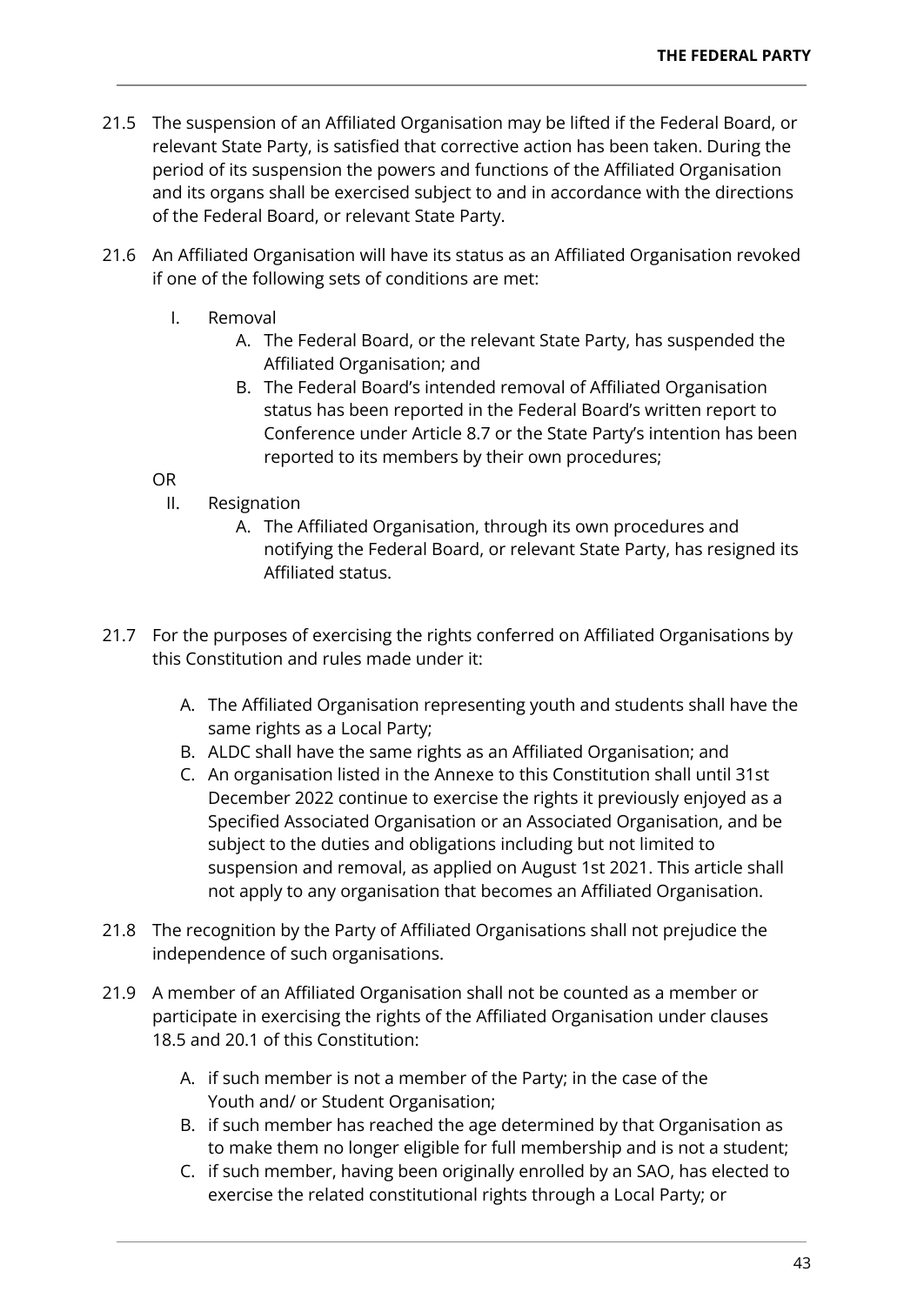D. if such member, having been originally enrolled by a Local Party, has not elected to exercise the related constitutional rights through an SAO: no person may exercise the related constitutional rights concurrently as a member of more than one SAO or as a member of both an SAO and a Local Party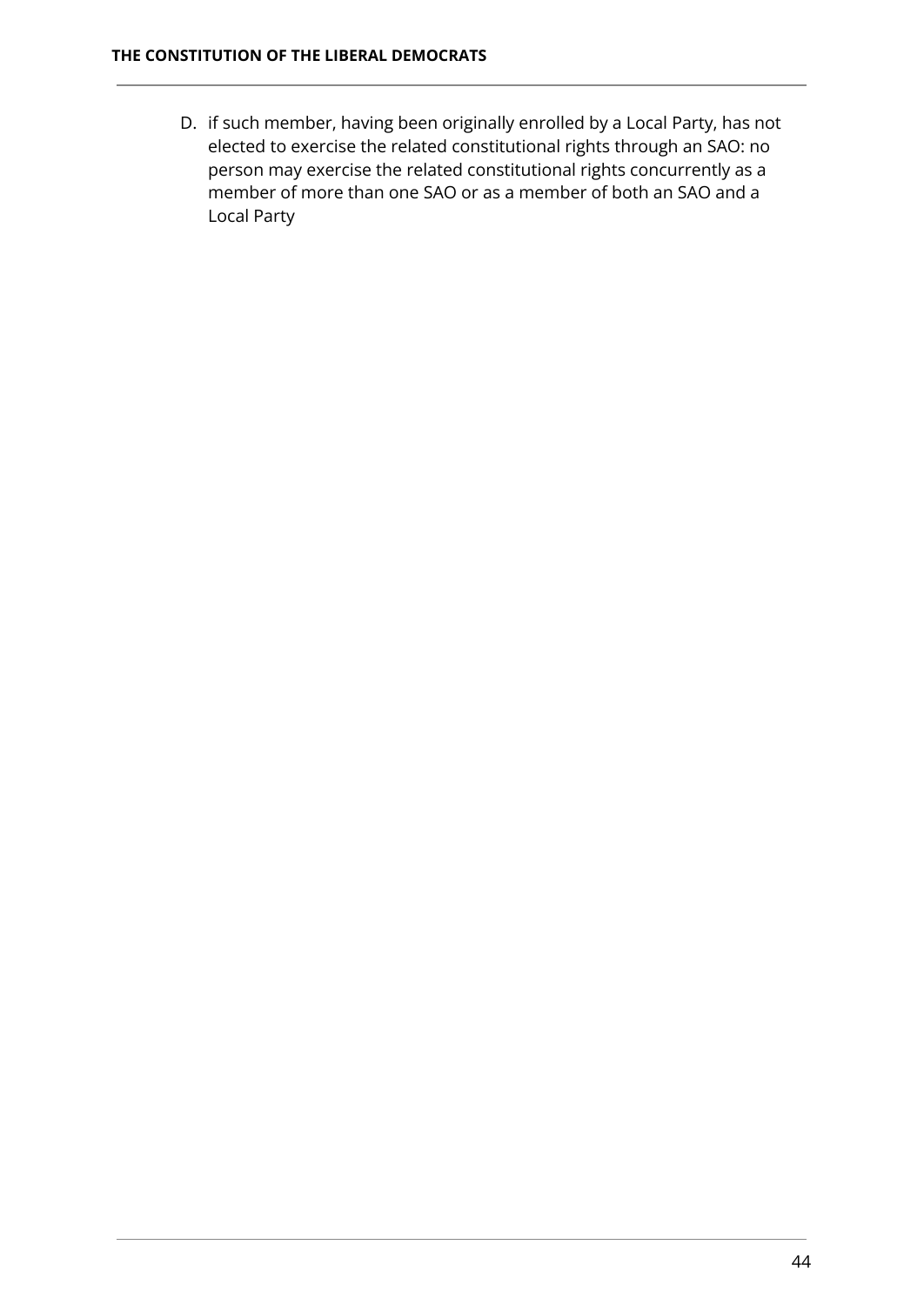## **ARTICLE 22: Resolution of Conflicts**

- 22.1 There shall be a Federal Appeals Panel, which shall consist of 18 members elected as follows:
	- A. Nine elected by the Federal Board subject to confirmation by the Federal Conference. Each name shall be presented individually to Conference for confirmation. If any name is rejected by Conference, that name may not be re-presented to Conference for confirmation until at least eighteen months have elapsed; and
	- B. three elected by each State Party according to its internal procedures.

The Chair of the Federal Appeals Panel shall be elected by the Panel from amongst the members elected to it by the Federal Board. The Chair upon ceasing to be a member of the Panel shall also cease to be Chair of the Panel but if re-appointed as a member of the Panel shall be eligible for re-election as the Chair.

- 22.2 Each member of the Panel shall hold office for five years, and shall be eligible for re-appointment provided that no person shall be entitled to hold office for more than ten years in aggregate. No person shall be eligible for appointment if (and any member shall forthwith vacate office upon becoming) an MP, MEP or prospective parliamentary candidate (save that the Chief Whip may be a federal appointee) or a member of the Federal Board or the Federal Policy Committee. The body making the original appointment may terminate the appointment because the appointee is no longer able to carry out their duties as a member of the Panel on account of ill health or for other good cause. Any casual vacancy on the Panel may be filled by the body making the original appointment for the residue of the term of that appointment.
- 22.3 The Panel shall adjudicate upon:
	- A. any dispute over the interpretation of this Constitution;
	- B. any claim that the rights under this Constitution of a member or of an organ of the Federal Party or of an Affiliated Organisation recognised by the Federal Party have been infringed;
	- C. any dispute, except one as to policy jurisdiction, between the Federal Party and a State Party;
	- D. any matter expressly so provided by this Constitution or by rules made thereunder;
	- E. any appeal from a like body in a State Party relating to an issue under this Constitution, except that no adjudication under this Article shall take place until any appropriate appeals procedures established within a relevant State Party have been exhausted; and
	- F. any dispute or issue which shall be referred to it by a State Appeals Panel for adjudication.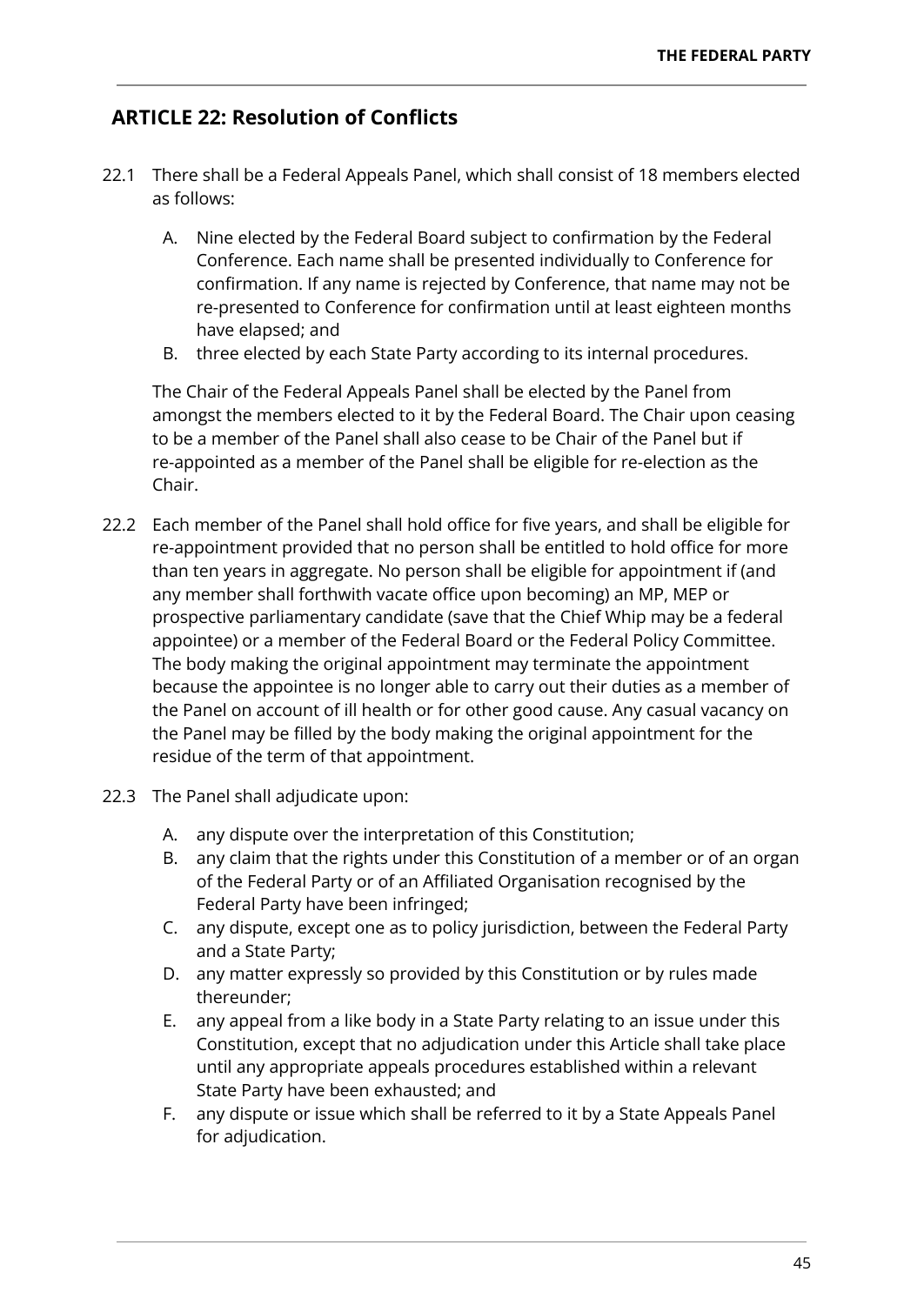- 22.4 The members of the Panel to hear a particular case shall be selected by the Chair, who shall if appropriate consult with the applicant, subject to the following provisos:
	- A. any dispute between a State Party and the Federal Party or between State Parties shall be heard by the Chair of the Federal Appeals Panel, three State appointees (one of whom, other than the Chair, being from the State or each of the States concerned) and three Federal appointees;
	- B. at least three members shall be appointed to hear any other case (and an applicant may refuse to proceed unless at least three members are present), of whom at least one shall be an appointee of the State Party of which the applicant is a member and at least one shall be a Federal appointee;
	- C. the members hearing any dispute relating to the composition of the Approved Candidates list shall if practicable include a former parliamentary candidate;
	- D. the members shall not include any member of the Executive of a State Party in any case where the dispute is one in which the State Party is involved; and
	- E. no member who heard the case at first instance shall hear the appeal therefrom.
- 22.5 The Panel shall decide whether or not a dispute or matter for adjudication falls within the jurisdiction conferred on it by Article 22.
- 22.6 The Panel shall determine and publish its own procedures (provided that the same are not inconsistent with this Constitution and subject to confirmation by conference). The Panel shall publish once a year, at the time of the party's autumn conference, a report containing its procedures, all of its decisions on its interpretation of this Constitution since the previous report, a summary of each of its other rulings since the previous report and any other matters the Panel shall see fit to include.
- 22.7 Any decision of the Panel shall be final and binding upon all those concerned.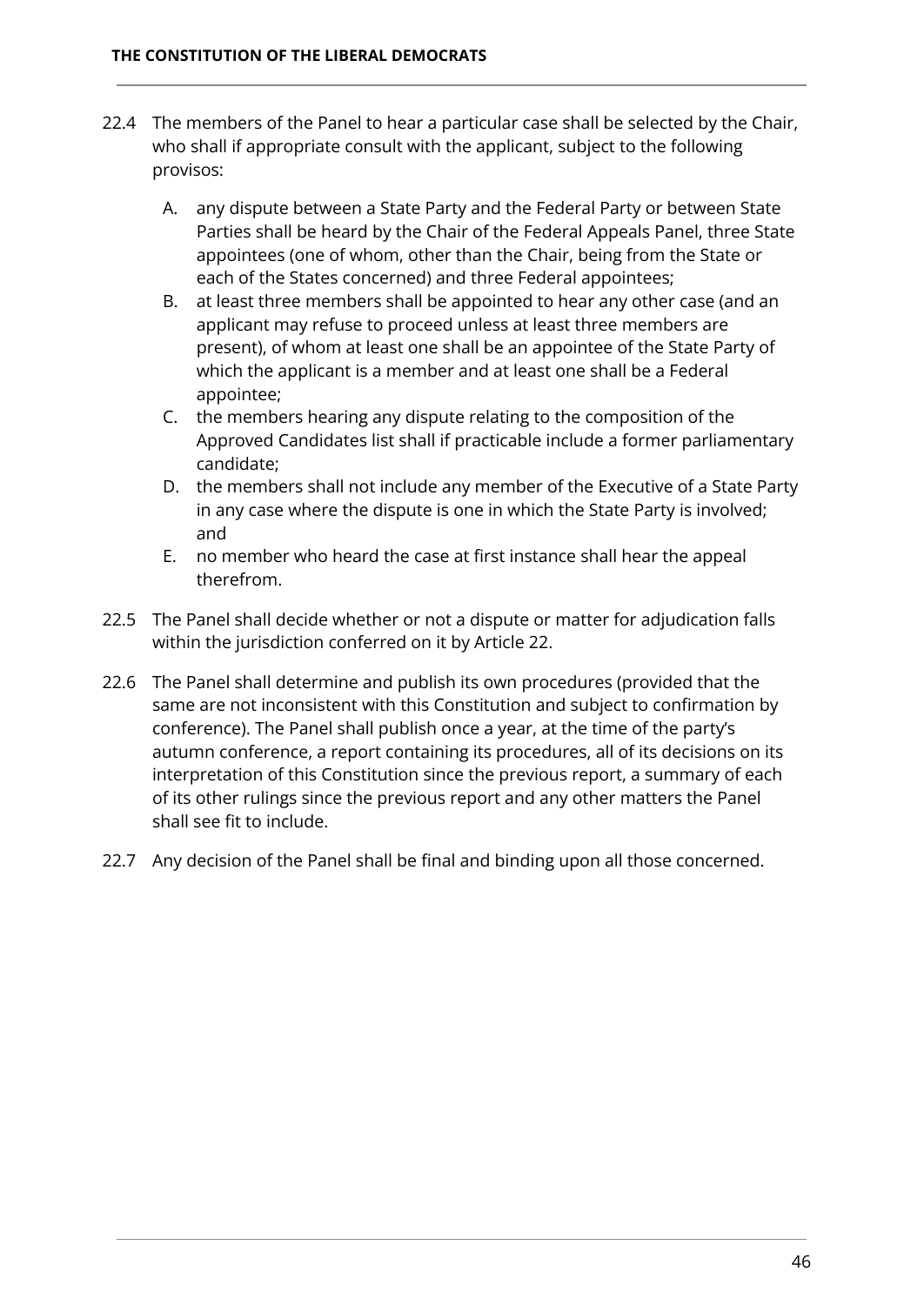## **ARTICLE 23: Complaints Procedure**

- 23.1 If a complaint is brought against a member of the Party, it shall be dealt with by the State Party which covers the Local Party they are a member of or, for members outside Great Britain, by the State Party which the Federal Party has appointed under Article 3.2(c).
- 23.2 Provided it is done in compliance with the procedures made under Article 23.3, each State Party may choose either to administer all of its complaints though the complaints procedure or it may decide to delegate the administration of all of its complaints to the Federal Party.
- 23.3 The Federal Board shall have power, after appropriate consultations, to make and from time to time vary procedures for the handling of complaints (the "Complaints Procedures"). These Complaints Procedures shall include an appeals process. The Federal Board shall report any variations made to the Complaints Procedures in its written report to conference under Article 8.7. Such variations shall be effective from the date on which such report is made.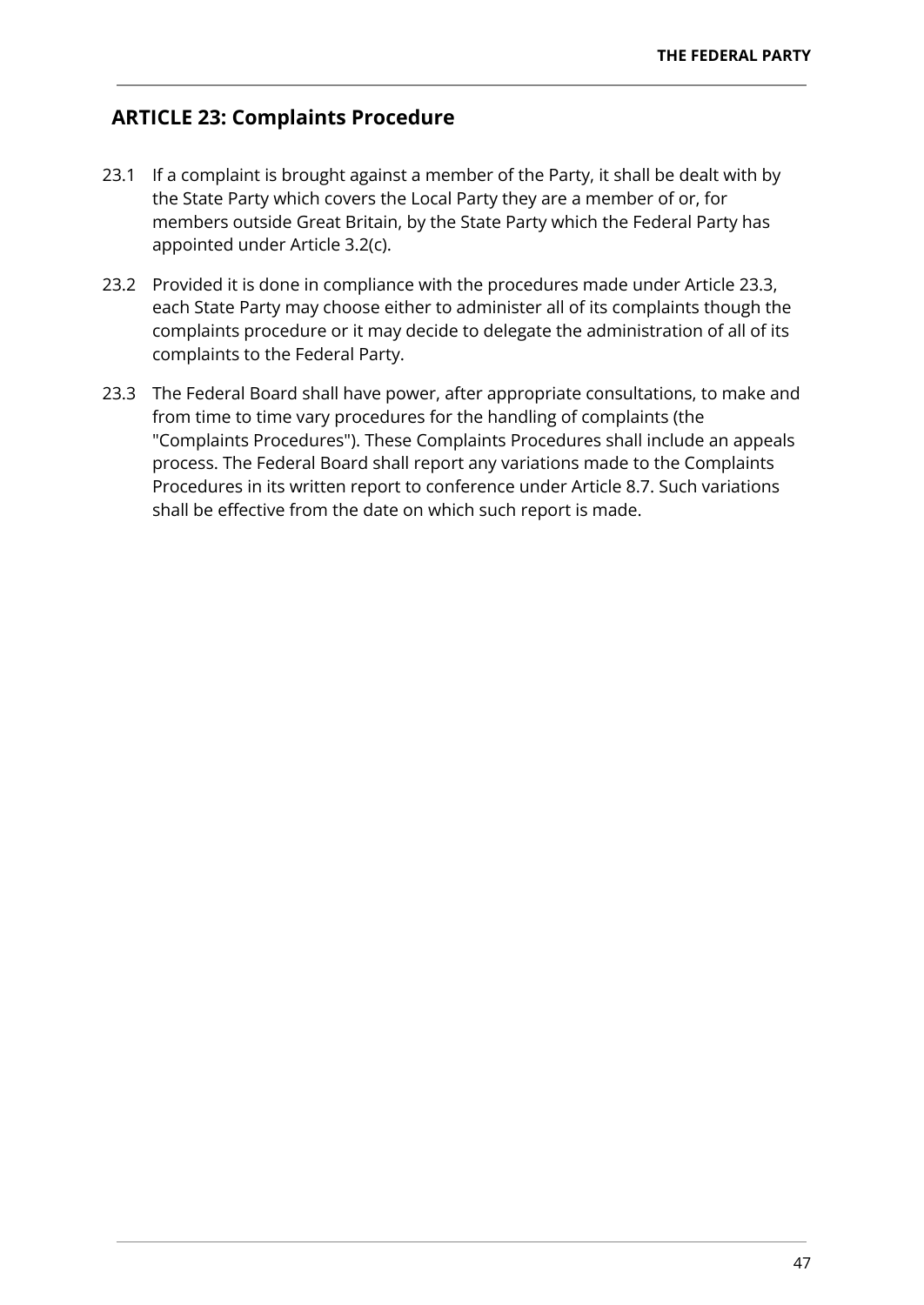## **ARTICLE 24: Support for a government which contains other political parties**

- 24.1 This Article applies where the Parliamentary Party in the House of Commons ('the Commons Party') enters into negotiations with one or more other political parties with a view to the formation of a government supported by the party and such party or parties; and sets out the procedures to be followed for the party to give its support for such an arrangement.
- 24.2 For this purpose:
	- A. the Leader shall, with due regard to diversity, appoint a negotiating team to conduct such negotiations; and
	- B. there shall be a reference group consisting of not more than nine people (none of whom shall be members of the negotiating team) appointed equally by (i) the Federal Policy Committee (ii) the Federal Board and (iii) the Westminster Parliamentary Parties (in the last case acting jointly).
- 24.3 The negotiating team shall report regularly to the Leader and the reference group, and shall have regard to their respective views.
- 24.4 If as a result of these negotiations the Commons Party determines, after further consultation with (i) the Federal Policy Committee (ii) the Federal Board and (iii) the Parliamentary Party in the House of Lords (together 'the consultees'), to support a government which contains members of one or more other political parties, it shall seek the approval of conference by submitting a motion to that effect. Such a submission shall state the final views thereon of each of the consultees, and such a motion shall require for its passage a two-thirds majority of those present and voting at the conference.
- 24.5 Upon the submission of such a motion, the Federal Conference Committee shall convene a conference to consider the motion at the earliest practicable opportunity or shall include the motion in the agenda of a conference currently in session or imminently to start.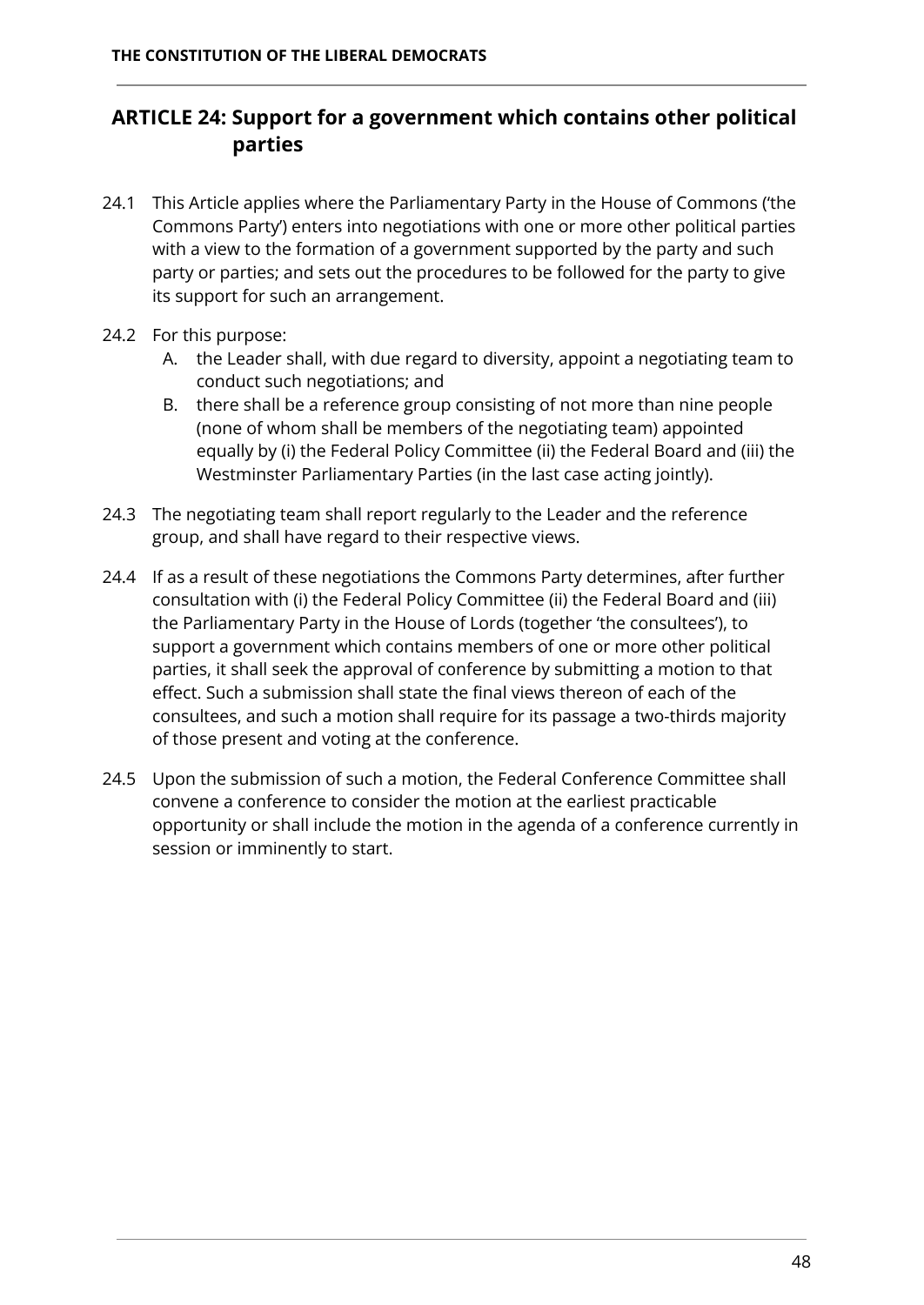## **ANNEXE 1**

- 1. Specified Associated Organisations
	- a) Association of Liberal Democrat Councillors and Campaigners (ALDC)
	- b) Association of Liberal Democrat Engineers and Scientists (ALDES)
	- c) Liberal Democrat Campaign for Race Equality (LDCRE)
	- d) LGBT+ Liberal Democrats
	- e) Liberal Democrat Lawyers' Association (LDLA)
	- f) Liberal Democrat Women
	- g) Young Liberals
	- h) Parliamentary Candidates' Association (PCA)
	- i) Liberal Democrat Christian Forum (LDCF)

### 2. Associated Organisations

- a) Association of Liberal Democrat Trades Unionists
- b) Chinese Liberal Democrats
- c) Green Liberal Democrats
- d) Humanist & Secularist Liberal Democrats
- e) Liberal Democrat Action for Land Taxation & Economic Reform
- f) Liberal Democrat Campaign for Racial Equality
- g) Liberal Democrat Disability Association
- h) Liberal Democrat Education Association
- i) Liberal Democrat European Group
- j) Liberal Democrat Friends of Israel
- k) Liberal Democrat Friends of Palestine
- l) Liberal Democrats for Electoral Reform
- m) Liberal Democrats for Seekers of Sanctuary
- n) Liberal International British Group

**<sup>1</sup>** Annexe agreed at Federal Conference, Brighton, September 2018 .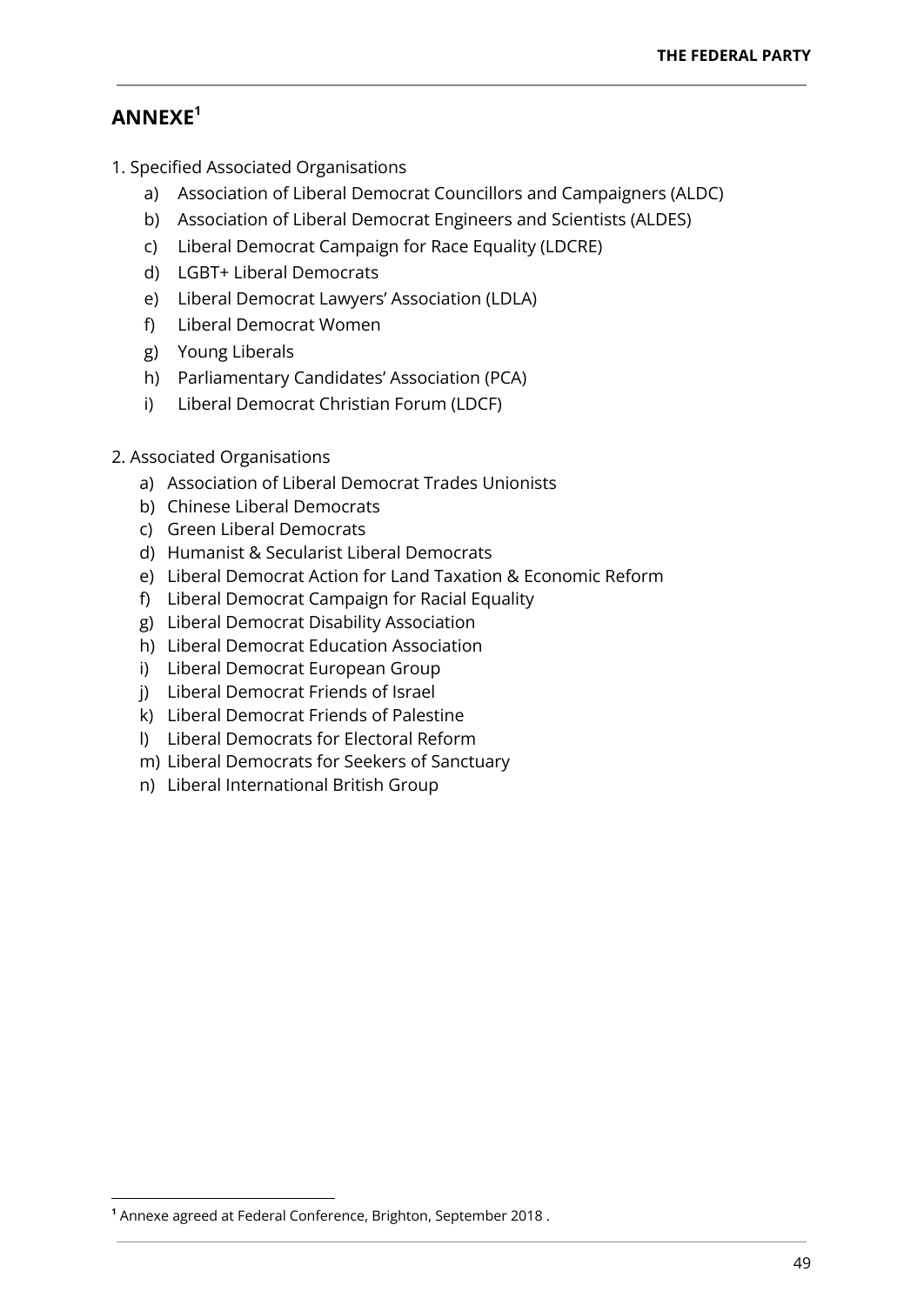## **FEDERAL CONFERENCE STANDING ORDERS 2**

### **Glossary of terms**

#### **Business motion**

A proposal to conduct the affairs of the Party in a particular way or to express an opinion on the way affairs have been conducted.

#### **Business amendment**

A proposal to change a business motion. *Any such proposal should be significant, should be within the scope of the original motion and must not be a direct negative.*

#### **Committee**

Throughout these standing orders, Committee means the Federal Conference Committee unless otherwise qualified.

#### **Constitutional amendment**

A proposal to change the constitution of the Party.

#### **Secondary constitutional amendment**

An amendment to a constitutional amendment. *This must not introduce new material*.

### **Consultative session**

A meeting where selected areas of policy or strategy are considered in greater depth than is possible in full debates.

### **Day visitor**

Someone who has paid the appropriate day visitor fee. Day visitors are not entitled to speak or vote in full sessions of conference.

### **Emergency motion**

A proposal which relates to a *specific recent development which occurred after the deadline for submission of motions. Emergency motions must be brief*.

<sup>2</sup> As amended September 2016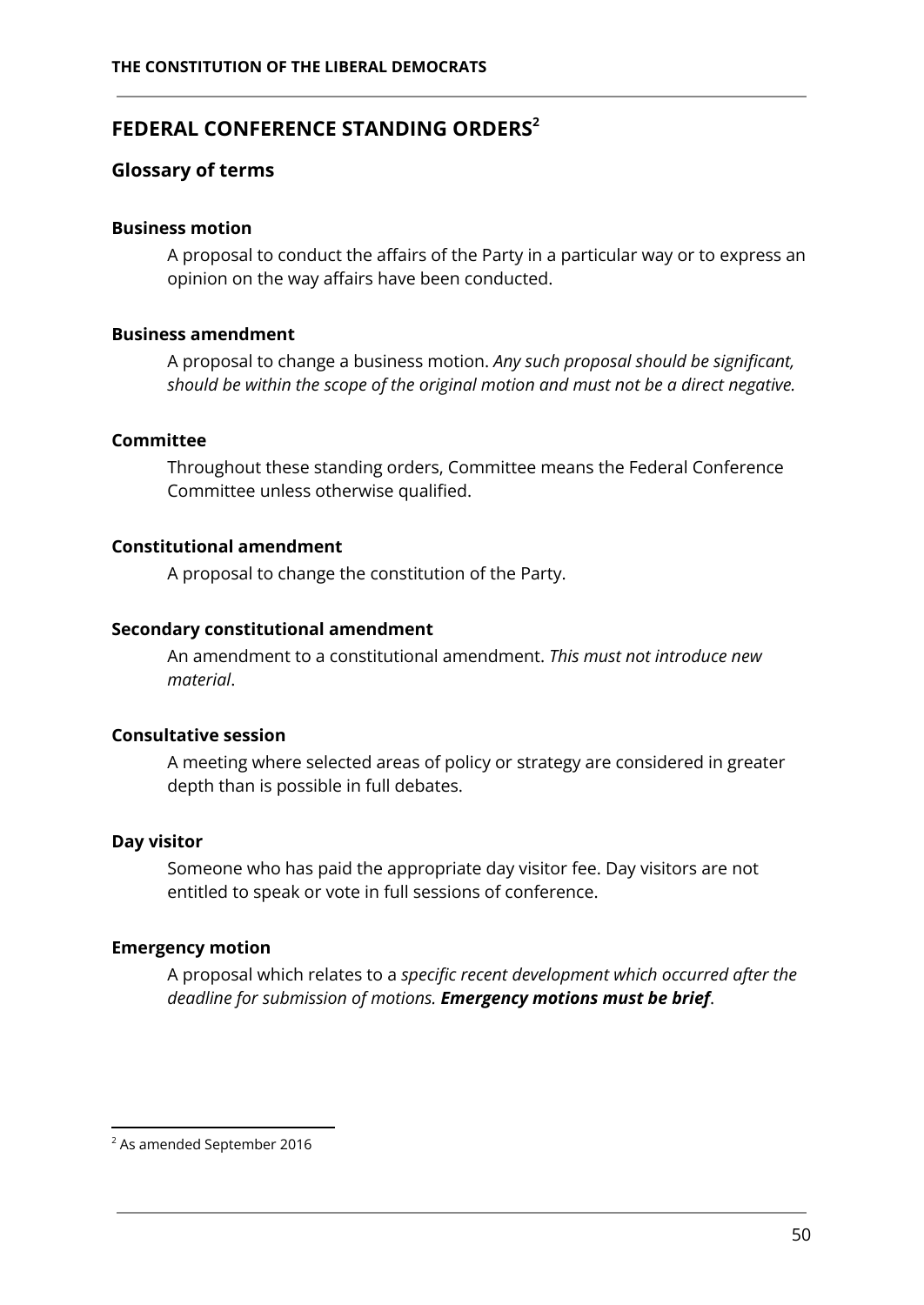#### **Emergency amendment**

An amendment to a motion which relates to a specific event which occurred after the deadline for the submission of amendments. *It must be brief and uncontentious*.

#### **Full session**

Any part of the conference agenda during which debates, topical issue discussions or discussion of business, including formal reports, takes place. This specifically excludes formal speeches such as those by the Leader or Party Officers.

### **Point of order**

A suggestion to the chair of a debate that the conduct of the debate, as laid down in the standing orders, has not been followed correctly.

#### **Policy motion**

A proposal to adopt a new policy or reaffirm an existing one. This includes motions accompanying policy papers.

#### **Policy amendment**

A proposal to change a policy motion. *Any proposal should be of significant importance, should be within the scope of the original motion and must not be a direct negative.*

### **Policy paper**

A paper prepared by the Federal Policy Committee and submitted to conference for debate under the terms of Article 7.4 of the Federal Party constitution.

#### **Procedural motion**

A proposal that the conduct of a debate should be changed in a specific way. Procedural motions are:

#### **Move to next business**

A proposal that the conference should cease to consider an item of business and immediately move to the next item on the agenda.

### **Reference back**

A proposal to refer a motion or amendment to a named body of the Party for further consideration.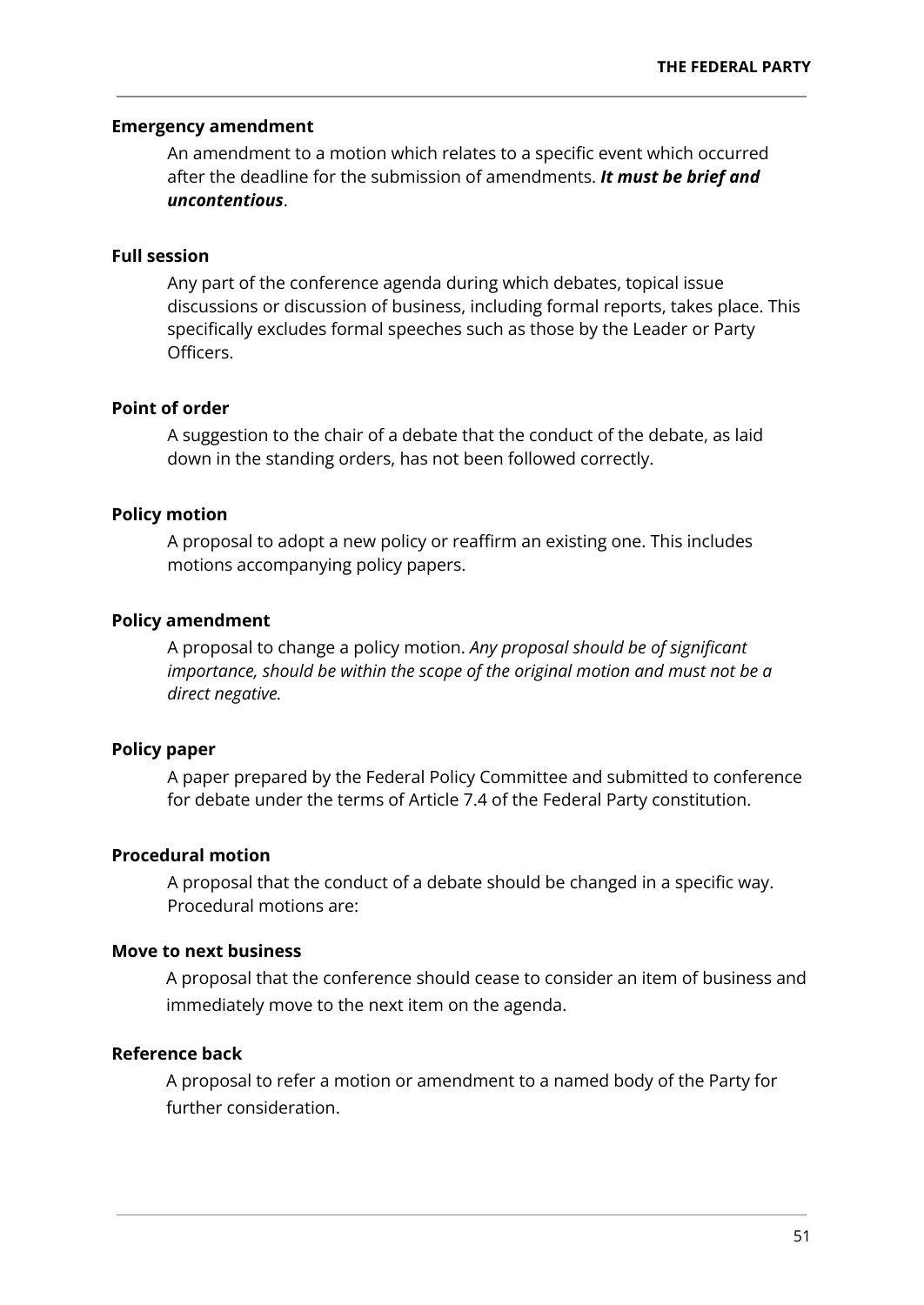#### **Request for a count**

A request to the chair that a specific vote be counted and recorded rather than decided on the chair's assessment of a show of voting cards.

#### **Separate vote**

A request to the chair of a debate that a part or parts of a motion or amendment should be voted on separately.

#### **Suspension of standing orders**

A proposal to relax specific standing orders for a stated purpose.

### **Special conference**

An additional meeting of the conference requisitioned by the Federal Board, Federal Policy Committee, conference itself or 2% of party members, in not fewer than 10% of local parties under the provisions of Article 6.3 of the Federal constitution.

#### **Standing order amendment**

A proposal to change these standing orders.

### **Secondary standing order amendment**

An amendment to a standing order amendment. This must not introduce new material.

### **Topical issue discussion**

A discussion on a policy issue of significant and topical relevance, conducted without a vote

### **Voting member**

A member attending conference who has satisfied the requirements for attendance and has paid the registration fee presently in force for party members as agreed by FCC, and who is not a day visitor [or observer].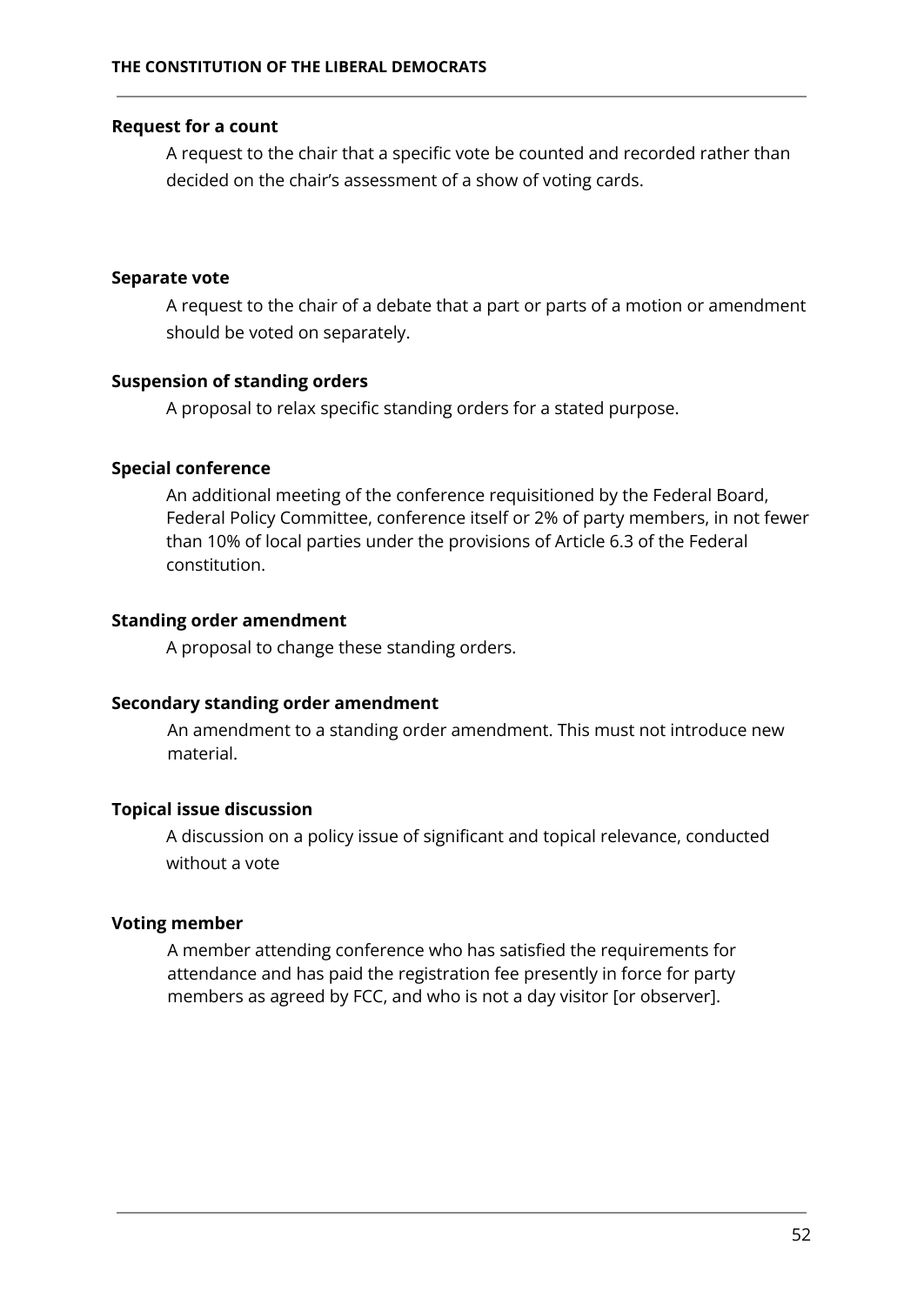## **Standing Orders for the Federal Conference**

### **1. The Conference Agenda**

#### **1.1 What is on the agenda**

The agenda for each meeting of conference, other than a special conference, shall include time for:

- a) One or more consultative sessions; save that the Committee may decide not to hold any consultative sessions at a spring conference;
- b) A business session or sessions for the consideration of reports from the Parliamentary Parties as listed in Article 6.5 of the Federal Party's Constitution, the Federal Board, the Federal Policy Committee and the Federal Conference Committee together with, when appropriate, reports from any other body the Committee considers appropriate, accounts, the annual report, a motion accompanying the proposed strategy of the party, business motions, constitutional amendments and standing order amendments;
- c) Policy motions (including motions accompanying policy papers);
- d) Emergency motions;
- e) Topical issue discussions;
- f) Any other business which the Committee thinks appropriate.

The time to be allocated to each type of business and the order of that business shall be decided by the Committee provided that conference may decide not to take any particular item on the agenda.

### **1.2 Conference or council of state parties**

In addition, time before or after any meeting may be agreed with the relevant state party for a meeting of the conference or council of that party.

### **1.3 Right to submit agenda items**

- a) Reports to conference may be submitted only by the bodies listed in paragraph 1.1(b).
- b) Business motions (including amendments and emergency business motions and amendments), constitutional amendments and secondary constitutional amendments, standing order amendments and secondary standing order amendments may be submitted by the Federal Board, Federal Policy Committee, state parties, regional parties in England, local parties, Affiliated Organisations and 10 party members. Business motions, standing order amendments and secondary standing order amendments may also be submitted by the Federal Conference Committee.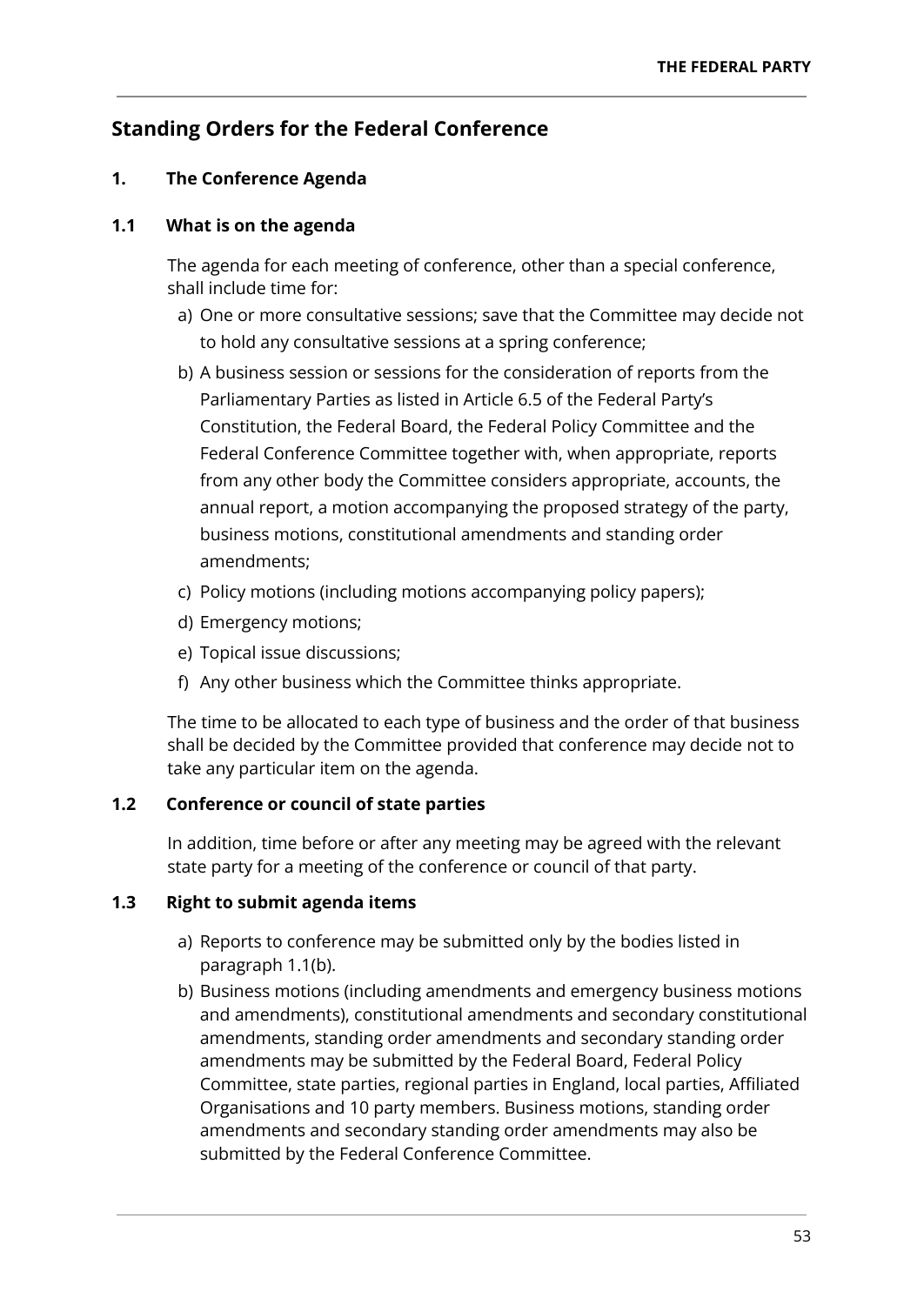- c) Motions accompanying policy papers may only be submitted by the Federal Policy Committee.
- d) Policy motions (including amendments, emergency policy motions and amendments) may be submitted by the Federal Policy Committee, state parties, regional parties in England, local parties, Affiliated Organisations and 10 party members.
- e) The Parliamentary Party in the House of Commons may submit a motion relating to supporting a government containing members of the other parties, in accordance with Article 24 of the constitution.
- f) Proposals for topical issue discussions may be submitted by any party member.

### **1.4 How motions and amendments are submitted**

All motions and amendments must be submitted to the Committee. They must identify a person authorised to agree to their being composited or redrafted. The detail of methods of submission will be notified for each conference via the party website.

## **1.5 The deadlines by which motions, amendments, reports and questions to reports must be submitted**

The Committee shall specify:

- a) The closing date for the receipt of policy motions (including motions accompanying policy papers), business motions, constitutional amendments and amendments to standing orders, which shall be at least eight weeks before the start of conference.
- b) The closing date for the receipt of amendments to motions published in the Agenda and emergency motions, which shall be at least two days before the start of conference.
- c) The closing date for the submission of written reports from the bodies listed in paragraph 1.1(b), which will be set so as to enable their distribution with the Agenda. Any supplementary report submitted later than this deadline may only be tabled at conference with the permission of the Committee.
- d) The closing date for the submission of questions to any of the reports listed in the Agenda, which shall be at least two days before the start of conference except for questions to the reports of the Parliamentary Parties in the House of Commons, House of Lords and European Parliament, where the closing date shall be at least one hour before the start of the business session at which the report is due to be considered.
- e) Notwithstanding 1.5(d), questions may always be submitted to any of the reports listed in the Agenda arising from events occurring after the deadline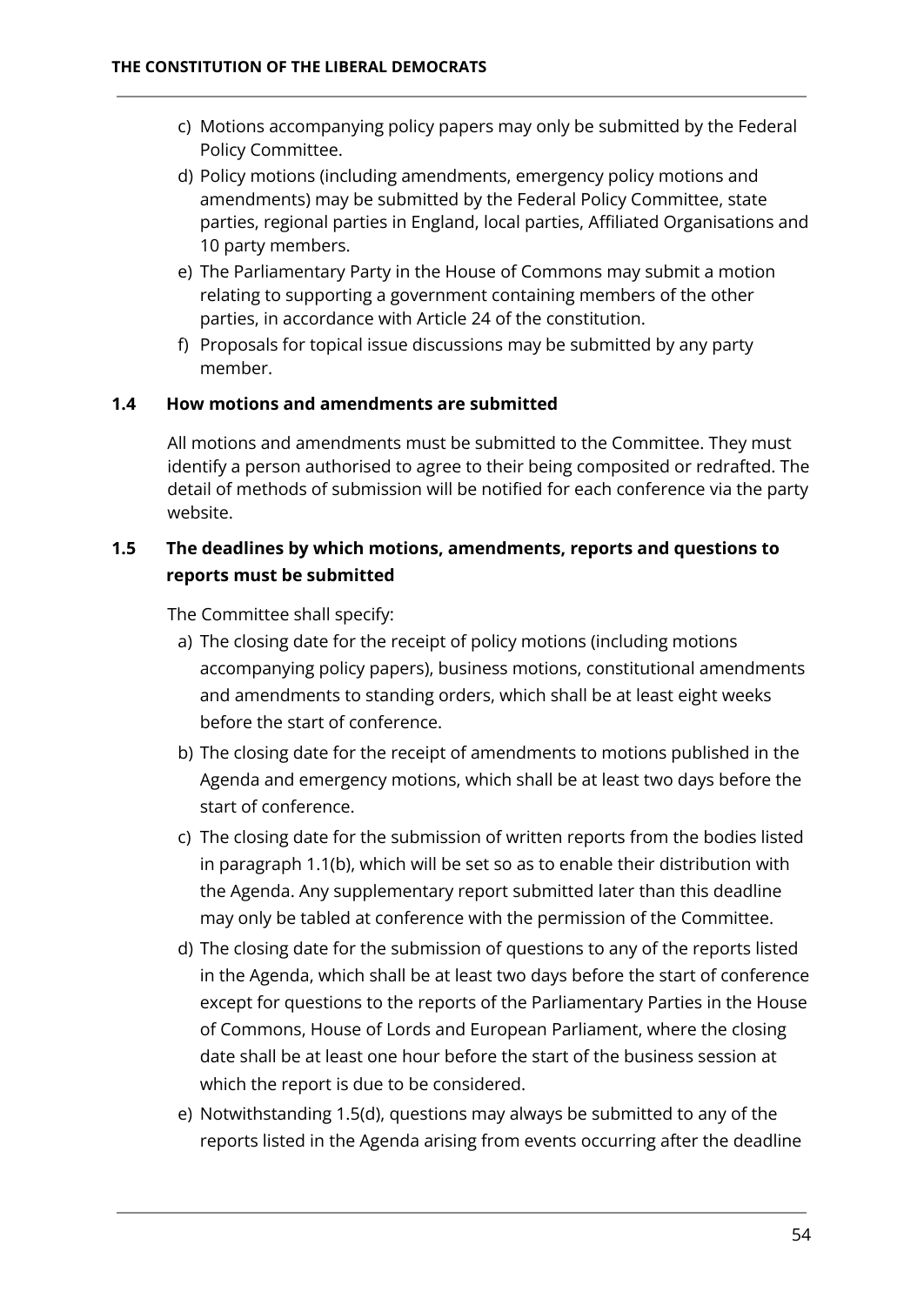specified in 1.5(d). The deadline for these questions shall be one hour before the start of the business session at which the report is due to be considered.

f) The closing date for proposals for topical issue discussions, which shall be at least two days before the start of conference

### **1.6 Notification of deadlines**

All dates specified under Standing Order 1.5 shall be publicised to party members and bodies entitled to submit motions. Publication in the party newspaper/magazine and website may be treated as notice for this purpose.

### **1.7 Later deadlines in special circumstances**

In special circumstances the Committee may specify later dates than those indicated above. In particular, where developments which, in the opinion of the Committee, are of great importance have taken place after the closing date for emergency motions and questions to reports, the Committee may make time available for an additional emergency motion or for a statement to be made on behalf of the Party or for additional questions to be submitted to reports.

### **2. Consultative Sessions**

### **2.1 The subjects for consultative sessions**

The subjects for debate at consultative sessions shall be chosen by the Committee on the advice of the Federal Policy Committee and, where appropriate, the Federal Board, and published in the Agenda. Two or more such sessions may be held simultaneously.

### **2.2 Speaking at consultative sessions**

Any member of the Party may be called to speak at a consultative session and, with the approval of the chair, non-members with relevant expertise may also be called.

### **2.3 Voting at consultative sessions**

At the discretion of the chair a vote by show of hands may be taken to indicate the weight of opinion among members present on any issue that has been debated.

### **3. The Agenda**

### **3.1 The shortlisting of motions**

The Committee shall draw up the Agenda and shall decide which of the motions duly submitted shall be included in it. The Committee may allocate time for one or more policy or business motions to be selected by ballot. Copies of motions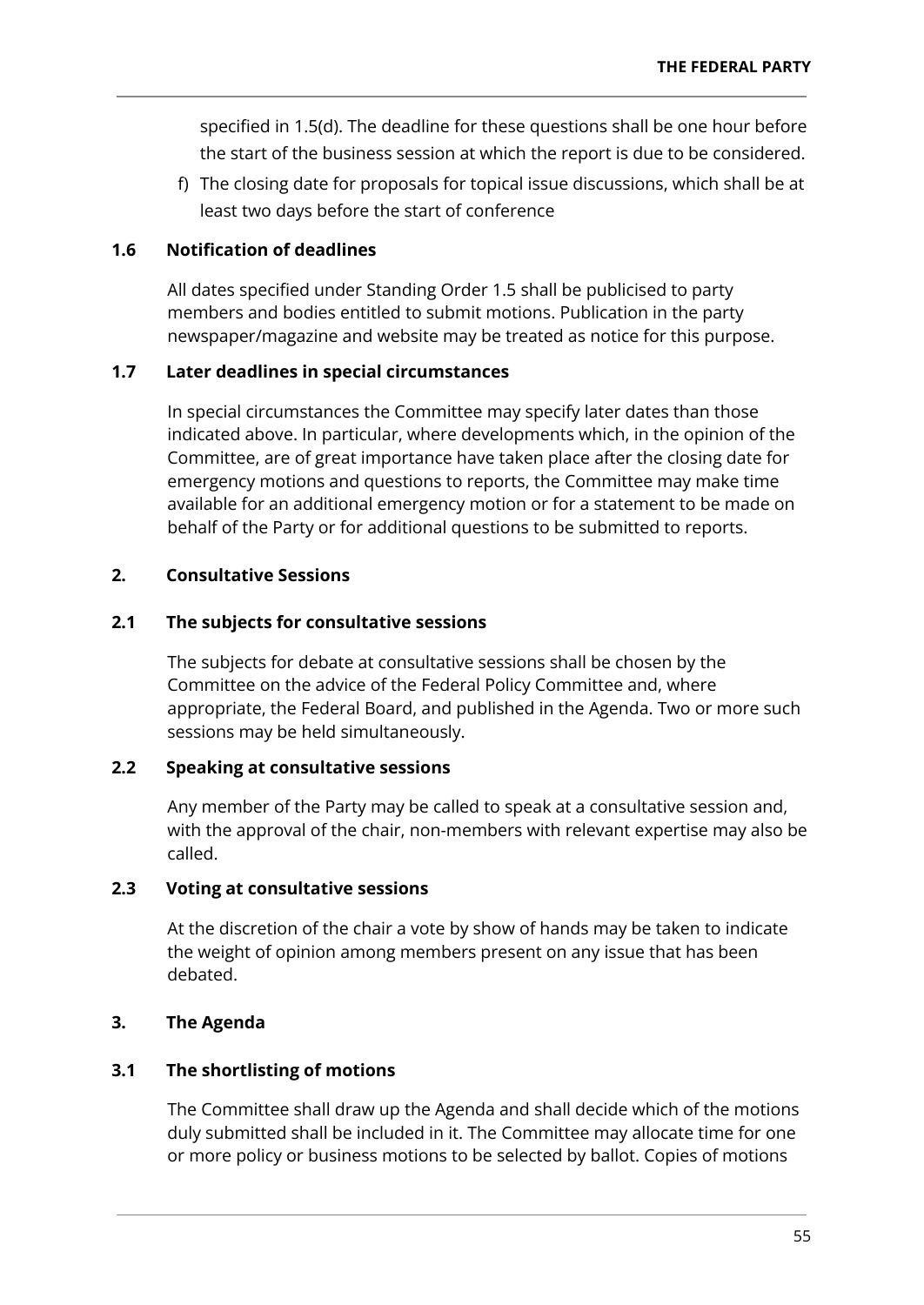not selected shall be available for inspection and will be supplied to any party member on payment of a copying charge and postage.

### **3.2 Motions for the amendment of the constitution or standing orders**

Save as detailed below in Standing Order 4.3, all proposed amendments to the constitution or standing orders must be selected for debate.

### **3.3 Balance between State and Federal policy debates**

The Committee shall, in drawing up the Agenda, have due regard to the balance of State and Federal policy debates and in particular shall as far as possible organise the agenda so that all matters which relate solely to one or more state parties but not all State Parties or the Federal Party shall be considered at either the beginning or the end of the conference.

### **4. Selection of Motions and Amendments**

### **4.1 Compositing or otherwise altering motions**

In drawing up the Agenda the Committee shall seek to reflect the range of views in the Party as indicated by the motions and amendments submitted. The Committee may:

- a) Treat any severable part of a motion or amendment as a separate motion or amendment.
- b) Redraft a motion or amendment so as to improve expression, remove inaccuracy or superfluity or take account of new developments.
- c) Composite similar motions or amendments.

### **4.2 Selection of amendments**

The Committee shall decide which of the amendments duly submitted to each motion shall be selected. No amendment shall be selected if, in the opinion of the Committee it is insubstantial, outside the scope of the motion, or tantamount to a direct negative of the motion.

### **4.3 Motions for the amendment of the constitution or standing orders**

The Committee may refuse to select a motion for amendment of the constitution or standing orders if, in their opinion, it is:

- a) Similar in effect to another motion which has been selected for debate or ballot at the same meeting of conference.
- b) Similar in effect to a motion that has been rejected at either of the last two meetings of conference.
- c) In the case of amendments to the constitution, incomplete in that it leaves unamended some other part of the constitution which contradicts the meaning of the amendment.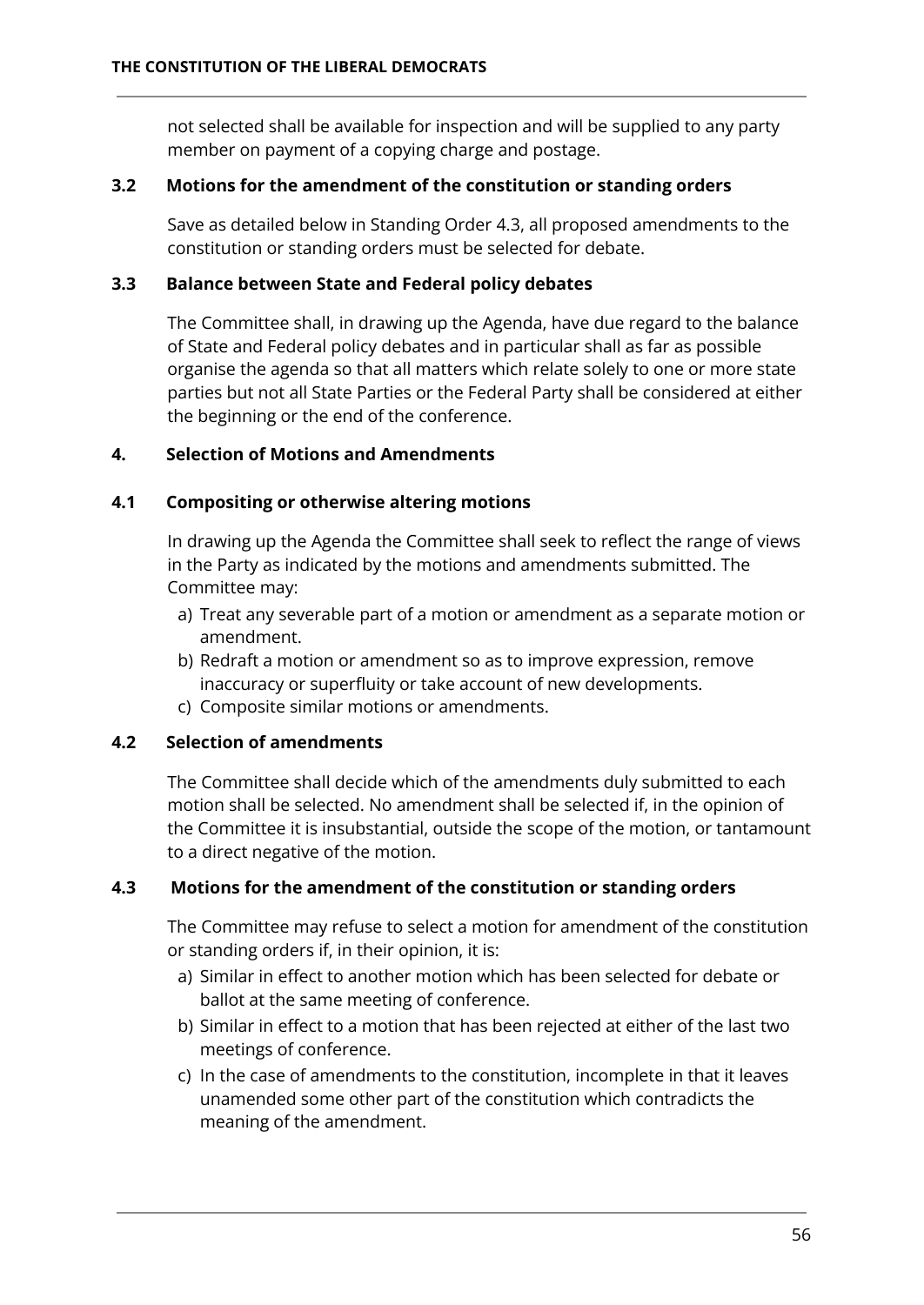- d) In the case of amendments to standing orders, incomplete in that it leaves unamended some other part of standing orders which contradicts the meaning of the amendment.
- e) Ambiguous.

### **4.4 Emergency motions**

The Committee may reject an emergency motion if:

- a) It is similar in effect to another motion that has been selected for debate or ballot.
- b) It is similar in effect to a subject chosen for a topical issue discussion.
- c) It is unclear as to its meaning or intent or is, in the opinion of the Committee, too poorly drafted to provide a sensible basis for debate.
- d) It falls outside the definition of emergency motions.

No amendment shall be taken to any motion selected under this Standing Order.

### **4.5 Ballots for emergency motions**

All emergency motions, except those rejected under Standing Order 4.4, must be placed either on the agenda for debate or in a ballot for selection by Conference. The Committee may hold separate ballots to select which of a range of emergency policy motions and which of a range of emergency business motions to debate. If one or more ballots is held the Committee shall circulate the text of all balloted motions to the voting members as soon as practicable and shall specify a closing time for the ballot. Following the counting of any ballots the Committee shall decide how many motions shall be debated in the time available.

### **4.6 Emergency amendments**

The Committee shall have complete discretion whether to select emergency amendments for debate.

### **4.7 Topical issue discussions**

The choice of subjects for topical issue discussions shall be made by the Officers of the Committee in consultation with the Officers of the Federal Policy Committee. In choosing the subjects, the Officers shall have regard to the significance and topicality of the subjects proposed and whether they are likely to provoke a lively discussion.

### **5. Special Meetings**

### **5.1 Timetabling of special meetings**

The Committee shall, as soon as practicable after the requisitioning of a special meeting of the conference, fix a date for the meeting, draw up the Agenda and, if appropriate, specify a date for the submission of amendments. The meeting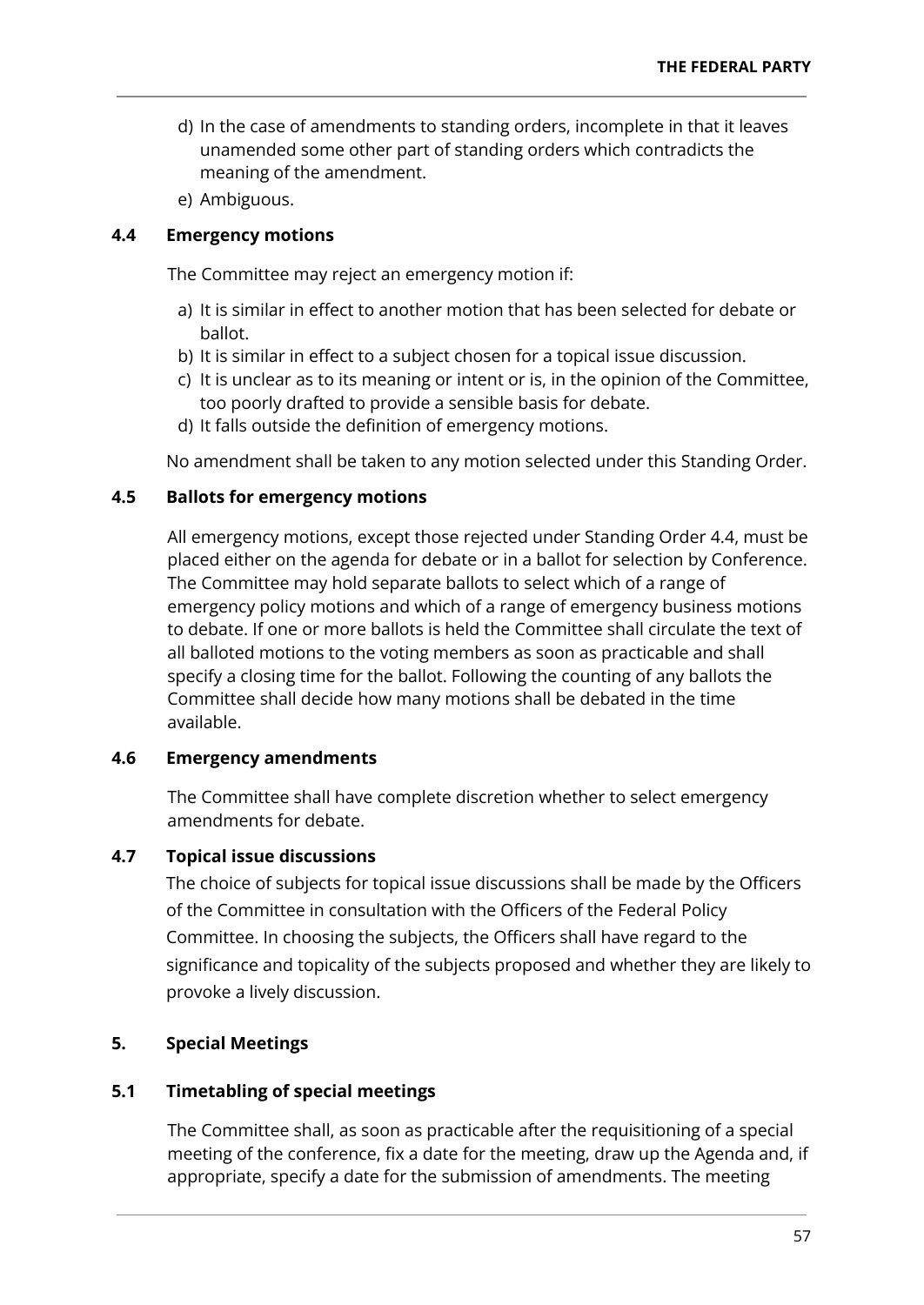shall deal only with the business stated in the notice of requisition save that the Committee may allow time for emergency motions and for business which is formal or, in its opinion, uncontentious.

### **5.2 Preferred timescales for special meetings**

In setting dates for the submission of motions and amendments and giving notice thereof and of the conference itself the Committee shall endeavour to follow the timescales laid down elsewhere in these standing orders but, where this is not practicable, the Committee shall set such dates as it sees fit.

### **6. Appeals**

### **6.1 Appeals against rejection of motions**

The Committee shall provide written reasoning to the nominee of the proposers for the rejection of any motion or amendment. The proposers may appeal, in writing, to the next meeting of the Committee. Any such appeal shall provide reasons why, in the opinion of the proposers, the expressed reasons for rejection are not valid. If the appeal is allowed, the motion or amendment shall be treated as an emergency motion or amendment according to the stage of the agenda-setting process at which the appeal has been allowed.

### **6.2 Appeals against exclusion from conference**

Any person excluded from conference by a decision of the Chief Steward shall have the right of appeal to the Committee at the next of its regular meetings. The exclusion shall remain in force pending the appeal.

### **7. The Chair**

### **7.1 Who chairs conference**

The President, if present, shall normally take the chair at the formal opening and closing of conference and when the Party Leader is making a formal speech from the platform. At all other sessions the chair shall be appointed by the Committee. Normally no person shall chair more than one session at any meeting.

### **7.2 The chair's aide**

The Committee may appoint an aide or aides to assist the chair of each session.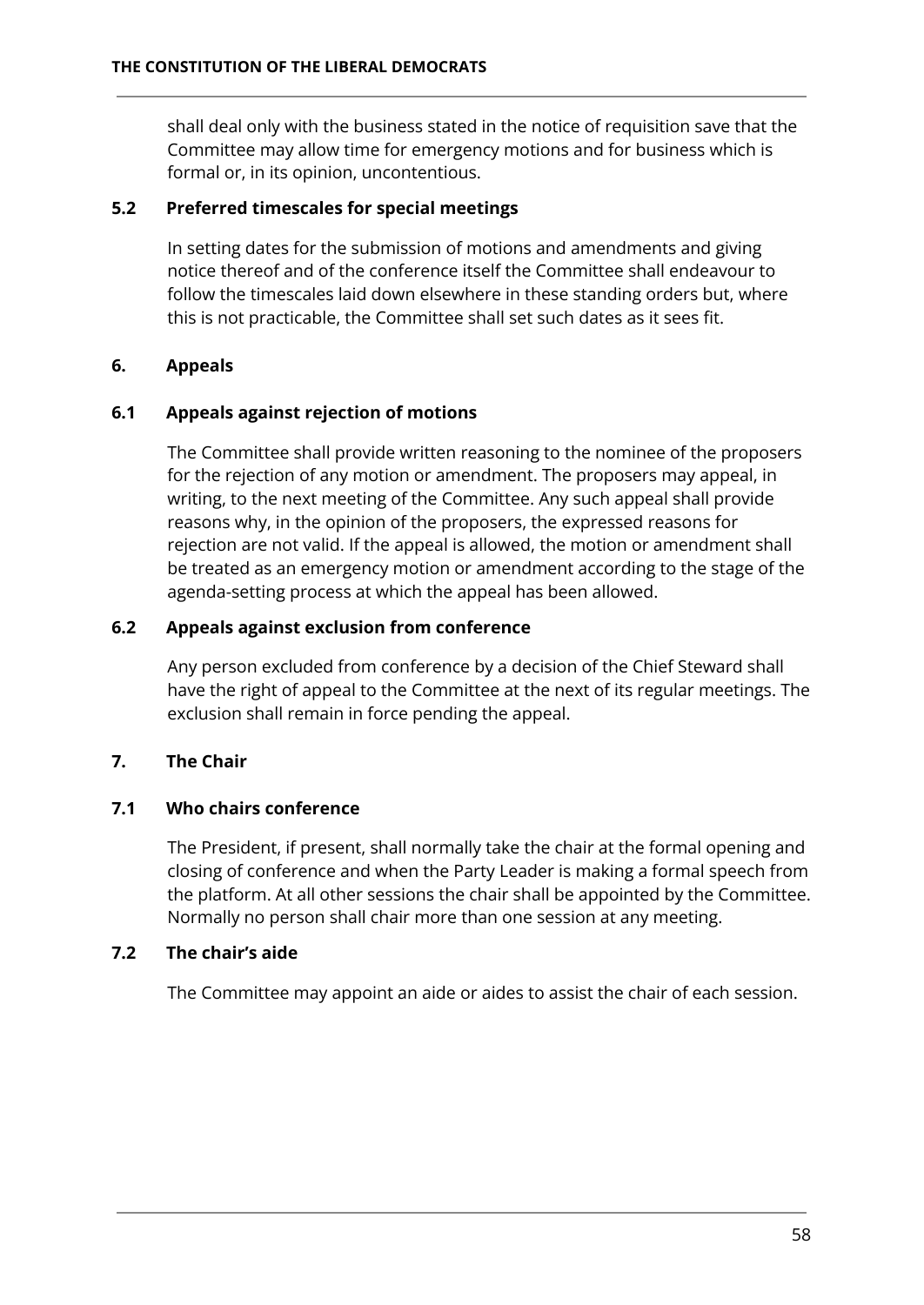#### **8. Conduct of Debate**

#### **8.1 Variation in the order of business**

The Committee may propose to the conference a variation in the order of business as set out in the Agenda. Such variation shall be put to the vote and shall take effect if approved by a majority of those voting.

#### **8.2 Withdrawal of motions and amendments**

Once the Committee has included a motion or amendment, or part of a motion or amendment, in the Agenda, may not be withdrawn except by leave of conference.

### **8.3 The order of debate**

The Committee shall direct the order of debate. Generally, however, a motion will be moved and immediately thereafter the amendments and options will be moved in the order directed by the Committee. There will then be a general debate. The movers of amendments and options (or their nominees) shall have the right of reply in the same order (except that where an amendment or option has not been opposed during the debate, the chair of the session shall have the right to direct that its movers shall not exercise their right of reply), after which the mover of the motion (or the mover's nominee) shall have the right of reply. Votes shall then be taken on the amendments and options in the order in which they have been moved and, finally, on the substantive motion. The Committee may direct that part of any motion or amendment or groups or amendments may be the subject of a separate debate.

#### **8.4 Topical issue discussions**

The Committee shall direct the order of the discussion. Normally the proposer of the subject shall speak first, and a representative of the Federal Policy Committee shall speak last.

#### **8.5 Who may speak**

All voting members may speak at a full session of conference. Additionally, the Committee may invite any person to address the conference as a guest. Neither such provision shall prejudice the right of the chair of a session to select speakers.

#### **8.6 The special rights of the Federal Committees**

Provided that the Federal Policy Committee is not proposing the motion or any of the amendments to be taken in a debate on a policy motion or on motions relating to the policy-making processes of the Party it shall have the right to nominate a person to report its views on the subject before the conference. The Federal Board shall have similar rights on business motions or motions to amend the constitution, as shall the Federal Conference Committee on motions relating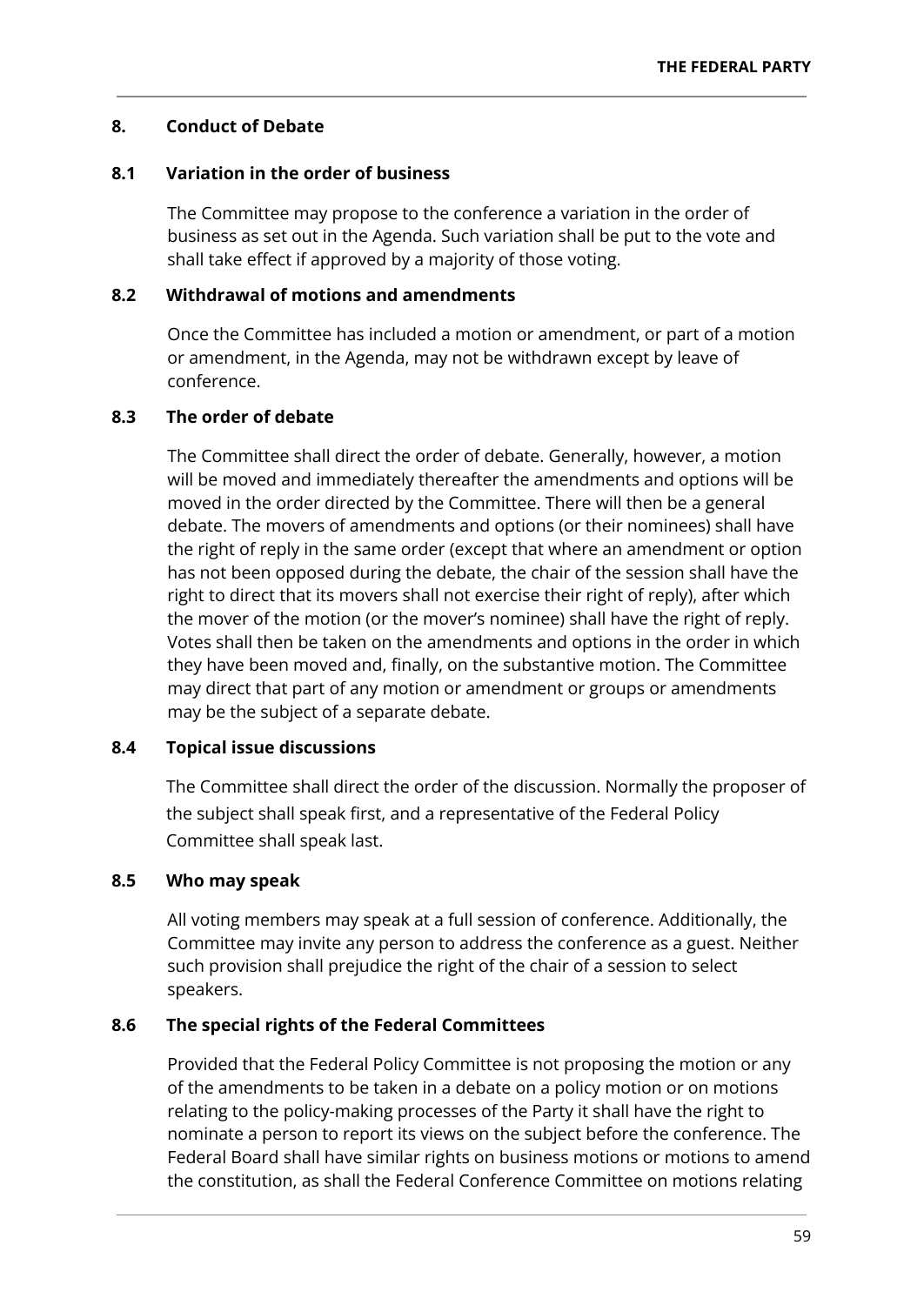to the proceeding and procedures of the conference and to amend standing orders. Such a person shall be called to speak for the same length of time as the person replying on behalf of the mover of the motion.

### **8.7 The selection of speakers**

Voting members wishing to speak in any debate shall submit a speaker's card, prior to the commencement of the debate in which they wish to speak, stating whether they wish to speak for or against an amendment, the motion or part of the motion. The chair shall be responsible for the choice of the speakers and shall attempt to provide a balanced debate between the different viewpoints in the conference, but may announce a departure from this rule if there is an overwhelming preponderance of members wishing to speak on the same side. The chair shall have the discretion to accept speakers' cards after the start of the debate. Save as provided for in these standing orders, no person may speak more than once in any debate.

### **8.8 The length of speeches**

The Committee shall set out in the Agenda time limits for speeches.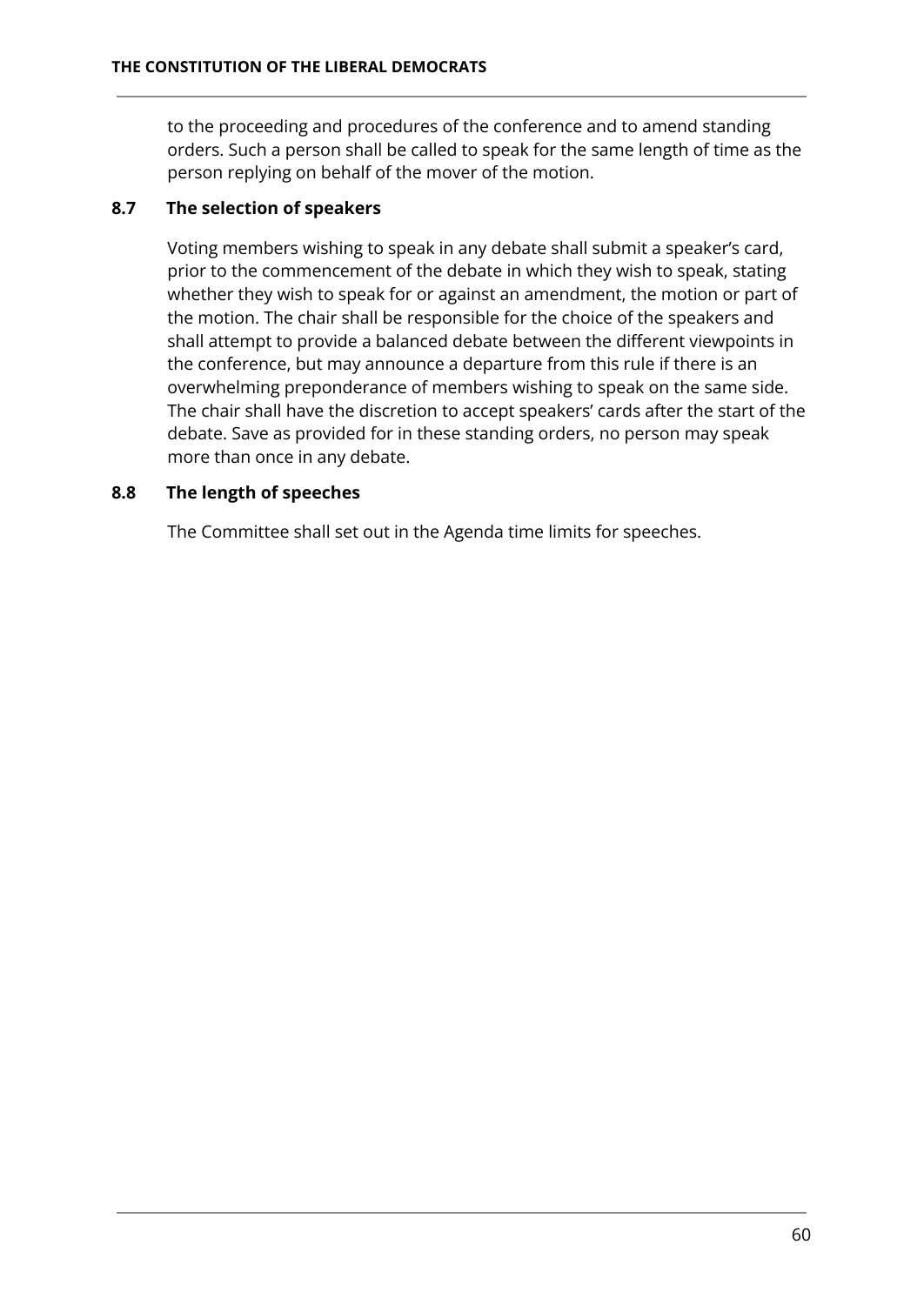### **9. Voting at Conference**

### **9.1 The method of voting**

Voting cards shall be issued at each meeting to voting members. (The Committee may direct that voting on any issue be by ballot.) Subject thereto all votes at full sessions shall be taken by show of voting cards.

### **9.2 Counting of votes**

A vote by show of voting cards shall be counted:

- a) If the Committee has so directed.
- b) If the chair so directs.
- c) As the result of a procedural motion under Standing Order 11.5 below.

A recount will only be held if the chair is not satisfied that the first count was accurate.

### **9.3 Separate votes**

A separate vote may be taken on a part of a motion or amendment:

- a) On the direction of the Committee.
- b) At the discretion of the chair.
- c) As a result of a procedural motion under Standing Order 11.4 below.

### **10. Points of Order**

### **10.1 Making a point of order**

Any voting member may rise on a point of order which shall be taken immediately except that, during a vote, no point of order shall be taken that does not refer to the conduct of the vote. The chair's decision on all points of order shall be final.

### **11. Procedural Motions**

### **11.1 Next business**

- a) A voting member may, during any full conference session, submit, in writing, a request that conference move to next business, giving the reasons to do so. The submission shall not exceed 75 words.
- b) The chair may either take the request immediately upon receipt, or at the end of any speech currently being made. If more than one request is received the chair shall decide which to take. No more than one request may be taken in respect to any motion or report.
- c) When the request is to be taken, the chair shall read the statement of reasons and ask conference whether it wishes to consider the request to move to next business. If conference decides, by a simple majority of those voting, to do so, the person who made the request may speak. The chair may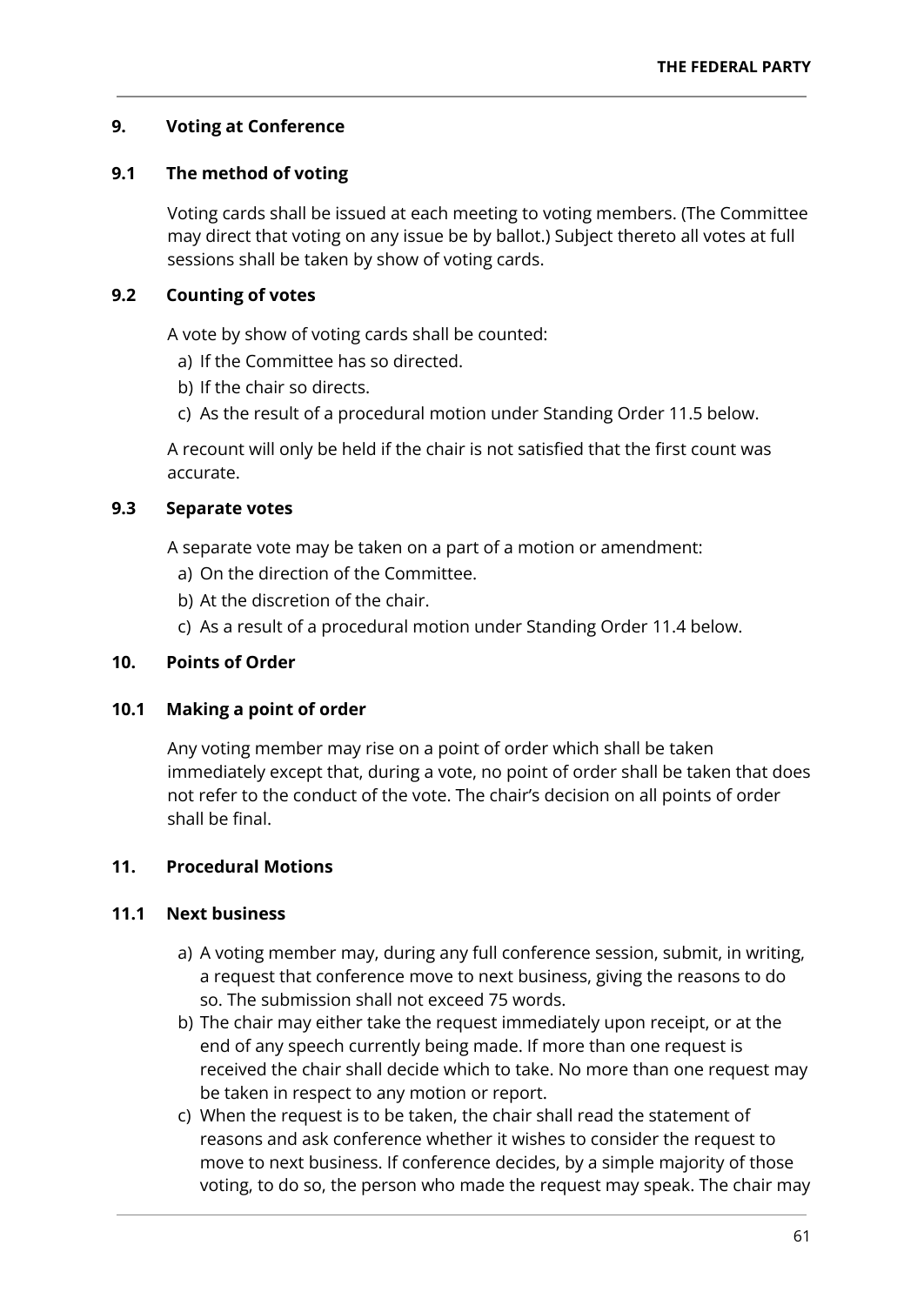allow other speakers. All speeches under this standing order shall be limited to two minutes. If conference decides not to debate the proposal, it falls.

d) The proposal shall require a two-thirds majority of those voting being to be passed. If it is carried the current agenda item shall be abandoned without any further debate or vote and, at the discretion of the chair, either the next agenda item shall be taken or there shall be an adjournment until the time at which the next agenda item was due to be taken.

### **11.2 Reference back (moved by a voting member)**

- a) A voting member, who has not already spoken in the debate, may, at any time before the chair has asked the first speaker in reply to stand by, submit, in writing, a request to refer back the motion under debate. The submission shall state to whom the motion is to be referred and shall include a statement of the reasons, including reasons why voting against the motion would not achieve a similar result, not exceeding 75 words.
- b) The chair may take the request to refer back at whatever stage of the debate they consider appropriate. If more than one request is received, the chair shall decide which to take. No more than one request may be taken with respect to any motion.
- c) When the request is to be taken, the chair shall read the statement of reasons and ask conference whether it wishes to consider the request to refer. If conference decides, by a simple majority of those voting, to do so, the person who made the request may speak and the mover of the substantive motion, or their nominee, may reply. The chair may allow other speakers. All speeches under this standing order shall be limited to two minutes. If conference decides not to debate the reference back, it falls.
- d) The reference back shall require a simple majority of those voting to be passed. If it is carried the current agenda item shall be abandoned without any further debate or vote and, at the discretion of the chair, either the next agenda item shall be taken or there shall be an adjournment until the time at which the next agenda item was due to be taken.
- e) If the substantive motion is referred to the Federal Board, the Federal Policy Committee or the Federal Conference Committee that body shall, in its report to the next meeting of the conference, state what action it has taken on the reference.

### **11.3 Reference back (moved by the Federal Policy Committee)**

- a) The Federal Policy Committee may, at any time before the beginning of the debate on a motion, submit, in writing, a request to refer that motion to the next meeting of the conference. The chair shall announce the existence of such a request at the start of the debate.
- b) The chair may take the request to refer back at whatever stage of the debate they consider appropriate. A nominee of the Federal Policy Committee will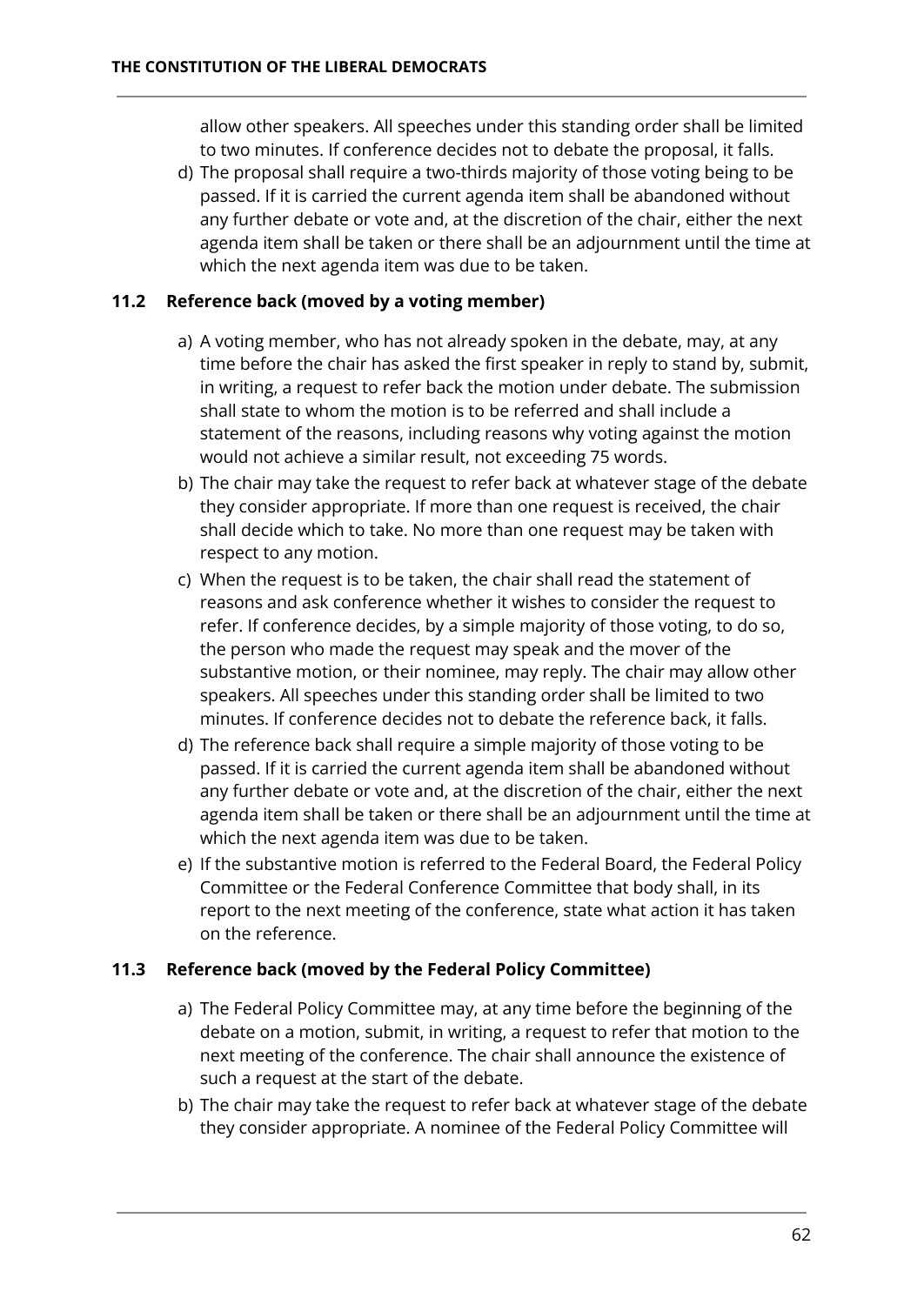speak and the mover of the substantive motion, or their nominee, may reply. The chair shall have discretion whether to allow other speakers on the request.

- c) The reference back shall require a simple majority of those voting to be passed. If it is carried the current agenda item shall be abandoned without any further debate or vote and, at the discretion of the chair, either the next agenda item shall be taken or there shall be an adjournment until the time at which the next agenda item was due to be taken.
- d) If passed, the Federal Policy Committee shall, before the next meeting of the conference, circulate its reasons for acting under this section and its comments on the motion and any amendments thereto accepted for debate.

#### **11.4 Separate vote**

A voting member of conference may request that the chair take a separate vote on a part of a motion or amendment provided that such a request is in writing and received by the commencement of the first conference session on the day before the debate is scheduled. If the debate is scheduled for the first day of conference, the request must be received in writing by the same deadline as that for emergency motions. The Committee shall have complete discretion whether to take a separate vote. In exceptional circumstances, the Chair of the debate shall have discretion to accept a request for a separate vote if it is received in writing after this deadline.

#### **11.5 Counted vote**

Any voting member may ask for a counted vote, which shall be taken if the request is supported by 50 members rising in their places and showing their voting cards.

#### **11.6 Suspension of standing orders**

- a) A voting conference member may, during any full conference session, move a motion for the suspension of standing orders. The mover shall submit the motion together with a written statement of its purpose, not exceeding 75 words, to the chair, who shall read them to the meeting. The chair may either take the request immediately upon receipt, or at the end of the speech currently being made.
- b) No motion to suspend standing orders may suspend any requirement of the constitution, nor any part of these standing orders which govern:
	- i) The rights of, or timetable for, submission of motions and amendments.
	- ii) Consultative sessions.
	- iii) Procedural motions for next business or suspension of standing orders.
- c) No motion to suspend standing orders to introduce a motion or amendment on to the agenda can be taken unless the motion or amendment has been submitted to the Committee in accordance with the published timetable and,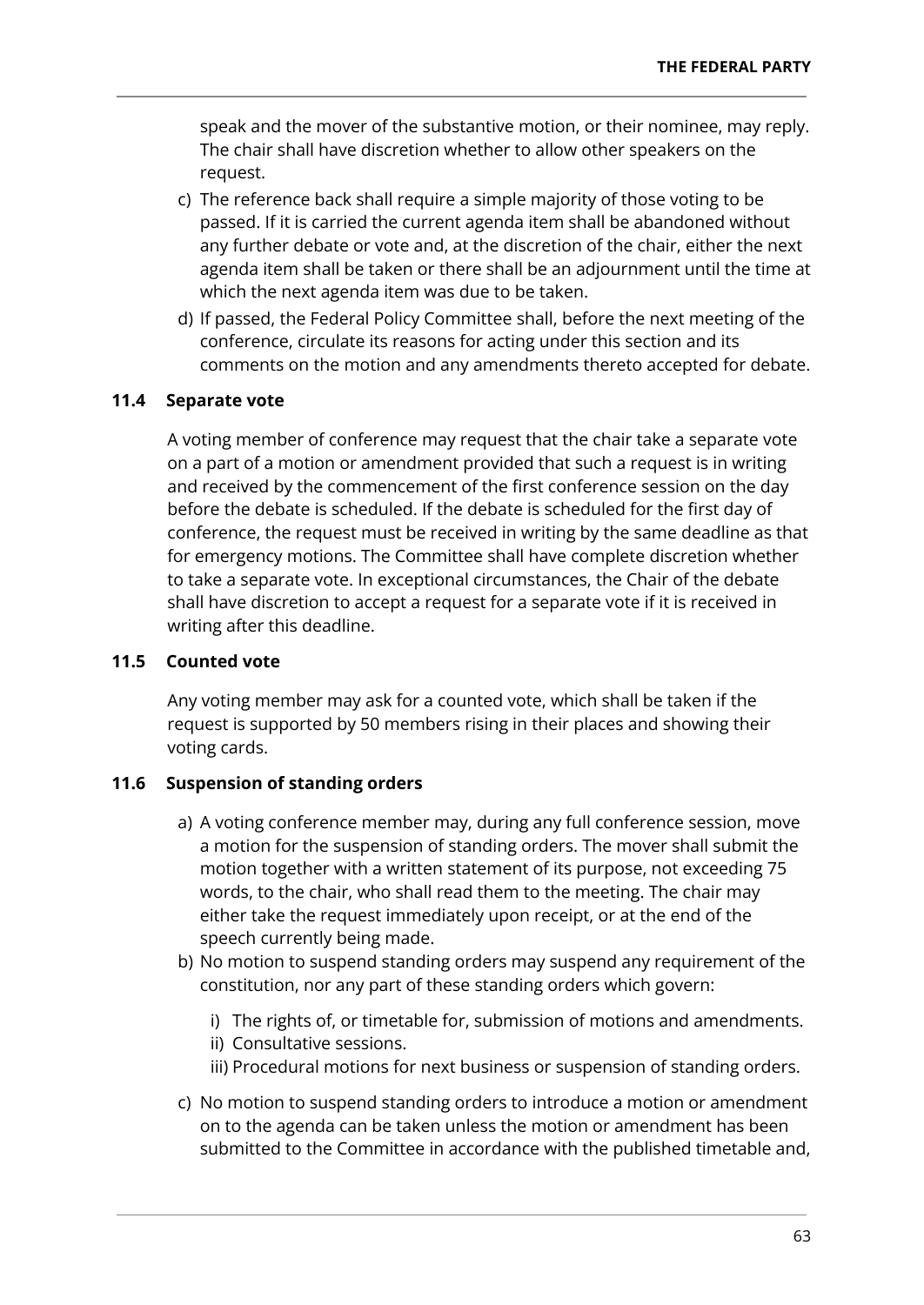where a right of appeal against non-selection exists, the right has been exercised.

- d) The chair shall read the statement of purpose and, if the suspension is allowable in the terms of this standing order, ask the conference whether it wishes to debate the request for suspension. If the conference decides not to debate the request, it falls. If the conference decides, by a majority of those present and voting, to hear the request the mover may speak and a representative of the Committee may reply. The chair shall have the discretion to allow other speakers. All speeches on the motion to suspend standing orders will be limited to two minutes.
- e) A motion to suspend standing orders shall only be carried if supported by at least two-thirds of the conference members voting. If the procedural motion is carried all standing orders shall remain in force except only for the purposes set out in the motion.

### **11.7 No procedural motions during votes**

No procedural motion can be moved during a vote.

### **12. Reports**

### **12.1 Which reports are tabled**

The business session or sessions of the conference must include consideration of reports from the bodies listed in Standing Order 1.1(b).

### **12.2 Submission and selection of questions**

A voting member may submit questions to any report tabled for consideration, by the deadlines set under Standing Orders 1.5 (d) and (e). The Committee shall publish in advance of the report session all the questions submitted under Standing Order 1.5 (d) which are in order, compositing similar questions where appropriate.

### **12.3 Whether questions are in order or not**

A question shall be ruled out of order if it asks the body submitting the report about issues which are outside its duties and responsibilities. If the question could be answered by another body reporting to the same conference, the Committee may transfer the question to that body.

### **12.4 How questions and supplementary questions are put and answered**

After the report is moved, the mover, or their nominee, shall answer the questions in turn. After each question has been answered, the voting member who submitted the question will be given the opportunity to put a supplementary question, speaking for a maximum of two minutes, and the mover, or their nominee, will be given an opportunity to respond. The chair shall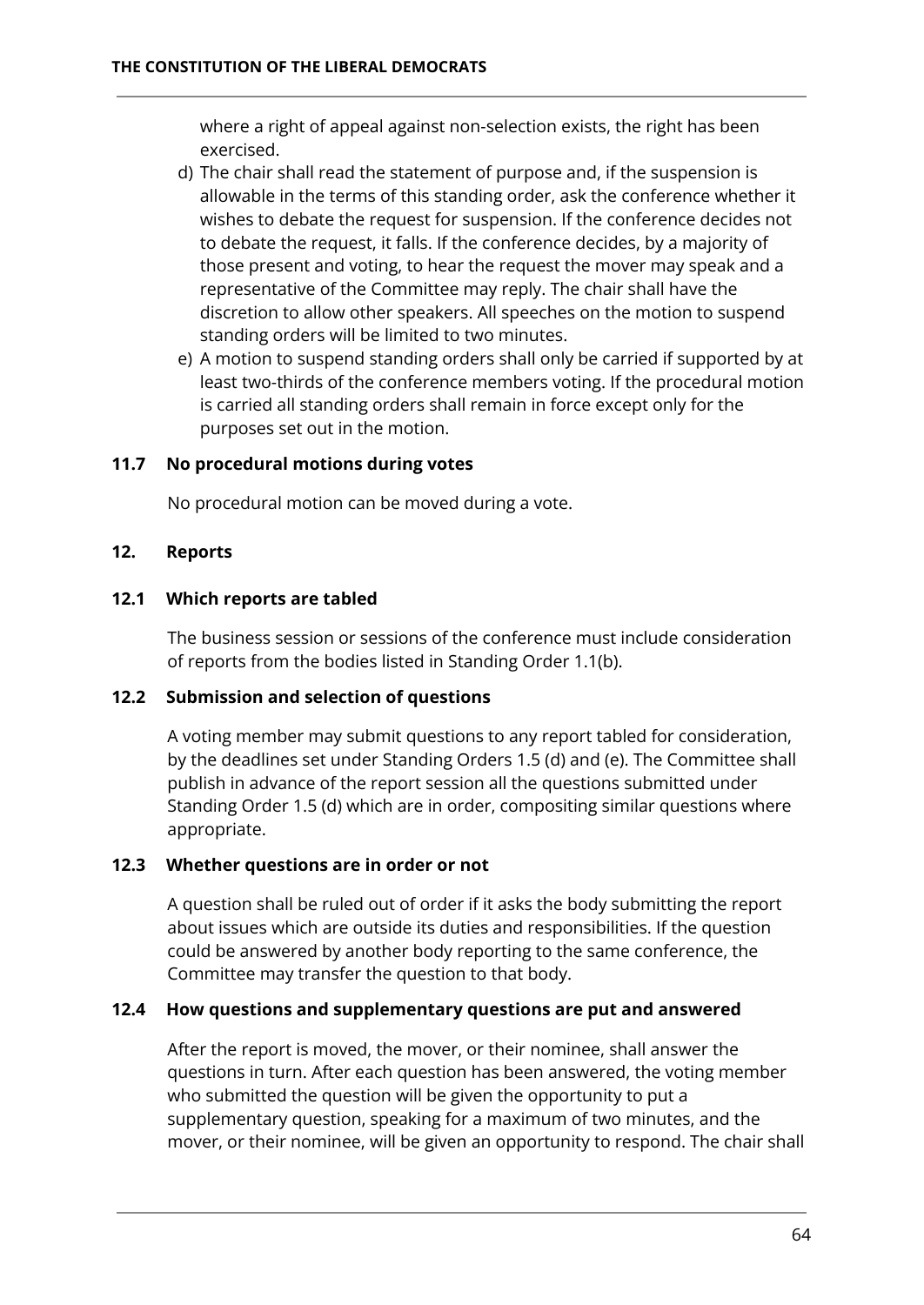determine the time given to the mover in moving the report and replying to questions. The chair shall also determine how many of the published questions, and how many of the questions submitted under Standing Order 1.5 (e), can be taken. After the conference the Committee shall publish the answers to all questions submitted under Standing Orders 1.5 (d) and (e) which are in order, and to all supplementary questions asked.

### **12.5 Approval or rejection of reports from Federal Party committees or sub-committees**

Any report tabled by a Federal Party committee or sub-committee must be submitted for approval by the conference and must be voted upon accordingly. A voting member may move the rejection of any part of the report or of the report as a whole. A voting member wishing to move a rejection shall submit a speaker's card prior to the commencement of the consideration of the report, stating the section(s) which they wish to have rejected. All moves to reject a report must be debated (except that the chair shall have discretion to choose between moves to reject the same part of the report), at the conclusion of the question session. The person who made the request shall speak and the mover of the report, or their nominee, shall reply. The chair may allow other speakers, and shall determine the time given to all speakers.

### **12.6 Receipt of reports from other bodies**

Any report tabled by a body other than a Federal Party committee or sub-committee must be submitted for receipt by the conference and must be voted upon accordingly. A voting member may move not to receive the report, by submitting a speaker's card prior to the commencement of the consideration of the report. A move not to receive a report must be debated (except that the chair shall have discretion to choose between more than one move not to receive the same report), at the conclusion of the question session. The person who made the request shall speak and the mover of the report, or their nominee, shall reply. The chair may allow other speakers, and shall determine the time given to all speakers.

### **13. Amendment of Standing Orders**

### **13.1 Amendment of standing orders**

These standing orders may be amended by a two-thirds majority of members of conference voting on a motion duly submitted and selected in accordance with standing orders. Subject to any amendment they shall remain in force from meeting to meeting.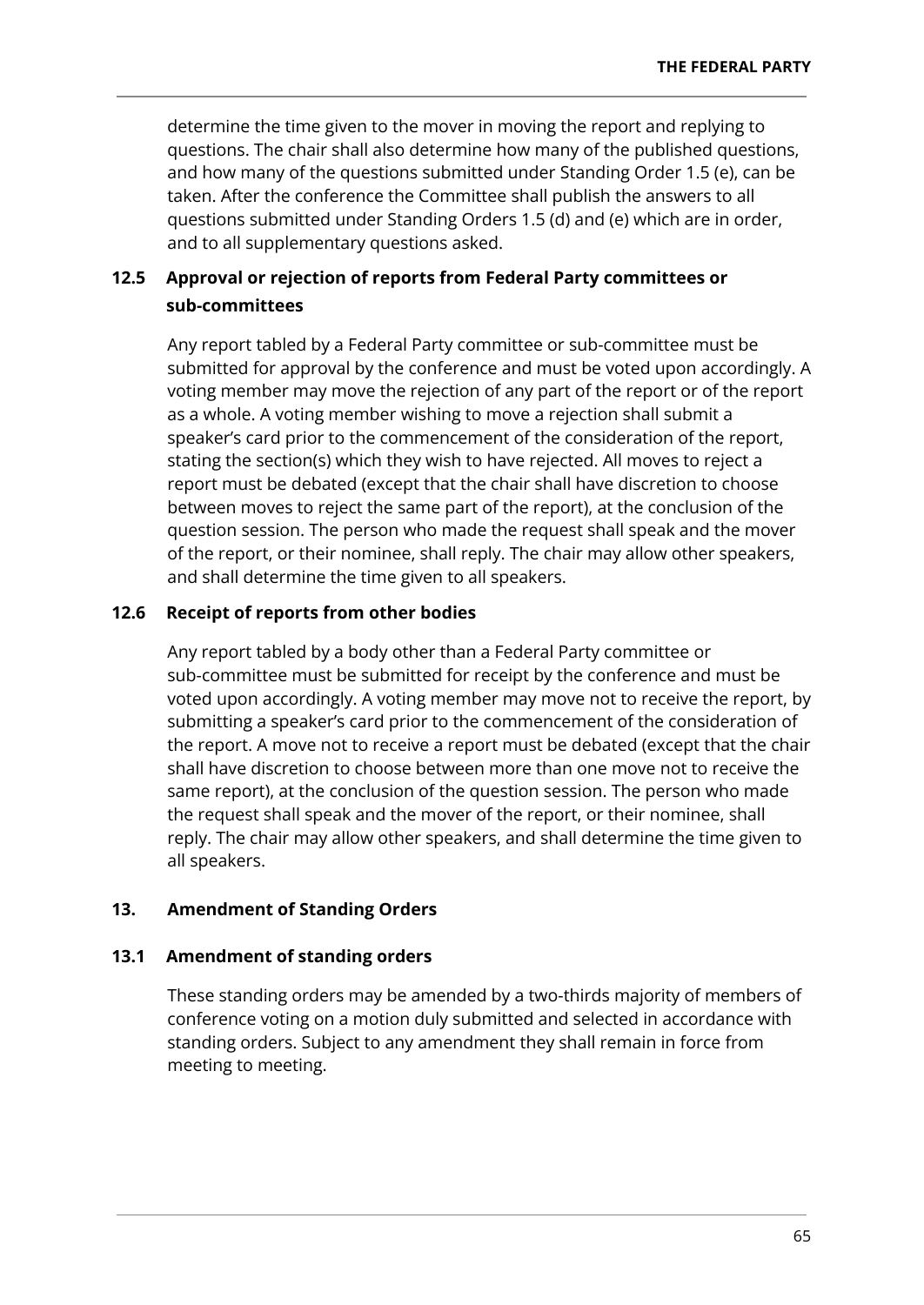### **14. The Chair and Vice Chairs of the Committee**

### **14.1 Chair and Vice Chairs**

At its first meeting after a new election the Committee shall elect a Chair, who must be a member of the Committee directly elected by party members, and at least one Vice Chair, who must be members of the Committee either directly elected by party members or elected by one of the State Parties.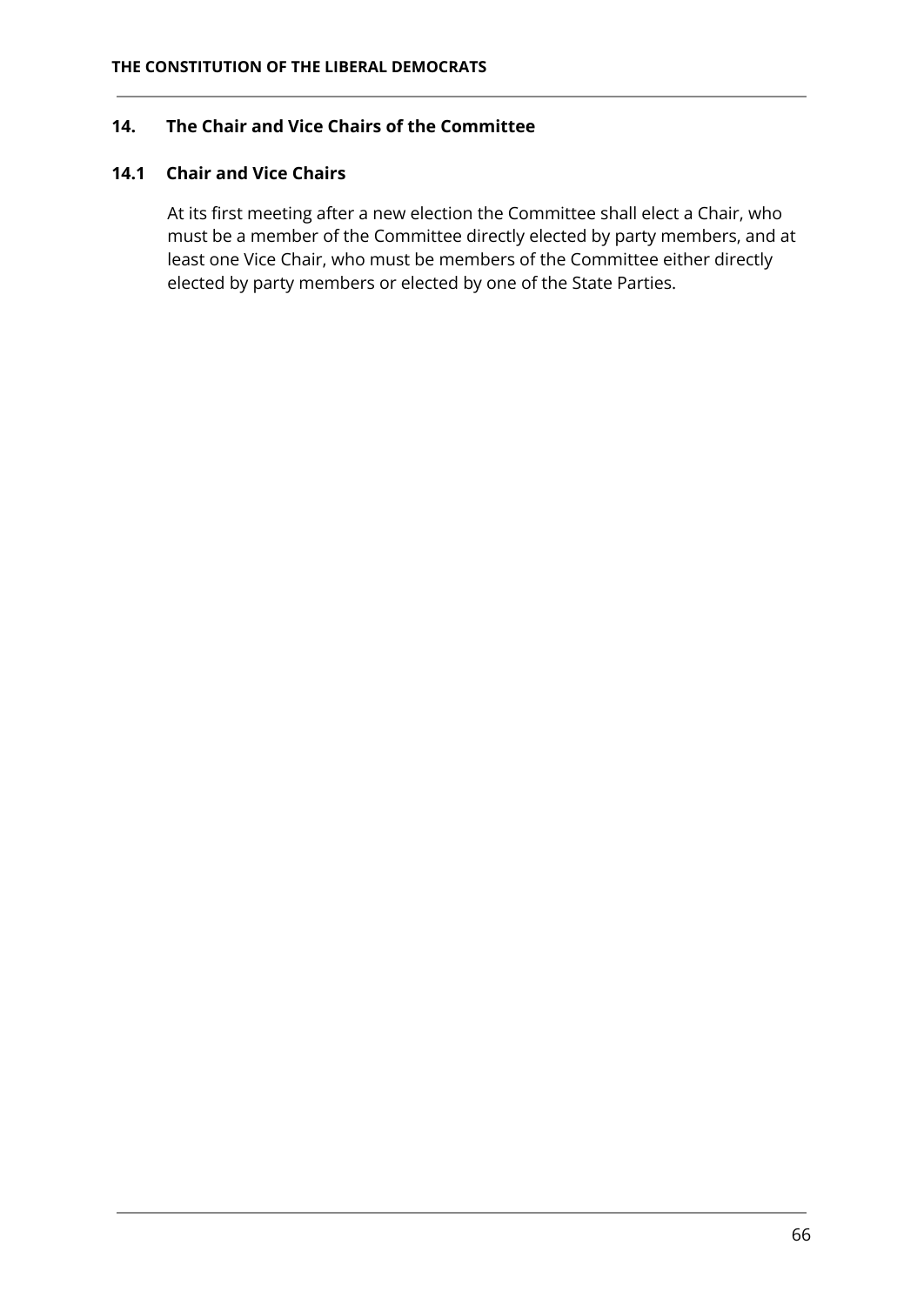## **COMMITTEE ELECTION REGULATIONS**

- 1 The Chair of the Federal Appeals Panel shall be the Returning Officer. The rules of the Federal Appeals Panel shall make provision for a process to replace the Chair in this role if necessary. The Chief Executive shall be the Acting Returning Officer. A Deputy Acting Returning Officer shall be appointed from the Compliance Department. Other Deputy Acting Returning Officers may be appointed if required by the Acting Returning Officer
- 2 A. The Federal Board shall draw up a timetable for each year's elections, including publication of notice of elections, deadline to be used for determining right to vote in election, receipts of nominations, dispatch and return of ballot papers, and the counting of votes for each election covered by these regulations.
	- B. The Returning Officer may postpone or suspend these elections if it would conflict with a Parliamentary General Election or a Referendum covering England, Scotland, Wales or any combination thereof.
	- C. The Returning Officer may make provision for voters who wish to do so to cast their ballots electronically and to view the candidates' election addresses electronically.
	- D. The Returning Officer may carry out electronic communications with the electorate to facilitate the election, including to raise turnout.
- 3 Nominations may be submitted by:
	- A. Any Local Party;
	- B. Any Regional Party;
	- C. Any State Party;
	- D. Any Affiliated Organisations; or
	- E. Subject to regulation 15(b), nominations may be submitted by any ten party members and must be accompanied by the written consent of the candidate.

However, for the election of Councillor Reps see rule 15(b).

- F. A nominator may not subscribe to more nomination papers than there are vacancies in the election being held.
- G. In order to be covered by one of the minimum representation requirements under Article 2 of the Constitution, a candidate should submit information as to which of the protected characteristics of the Equality Act apply to themselves with their nomination paper.
- H. All forms set out in this regulation may be submitted via email.
- 4 A. Each candidate shall be entitled to a personal election address to be displayed electronically at the expense of the Federal Party. Election address artwork in camera ready form and matching the artwork specification determined by the Returning Officer must reach the Acting Returning Officer at an address and by a date to be notified. There will be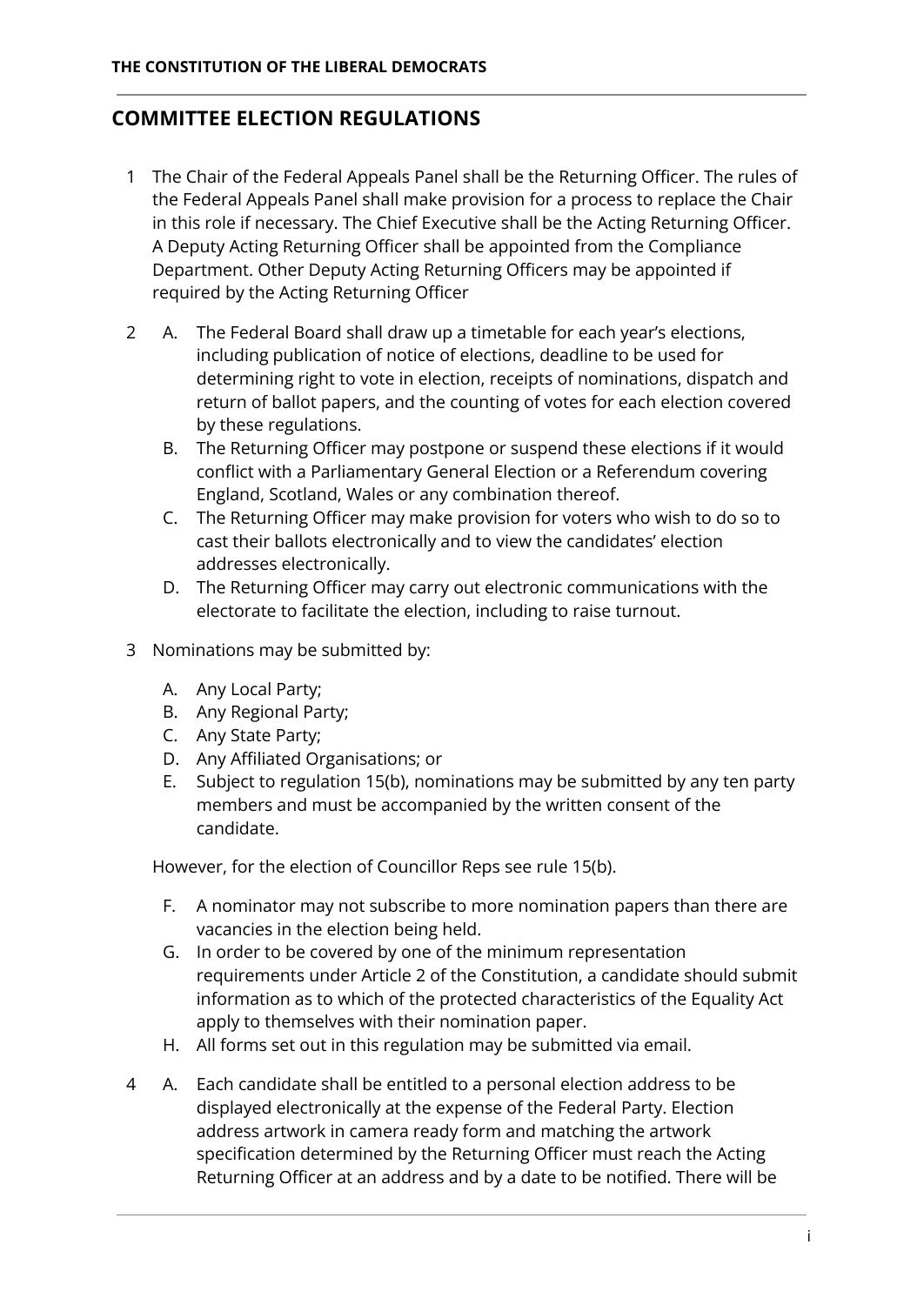an attendance list published with each committee's manifests and that shall also include a report of the consecutive number of years the candidate has served on that committee (regardless of the route by which they have become a member of the committee).

- B. The Returning Officer may make provision for voters to view the candidates' election addresses along with the attendance list and terms of service electronically as well as, or instead of, through the postal mailing.
- C. Each candidate shall be responsible for supplying material that verifies, to the satisfaction of the Acting Returning Officer, any statement in their personal election address claiming that they are endorsed by an individual or organization. Such material must accompany the candidate's personal election address artwork.
- D. No candidates may incur, or directly or indirectly authorize or cause to be incurred any further expenses on campaigning anytime before or after the close of nominations.
- E. Candidates must not carry out any activities during the election period which may be viewed as treating.
- 5 The election will be conducted electronically. The Returning Officer may make provision for voters who cannot vote electronically to vote by post upon a request in writing. Any such request shall only be valid for the specific election being conducted at the time of the request. Any online voting system shall prompt members to look at candidates' manifestos prior to voting and for randomization of the names on the ballot paper.
- 6 The names and addresses of party members are confidential and shall not be released for the purposes of the election. Any candidate or supporter of a candidates facilitating a breach of this clause will be deemed to be in breach of the Party's Data Protection Policy. Candidates should have due regard to their data protection responsibilities when collecting and using any data of their own in a Party Election.
- 7 A. No official party publication may accept advertisements in support of or in opposition to candidates.
	- B. Candidates may not use official party publications to specifically promote their candidacy but all other articles are permissible.
- 8 No material published or circulated by or on behalf of a candidate shall defame by name or implication any other candidate and no candidates shall so defame any other candidate in the course of personal canvassing.
- 9 The Returning Officer shall have the power to disqualify before declaration of the result, or unseat if declared elected, any candidate who is found to be in breach of regulations 4, 6, 7(b) or 8, but shall not exercise such power without first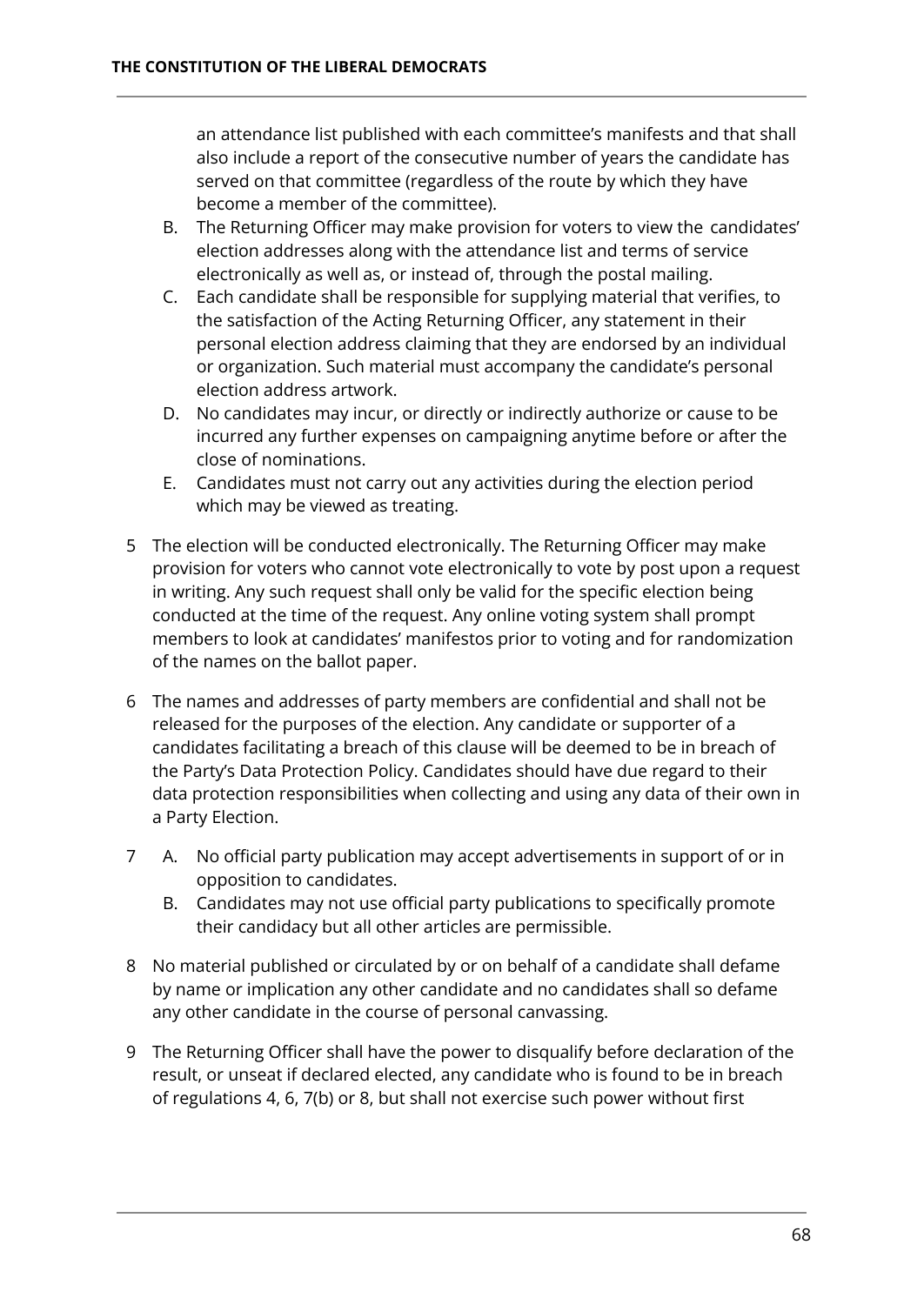offering any such candidate the right to make representation, and having regard thereto

- 10 A. All contested elections shall be conducted by secret ballot and the single transferable vote. Counts shall be conducted in accordance with the current edition of the Electoral Reform Society's publication 'How to Conduct an Election by the Single Transferable Vote;. If the Specified Proportions of candidates with protected characteristics in Article 7 of the Federal Party Constitution are not elected by the operation of the above rules, the Returning Officer shall conduct such further counts as they consider necessary and declare elected those members of the underrepresented characteristics who would or would not have been elected to committees with such larger and smaller numbers of members as would cause the correct number of that characteristic to be elected.
	- B. As required by the September 1992 conference motion, elections to the ALDE Council delegation shall include a minimum of one person from each State Party and one person under the age of 26 at the time of election.
	- C. The committees shall be counted in the order they are specified in the Federal Party Constitution.
	- D. Once a candidate has been elected to a committee, if Section 8.3 of the Federal Constitution applies then they will be withdrawn from all subsequent elections they were nominated for.
	- E. The Returning Officer or the Acting Returning Officer shall have the power to make rulings to facilitate the completion of the count subject to rule 13.
- 11 Casual vacancies occurring shall be filled by recounting the original ballot papers in the election, passing over any preferences for any candidate causing a vacancy. If necessary, further counts shall be conducted using the principles set out in regulation 10 to ensure that all candidates originally elected so remain and that the Specified Proportions of protected characteristics are maintained
- 12 Any party member may lodge, in writing, a formal complaint of infringement of election regulations forthwith upon becoming aware of any alleged infringement and not more than 21 days after the declaration. The written complaint should be addressed to the Acting Returning Officer and specify in detail the nature of the infringement. The Returning Officer shall then decide, in full consultation with the Acting Returning Officer, whether there is sufficient evidence and grounds to uphold the complaint, but shall not do so without offering any candidate concerned the right to make representations, and having regard thereto.
- 13 Appeals against decisions of the Returning Officer must be referred to the Federal Appeals Panel within 14 days of the decision. For the purposes of appeals under these regulations one of the Panel Vice Chairs shall act as the Chair of the Federal Appeals Panel, unless they are not available in which case the other Panel members shall appoint one of their number as Acting Chair.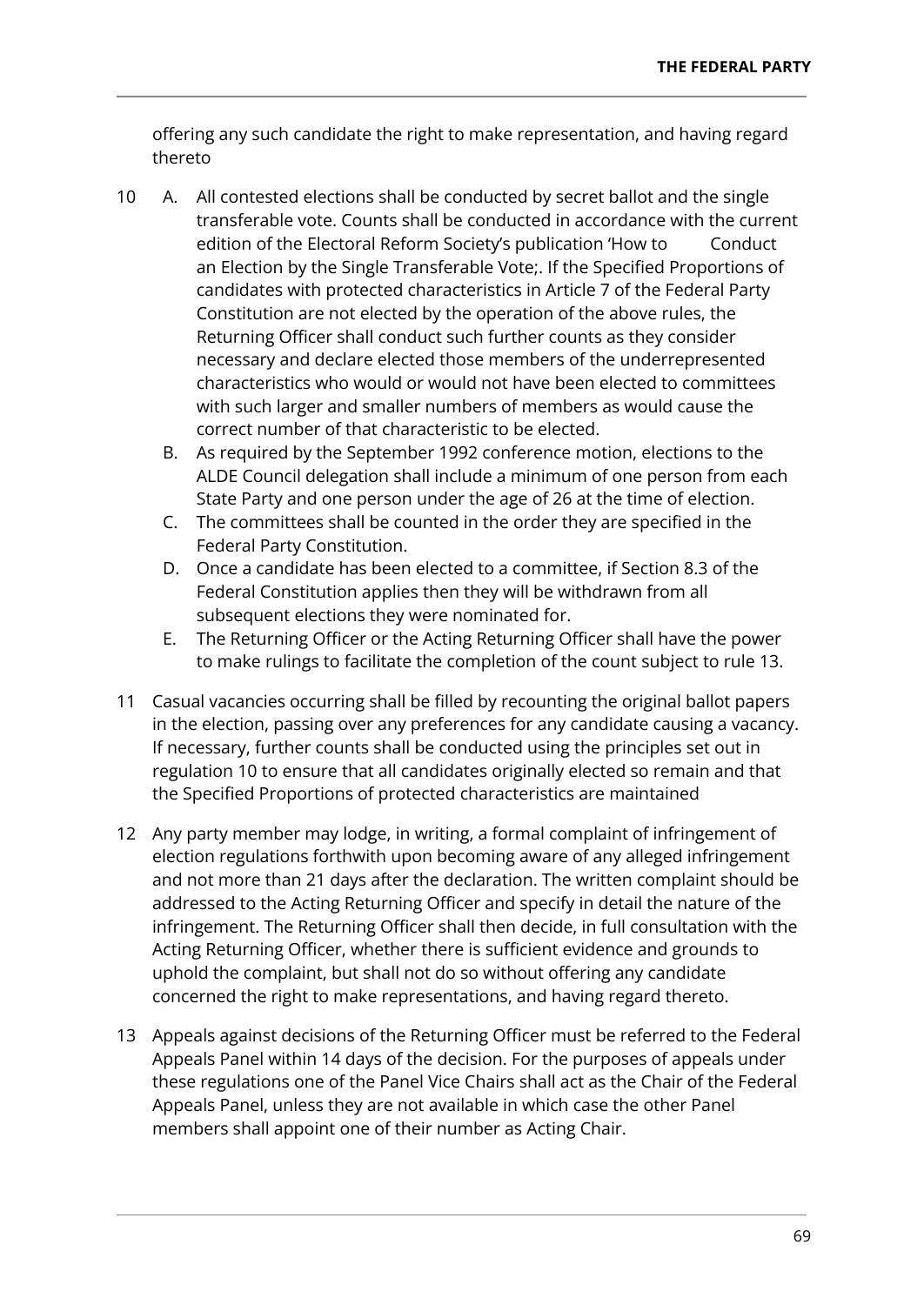- 14 A. if a complaints is made prior to the declaration of the result, the Returning Officer shall have the power to postpone such declaration until the determination of such complaint or, where an appeal is made against their decision, until the determination of such appeal.
	- B. The Returning Officer shall have the discretion to use this power to suspend individual candidates from serving on a committee they are elected to whilst any such complaint is investigated and/or subject to Appeal.
	- C. Complaints about conduct in party elections shall be maintained in the register of complaints held by the Pastoral Care Officer.
- 15 A. These regulations shall be used for the triennial elections to the Federal Board, Federal Conference Committee, Federal Policy Committee, International Relations Committee, ELDR Delegation and other such elections as may be specified in the various other levels of the Constitution referring to rules made under section 9.6(c) of the Federal Constitution.
	- B. They shall also be used for the election of Principal Councillor Representatives on the Federal Board and the Federal Policy Committee except that Regulation 3 shall be replaced by: "Nominations shall be submitted by any two Principal Councillors with valid membership and must be accompanied by the written consent of the candidate".
- 16 These regulations will be reviewed by the Federal Board in a report from the Returning Officer no later than six months after the completion of the biennial elections. The report must include a report on any diversity measures taken as a result of any requirement under the Federal Party Constitution, potential data protection breaches and any changes or clarifications required by rulings made by the Returning Officer or the Federal Appeals Panel.

## **Ratified by Conference March 2018**

### **A separate set of regulations apply for Interim Peer Elections.**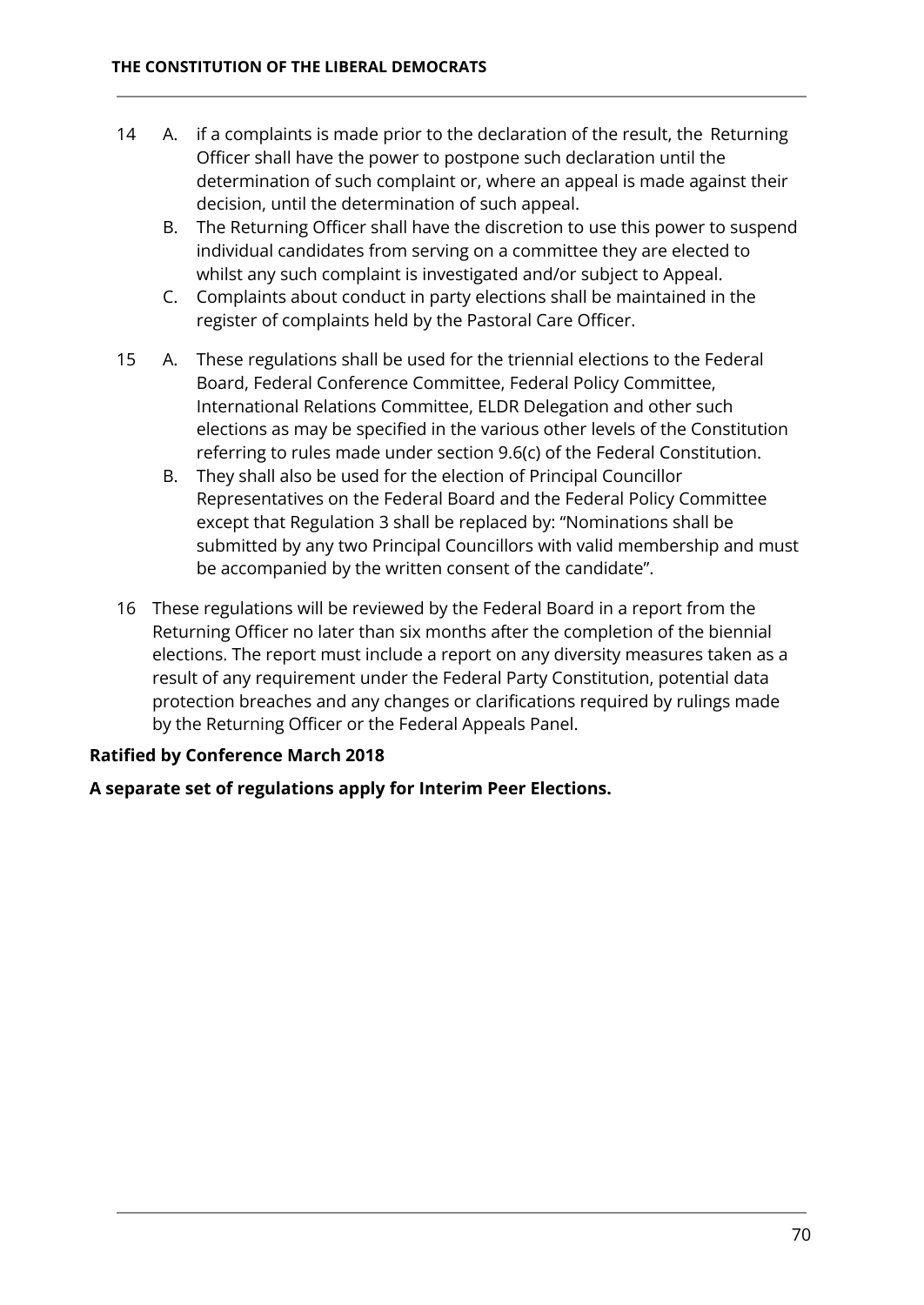# **LEADERSHIP ELECTION REGULATIONS**

- 1 The Chair of the Federal Appeals Panel shall be the Returning Officer. The rules of the Federal Appeals Panel shall make provision for a process to replace the Chair in this role if necessary. The Chief Executive shall be the Acting Returning Officer. A Deputy Acting Returning Officer shall be appointed from the Compliance Department. Other Deputy Acting Returning Officers may be appointed if required by the Acting Returning Officer.
- 2 The electorate for the purpose of the election shall be those members with current membership of the Liberal Democrats on the closing date for nominations, including those members whose subscriptions were due not more than three months before the closing date.
- 3 The sections of the membership register containing the names, addresses and telephone numbers of members will be released in electronic version to each candidate subject to the candidate signing a data protection statement agreeing to abide by the party's data protection polices under article 3 of the Federal Party Constitution. Any candidate or supporter of a candidate facilitating a breach of this clause will be deemed to be in breach of the Party's Data Protection Policy. Candidates should also have due regard to their own data protection responsibilities when collecting and using any data of their own in a Party Election.
- 4 A. The timetable for the election shall be no shorter than 9 weeks and no longer than 13 weeks. It shall contain a minimum of 15 days for nominations to be collected which must be on the official forms provided by the Acting Returning Officer for the specific election and available from the day following the setting of the timetable by the Federal Board. It shall provide for at least 21 days between the close of nominations and the despatch of ballot papers and at least 21 days for the return of ballot papers.
	- B. The Returning Officer may postpone or suspend these elections if it would conflict with a Parliamentary General Election or a Referendum covering England, Scotland, Wales or any combination thereof.
- 5 A. The Acting Returning Officer shall co-ordinate arrangements for official party member hustings events via the states and regions with a view to balancing the competing demands for media coverage of the campaign, parliamentary and other duties and the desirability of party members to have a chance to attend a hustings. Any of the official hustings may take place partly or wholly online and at least one shall be wholly online. Other party bodies may only hold hustings-type events if they invite all candidates to attend, but they do not require the agreement of all candidates to attend or send a representative in order to proceed. Events designated as official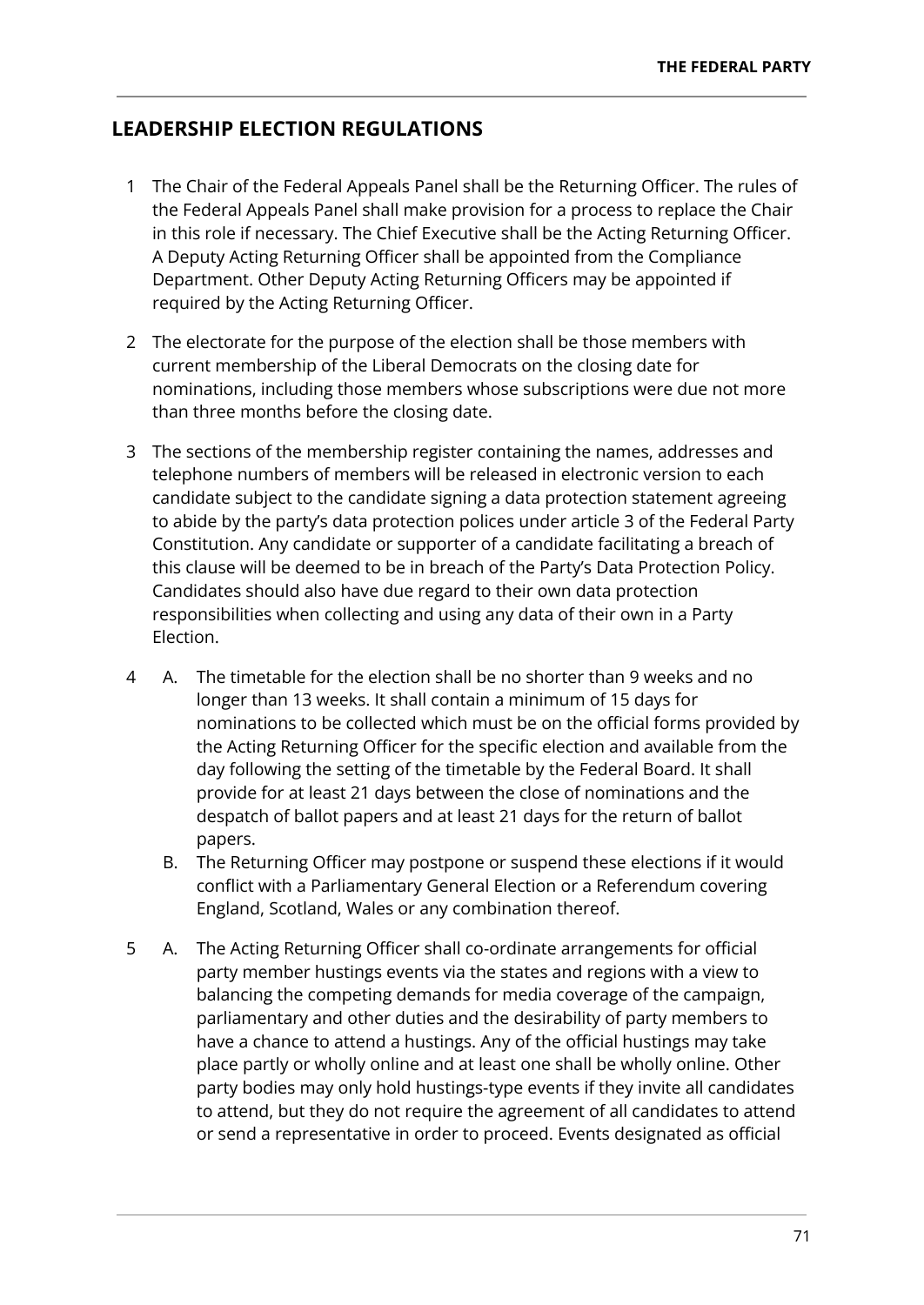hustings by the Acting Returning Officer shall take precedence over any other arrangements a candidate may have made.

- B. Official party communications channels may only be used to promote hustings events organized in accordance with 5a and approved by the Acting Returning Officer. Responsibility for organising and paying for any hustings event shall lie with the hosting organisation, but the Acting Returning Officer will assist in publicising official hustings events via the party's website, social media channels and email communications.
- 6 A. Nominations must be of a Member of the Parliamentary Party in the House of Commons, who must be proposed by at least ten percent of other members of the Parliamentary Party in the House of Commons and supported by 200 members in aggregate in not less than 20 Local Parties (including, for this purpose, the Affiliated Organisation or Organisations representing youth and/or students).
	- B. Nominations from the Parliamentary Party shall not include the candidate themselves.
	- C. A nominator may not subscribe to more nomination papers than there are vacancies in the election being held.
	- D. Nominations must be accompanied by the written consent of the candidate.
	- E. All the forms set out in this regulation may be submitted via email.
	- F. After acquiring the necessary nominations for candidacy, each candidate may nominate an agent for their campaign. A candidate who fails to nominate an agent will be deemed their own agent.
- 7 Federal Party employees shall maintain strict neutrality from the opening date for declaration of candidacy. It is recommended that employees of state parties, Affiliated Organisations and any other relevant employing bodies shall also maintain such neutrality.
- 8 Party Officers, acting in their capacity as officers at federal, state, regional and local level, are expected, as far as possible, to give equal opportunities and fair balance to all candidates.
- 9 Treating is not allowed but the reasonable provision of food and drink to campaign helpers or event attendees is permissible.
- 10 The Federal Board shall set a spending limit for election expenses, not including travel or subsistence, for each leadership candidate, when they set the timetable for the election. No candidate, or their agent, shall exceed this limit in the production of publicity material and all other expenditures connected with the campaign. This shall include any expenditure (or the relevant proportion of any expenditure) incurred before an individual becomes a candidate if the property, services or facilities are used for the purposes of the candidate's election. All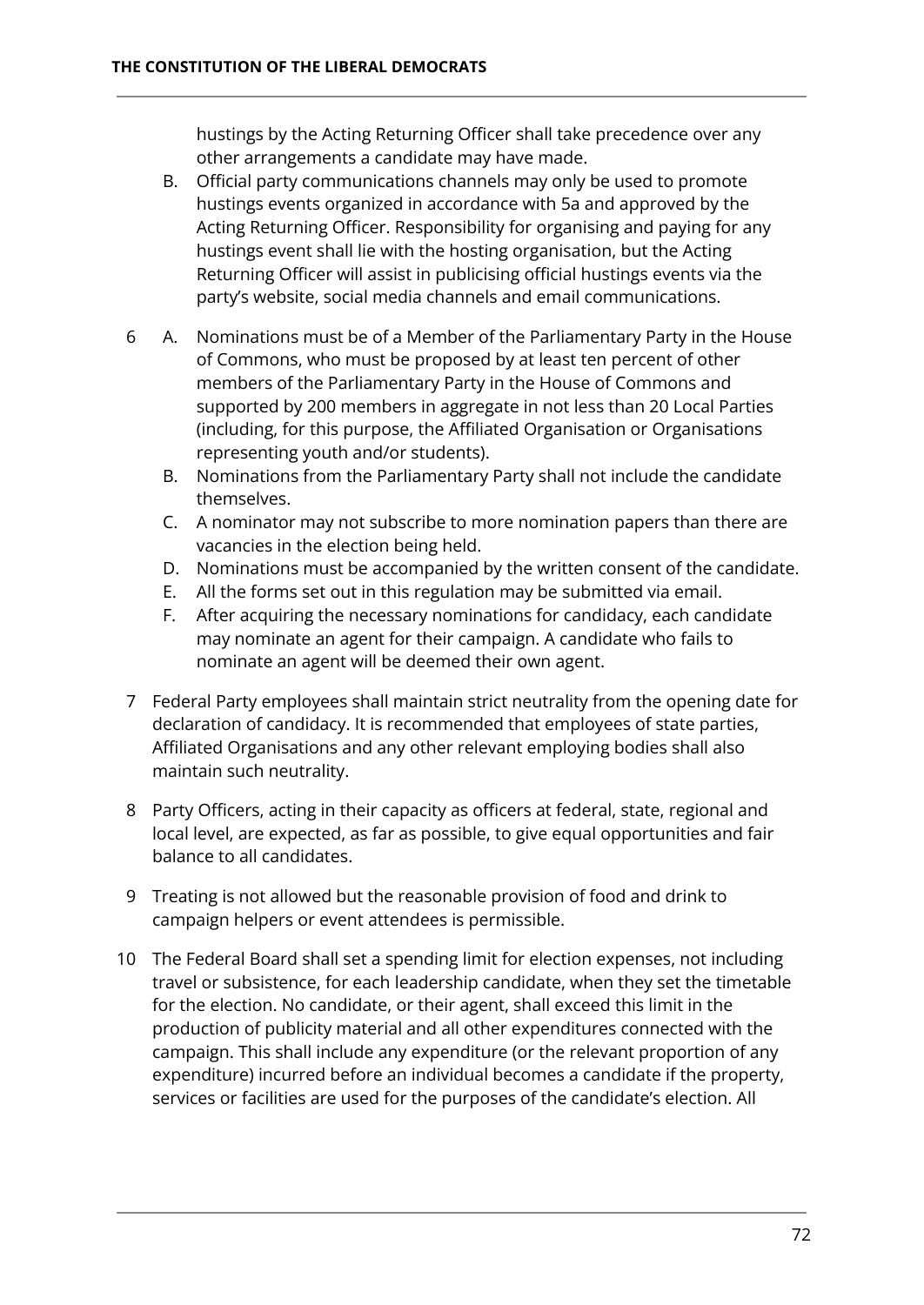donations above £500 must comply with the provisions of Schedule 7 of the Political Parties, Elections and Referendums Act 2000.

- 11 A. All publicity material produced in paper or electronic form for or on behalf of a candidate shall bear their agent's imprint including a full postal address. Any email messages sent out for or on behalf of a candidate for the purposes of publicising their candidacy shall also include a standard form of words provided by the Returning Officer specifying how the recipient of the message may opt out of future messages.
	- B. Each candidate shall be responsible for supplying material that verifies, to the satisfaction of the Acting Returning Officer, any statement in their personal election address claiming that they are endorsed by any individual or organisation. Such material must accompany the candidate's personal election address artwork.
	- C. Each candidate shall be entitled to include in the mailing of ballot papers a personal election address covering up to two sides of A4 paper, or A5 in the event of there being more than three candidates, printed by and to be displayed electronically at the expense of the Federal Party. Election address artwork in camera ready form and matching the artwork specification determined by the Returning Officer must reach the Acting Returning Officer at an address and by a date to be notified.
	- D. The Returning Officer may make provision for voters to view the candidates' election addresses electronically as well as, or instead of, through the postal mailing.
	- E. The published personal election address may be reproduced in whatever format is decided by the Returning Officer so long as the minimum coverage provided for in regulation 12(b) is met.
	- F. The Returning Officer may carry out electronic communications to facilitate the election, including to raise turnout, and send out electronic communications on behalf of the candidates in the election.
- 12 No material published or circulated in paper or electronic form by or on behalf of any candidate or the Returning Officer or the Acting Returning Officer shall defame by name or implication any candidate and no candidate shall so defame any other candidate in the course of personal canvassing.
- 13 Any party publication whether in paper or electronic form shall give, as far as possible, equal coverage and a fair balance to all candidates.
- 14 The election shall be conducted by secret ballot and the single transferable vote. Counts shall be conducted in accordance with the current edition of the Electoral Reform Society's publication 'How to conduct an election by the single transferable vote'. The election count may be scrutinised by the candidate, their agents and one other personal representative and shall be open to any party member, subject to capacity of the venue.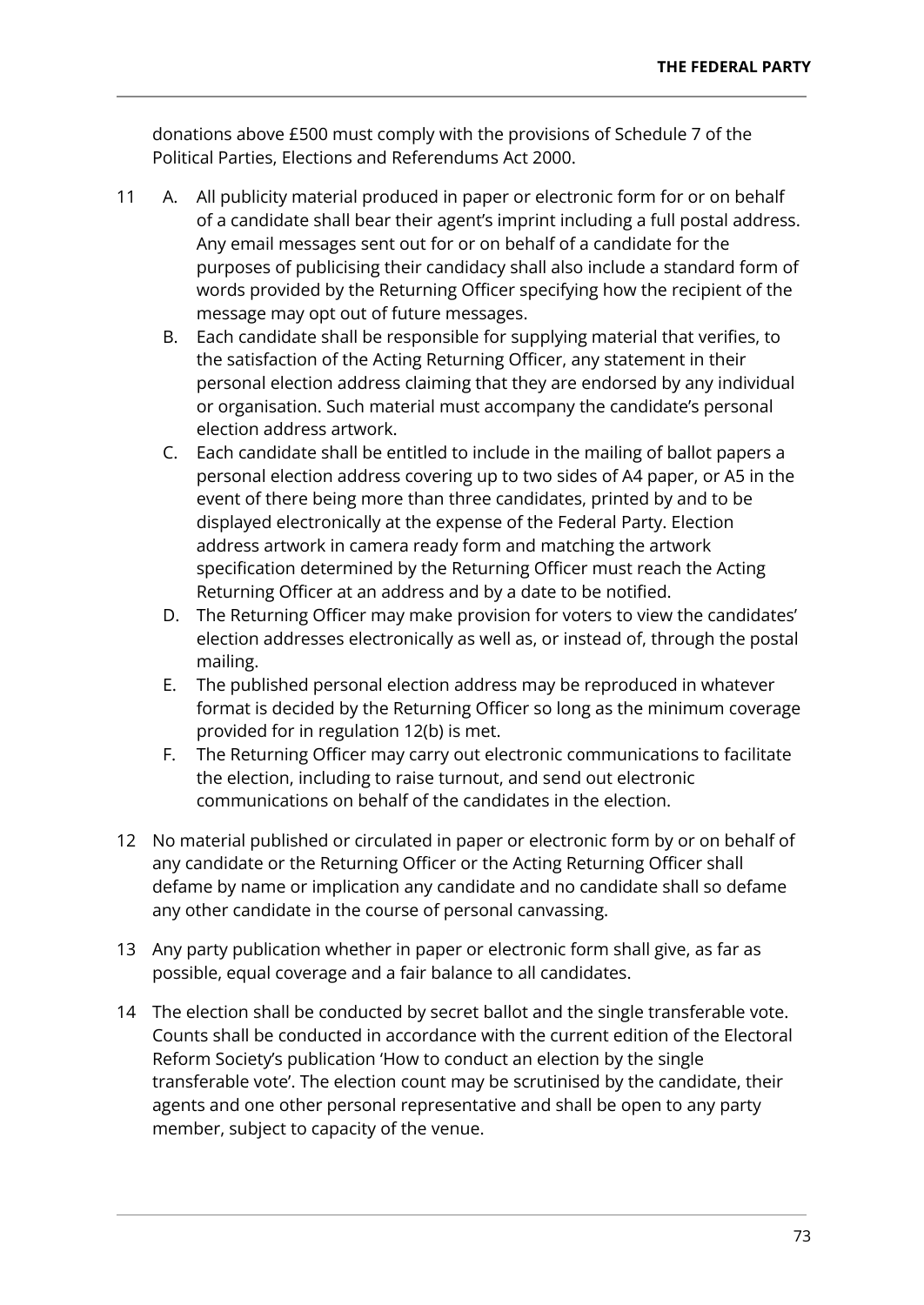- 15 The election will be conducted electronically. The Returning Officer may make provision for voters who cannot vote electronically to vote by post upon a request in writing. Any such request shall only be valid for the specific election being conducted at the time of the request.
- 16 Each candidate and their agent shall complete and lodge with the Acting Returning Officer an election expenses return form. The form must have attached receipts or invoices for all expenditure and must be lodged with the Acting Returning Officer by midday on the 35th day after the declaration of the election result. The Acting Returning Officer will hold the expenses returns of each candidate on file and these may be examined by any party member. The expenses form shall also contain the necessary information to prove compliance with schedule 7 of the Political Parties, Elections and Referendums Act 2000.
- 17 Any candidate who needs to make a report to the Electoral Commission shall do so in consultation with the Party's Compliance Department in order to ensure they meet the statutory deadlines.
- 18 The Returning Officer shall have the power to disqualify before declaration of the result, or unseat if declared elected, any candidate who:
	- A. has brought the party into disrepute during the campaign or where the Returning Officer has clear evidence of this happening in the near future; or
	- B. is found to be in breach of any of these regulations.
- 19 Any party member may lodge, in writing, a formal complaint of infringement of election regulations at any time up to 21 days after the declaration. The written complaint should be addressed to the Acting Returning Officer and specify in detail the nature of the infringement. The Returning Officer shall then decide, in full consultation with the Acting Returning Officer, whether there is sufficient evidence and grounds to uphold the complaint.
- 20 Appeals against decisions of the Returning Officer must be referred to the Federal Appeals Panel within 14 days of the decision. For the purposes of Appeals under these regulations one of the Panel Vice Chair's shall act as the Chair of the Federal Appeals Panel, unless they are not available in which case the other Panel members shall appoint one of their number as Acting Chair.
- 21 These regulations will be reviewed by the Federal Board no later than six months after the completion of the elections. Before conducting the review, the Federal Board shall first ask the Returning Officer and Acting Returning Officer to submit a report to it on the conduct of the elections. The report must include a report on any diversity measures taken as a result of any requirement under the Federal Party Constitution, potential data protection breaches and any changes or clarifications required by rulings made by the Returning Officer or the Federal Appeals Panel.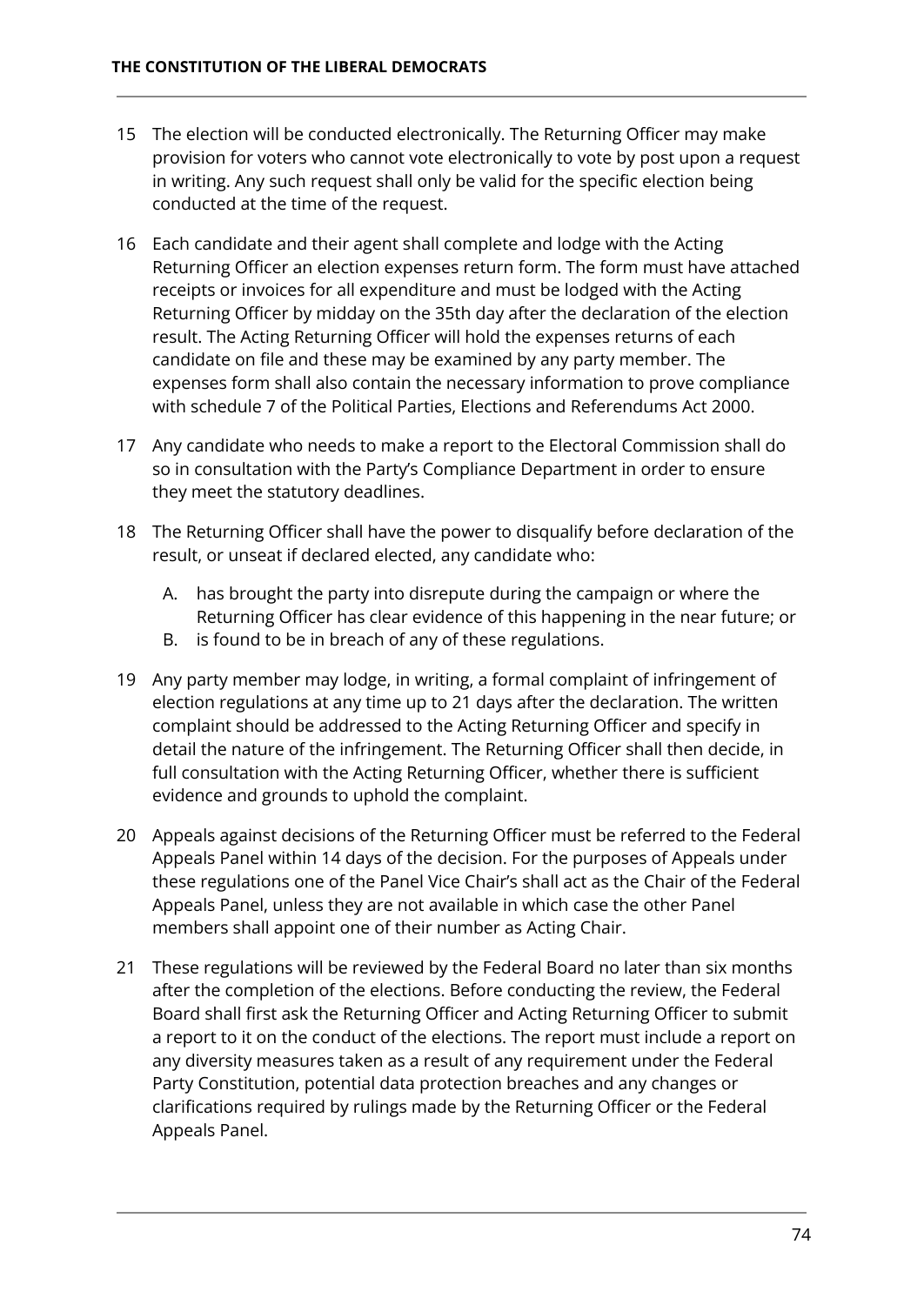**Ratified by Conference March 2018.**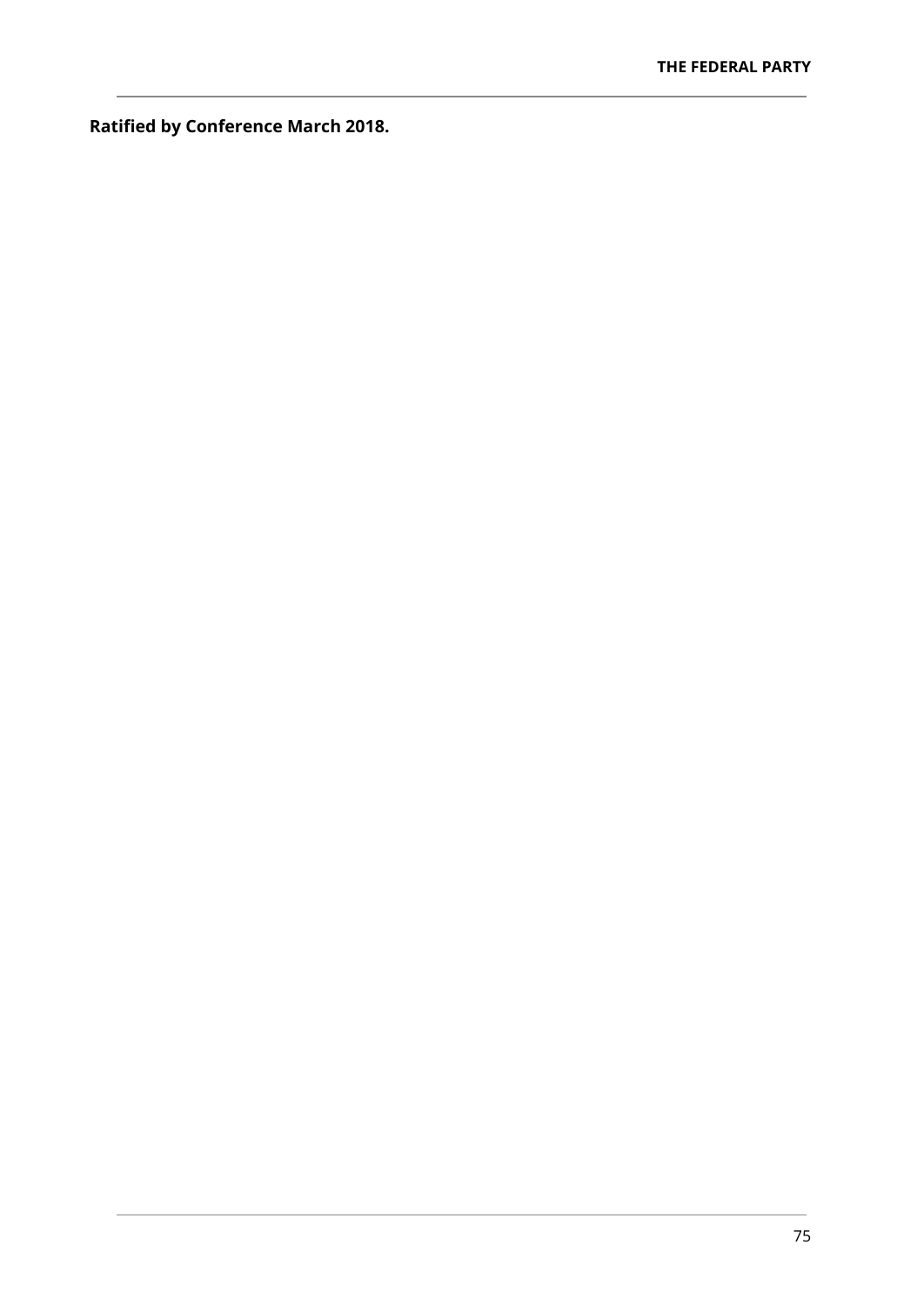# **PRESIDENT AND VICE PRESIDENT (RESPONSIBLE FOR WORKING WITH ETHNIC MINORITY COMMUNITIES) ELECTION REGULATIONS**

- 1 The Chair of the Federal Appeals Panel shall be the Returning Officer. The rules of the Federal Appeals Panel shall make provision for a process to replace the Chair in this role if necessary. The Chief Executive shall be the Acting Returning Officer. The Head of Compliance and Constitutional Support shall be the Deputy Acting Returning Officer. Other Deputy Acting Returning Officers may be appointed if required by the Acting Returning Officer.
- 2 The electorate for the purposes of the elections shall be those members with current membership of the Liberal Democrats on the closing date for nominations, including those members whose subscriptions were due not more than three months before the closing date.
- 3 The sections of the membership register containing the names, addresses and telephone numbers of members will be released in electronic version to each candidate subject to the candidate signing a data protection statement agreeing to abide by the party's data protection polices under article 3 of the Federal Party Constitution. Any candidate or supporter of a candidate facilitating a breach of this clause will be deemed to be in breach of the Party's Data Protection Registration. Candidates should also have due regard to their own data protection responsibilities when collecting and using any data of their own in a Party Election.
- 4 A. The timetables for these elections shall be no shorter than 8 weeks and no longer than 13 weeks. It shall contain a minimum of 15 days for nominations to be collected and at least 14 days between the close of nominations and the despatch of ballot papers.
	- B. The Returning Officer may postpone or suspend these elections if it would conflict with a Parliamentary General Election or a Referendum covering England, Scotland, Wales or any combination thereof.
- 5 A. The Acting Returning Officer shall co-ordinate arrangements for official party member hustings events via the states and regions with a view to balancing the competing demands for media coverage of the campaign, parliamentary and other duties and the desirability of party members to have a chance to attend a hustings. One or more of the official hustings may take place partly or wholly online and at least one shall be wholly online. Other party bodies may only hold hustings-type events if they invite all candidates to attend, but they do not require the agreement of all candidates to attend or send a representative in order to proceed. Events designated as official hustings by the Acting Returning Officer shall take precedence over any other arrangements a candidate may have made.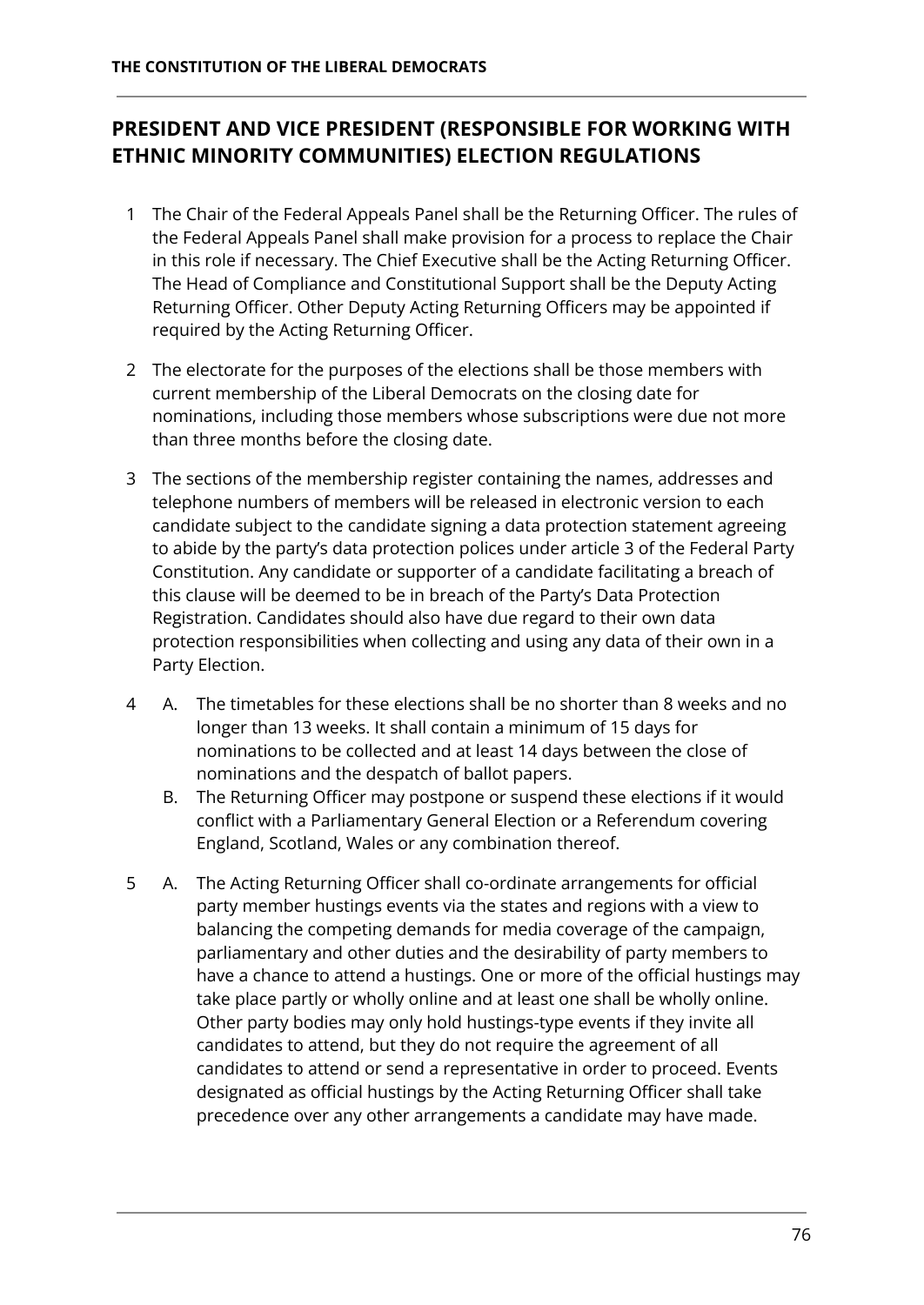- B. Official party communications channels may only be used to promote hustings events approved by the Acting Returning Officer. Responsibility for organising and paying for any hustings event shall lie with the hosting organisation, but the Acting Returning Officer will assist in publicising official hustings events via the party's website, social media channels and email communications.
- 6 A. A candidate for the office of President shall require the nomination of not less than 200 members in not less than 20 Local Parties (including, for this purpose, the Specified Associated Organisations representing youth and/or students). A candidate for the office of Vice President responsible for working with ethnic minority communities shall require the nomination of any Local Party, any Regional Party, any State Party, any Specified Associated Organisations, or nominations may be submitted by any ten party members
	- B. A nominator may not subscribe to more nomination papers than there are vacancies in the election being held.
	- C. Nominations must be accompanied by the written consent of the candidate.
	- D. All the forms set out in this regulation may be submitted via email.
	- E. After acquiring the necessary nominations for candidacy, each candidate may nominate an agent for their campaign. A candidate who fails to nominate an agent will be deemed their own agent.
- 7 Federal Party employees shall maintain strict neutrality from the opening date for declaration of candidacy. It is recommended that employees of state parties, Affiliated Organisations and any other relevant employing bodies shall also maintain such neutrality.
- 8 Party Officers, acting in their capacity as officers at federal, state, regional and local level, are expected, as far as possible, to give equal opportunities and fair balance to all candidates.
- 9 Treating is not allowed but the reasonable provision of food and drink to campaign helpers or event attendees is permissible.
- 10 The Federal Board shall agree a spending limit for election expenses, not including travel or subsistence expenses, when setting the timetable for the election for President. The limit for elections for Vice President shall be zero, not including travel or subsistence expenses. No candidate, or their agent, shall exceed this limit in the production of publicity material and all other expenditures connected with the campaign. This shall include any expenditure (or the relevant proportion of any expenditure) incurred before an individual becomes a candidate if the property, services or facilities are used for the purposes of the candidate's election. All donations above £500 must comply with the provisions of Schedule 7 of the Political Parties, Elections and Referendums Act 2000.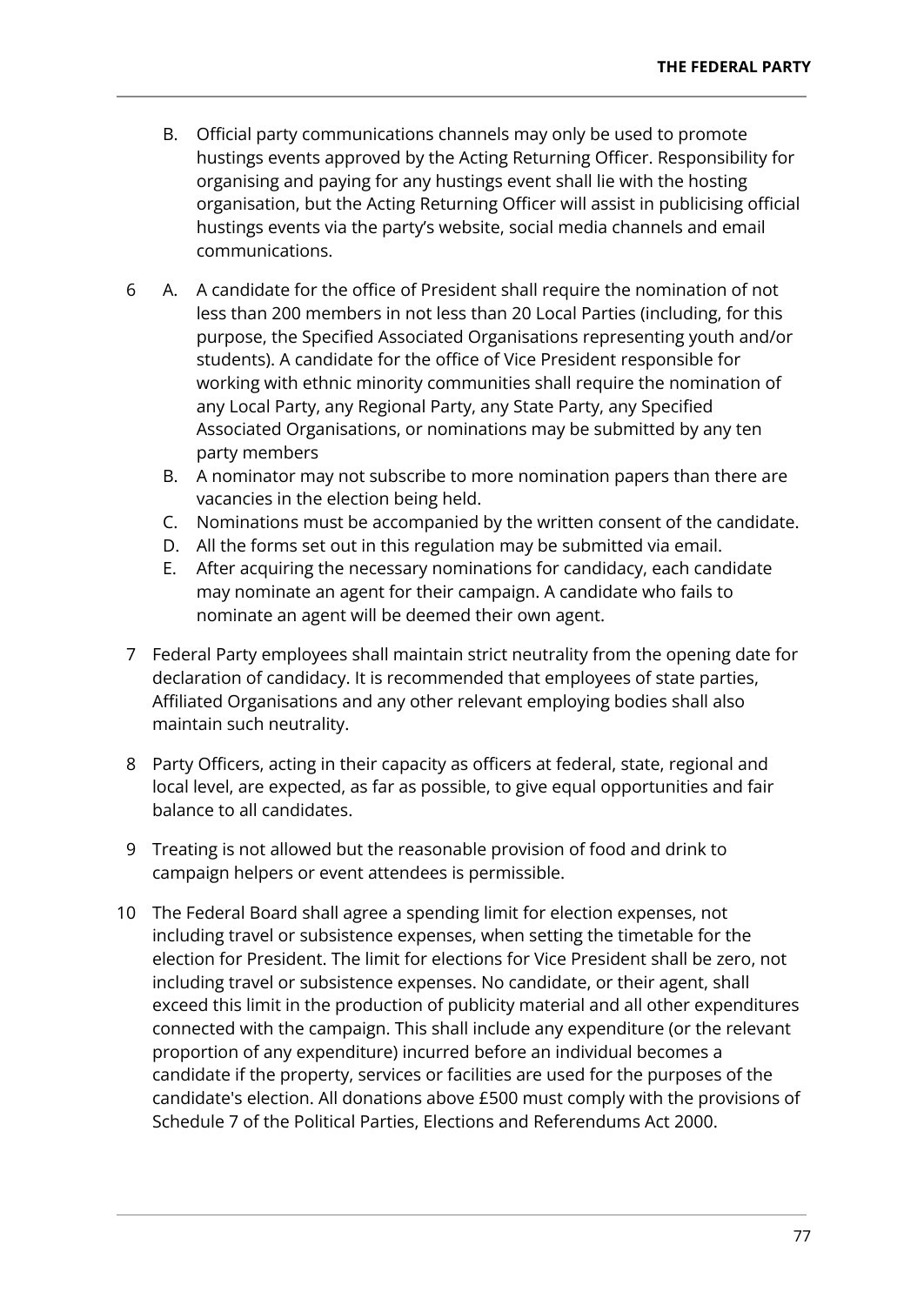- 11 A. All publicity material produced in paper or electronic form for or on behalf of a candidate shall bear their agent's imprint including a full postal address. Any email messages sent out for or on behalf of a candidate for the purposes of publicising their candidacy shall also include a standard form of words provided by the Returning Officer specifying how the recipient of the message may opt out of future messages.
	- B. Each candidate shall be responsible for supplying material that verifies, to the satisfaction of the Acting Returning Officer, any statement in their personal election address claiming that they are endorsed by any individual or organisation. Such material must accompany the candidate's personal election address artwork.
	- C. Each candidate shall be entitled to include in the mailing of ballot papers a personal election address covering up to two sides of A4 paper, or A5 in the event of there being more than three candidates, printed by and at the expense of the Federal Party. Election address artwork in camera ready form must reach the Acting Returning Officer at an address and by a date to be notified.
	- D. The Returning Officer may make provision for voters to view the candidates' election addresses electronically as well as, or instead of, through the postal mailing.
	- E. The published personal election address may be reproduced in whatever format is decided by the Returning Officer so long as the minimum coverage provided in regulation 11(c) is met.
	- F. The Returning Officer may carry out electronic communications to facilitate the election, including to raise turnout, and send out electronic communications on behalf of the candidates in the election.
- 12 No material published or circulated in paper or electronic form by or on behalf of any candidate or the Returning Officer shall defame by name or implication any candidate and no candidate shall so defame any other candidate in the course of personal canvassing.
- 13 Any party publication whether in paper or electronic form shall give, as far as possible, equal coverage and a fair balance to all candidates.
- 14 The election shall be conducted by secret ballot and the single transferable vote. Counts shall be conducted in accordance with the current edition of the Electoral Reform Society's publication 'How to conduct an election by the single transferable vote'. The election count may be scrutinised by the candidate, their agents and one other personal representative and shall be open to any party member, subject to capacity of the venue.
- 15 The Returning Officer may make provision for voters who wish to do so to cast their ballots electronically.